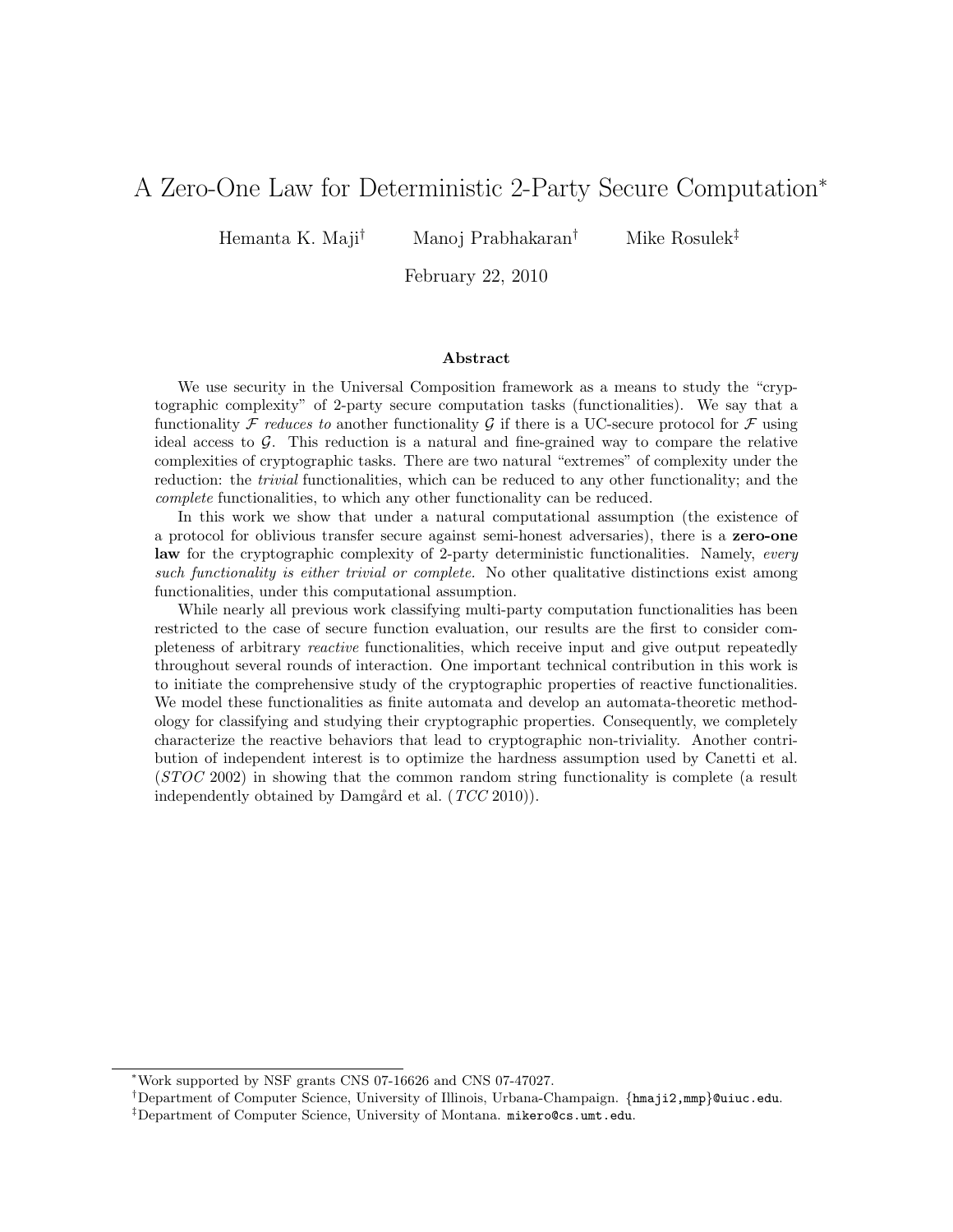# 1 Introduction

Secure multi-party computation (MPC) is one of the most surprising computational phenomena known. In fact, the paradigm encompasses not one, but a wide range of phenomena, depending on the MPC task (functionality) in question. One may ask whether, within this vast range of tasks, some tasks have more cryptographic sophistication than others, in terms of how easily they can be securely realized.

In a highly influential piece of work, Goldreich, Micali, and Wigderson [[gmw87](#page-14-0)] showed that under a natural computational assumption, there is no qualitative distinction among the MPC functionalities: they are all securely realizable. However, in another influential work, Canetti [[c01](#page-13-0)] showed that under a more demanding but more realistic model of security, at least one qualitative distinction exists among MPC functionalities, regardless of any computational assumption: the separation between "trivial" and "non-trivial" functionalities. That is, there are functionalities which are unconditionally impossible to securely realize in the model. In this paper we show that, under the same intractability assumption needed for the results in [[gmw87](#page-14-0)], the distinction between trivial and non-trivial functionalities is the only qualitative distinction among deterministic 2-party functionalities in Canetti's stronger security framework for MPC.

More formally, we use a natural complexity-theoretic reduction to compare the qualitative "cryptographic complexities" of MPC functionalities. We say that a functionality  $\mathcal F$  reduces to  $\mathcal G$  (written  $\mathcal{F} \sqsubseteq_{\text{PPT}} \mathcal{G}$ ) if there is a secure protocol for  $\mathcal{F}$  that uses ideal access to  $\mathcal{G}$ . We use the strong definition of security from the the framework of Universal Composability (UC) [[c01](#page-13-0)]. Under this reduction, there are two natural extremes of cryptographic complexity: we call a functionality "trivial" if it can be reduced to every other functionality (equivalently, if it has a secure protocol without any trusted setup) and "complete" if every functionality can be reduced to it. Stated in these terms, our main result is the following:

The following two statements are equivalent:

- **Zero-One Law:** Every deterministic, finite 2-party functionality is either trivial or complete.
- sh-OT Assumption: There exists a 2-party protocol that securely realizes the oblivious transfer functionality against semi-honest (a.k.a., passive, honest-but-curious) PPT adversaries.

The zero-one law applies not just to secure function evaluation functionalities, but also to reactive functionalities that receive input and give output repeatedly over many rounds of interaction, maintaining private state between rounds. To the best of our knowledge, ours is the first work that considers how to use arbitrary reactive functionalities for other cryptographic purposes. In comparison, previous feasibility results like [GMW87, CLOS02] only give protocols to securely *realize* arbitrary reactive functionalities. Other works exclusively considered non-reactive functionalities, or else constructed protocols that use only specific reactive functionalities, like commitment.

Behavioral Components of Functionalities. To establish the zero-one law, we advance on two technical fronts in the study of complexity of secure multi-party computation. The first front focuses on understanding distinct non-trivial behavioral components of (possibly reactive) functionalities. We identify a list of four qualitatively distinct such components. For each one we can associate a familiar "canonical" functionality which is non-trivial for only that reason:

• Allowing simultaneous exchange of information, exemplified by the boolean XOR functionality  $\mathcal{F}_{XOR}$ .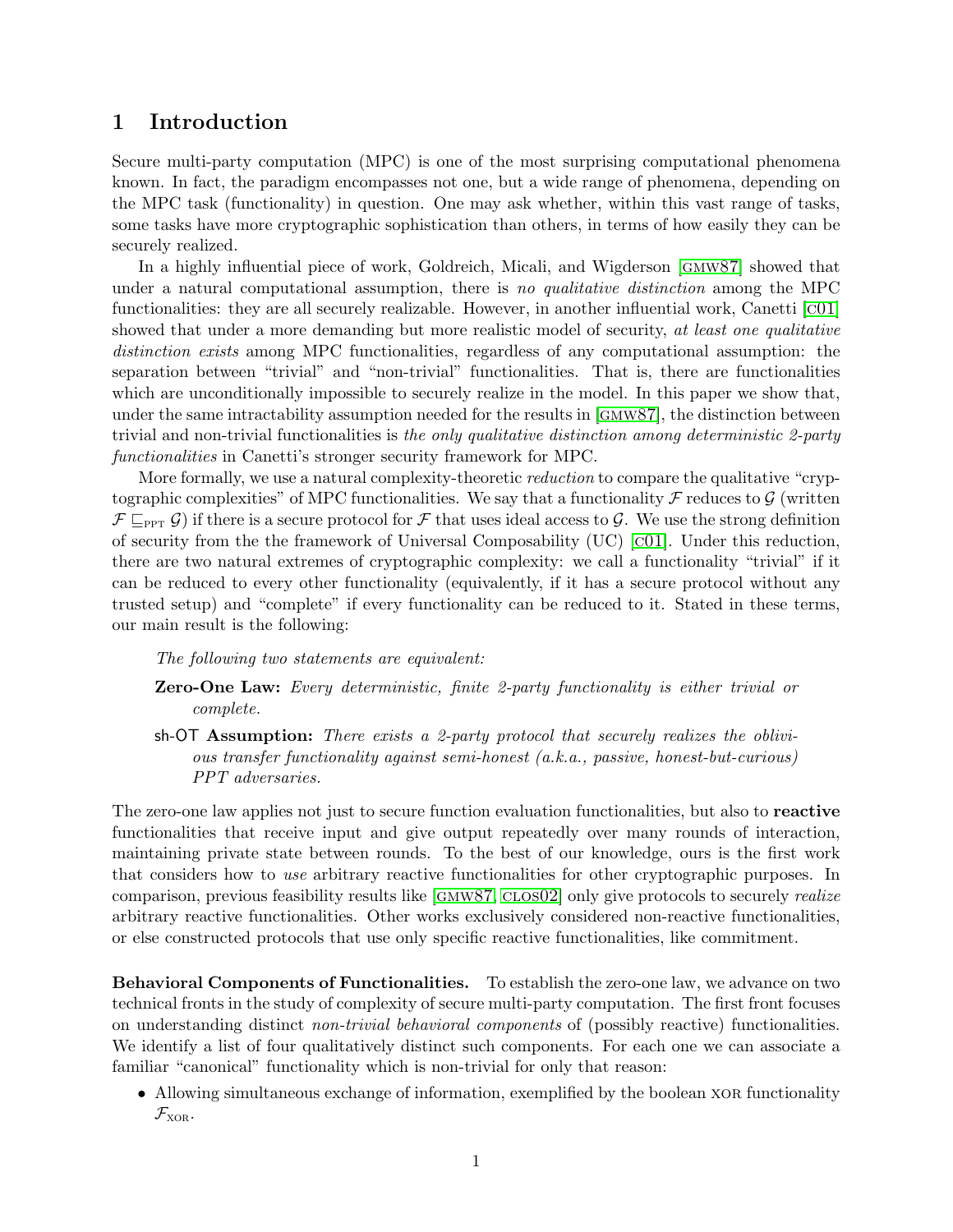- Selectively hiding one party's inputs from the other, exemplified by a simple SFE functionality we introduce called *simple cut-and-choose*  $(\mathcal{F}_{cc})$ .
- Selectively hiding both party's inputs simultaneously, exemplified by the oblivious transfer functionality  $\mathcal{F}_{\text{OT}}$ .
- Holding meaningful information hidden in internal memory between rounds, exemplified by the commitment functionality  $\mathcal{F}_{COM}$ . (This component can appear only in a reactive functionality.)

Formally defining each of these components, particularly the last one, requires us to develop new automata-theoretic tools for reasoning about the behavior of reactive functionalities. A more detailed overview of these techniques is given in [Section 2.](#page-3-0)

We show that these four fundamental behaviors are in fact an *exhaustive* characterization of non-triviality: in Theorems [1](#page-7-0) and [4,](#page-10-0) we show that a reactive functionality  $\mathcal G$  is non-trivial if and only if  $\mathcal{F} \sqsubseteq \mathcal{G}$  unconditionally for some  $\mathcal{F} \in {\{\mathcal{F}_{XOR}, \mathcal{F}_{CC}, \mathcal{F}_{OT}, \mathcal{F}_{COM}\}}$ <sup>[1](#page-2-0)</sup>. In other words, every non-trivial functionality must include at least one of the above four behaviors above. Since our definitions of these four component behaviors are all combinatorial, we are able to give the first complete combinatorial characterization of non-triviality (and consequently completeness) for reactive functionalities.

Demonstrating Completeness. Our second technical front focuses on building protocols under minimal computational intractability assumptions. To establish the zero-one law, it suffices to show that each of the four canonical non-trivial functionalities is complete. Two of these oblivious transfer and commitment — are already known to be complete under the reduction we consider [GMW87, K88, CLOS02, IPS08]. We show that  $\mathcal{F}_{XOR}$  and  $\mathcal{F}_{CC}$  are also complete under the minimal sh-OT assumption. The techniques used in these new protocols are summarized in more detail in [Section 2.](#page-3-0)

It is instructive to compare our new protocol constructions to that of [CLOSO2], which has been the closest to an analogue of the [[gmw87](#page-14-0)] result for the stronger security definition in [[c01](#page-13-0)]. While [[clos02](#page-13-1)] only shows the completeness of one specific functionality, we show that every deterministic non-trivial functionality is complete (under sh-OT assumption). Even for the complete functionality considered in [[clos02](#page-13-1)] (coin-tossing), we improve over their protocol, because the computational intractability assumption used there is not known to follow from the sh-OT assumption. However, the protocol in [[clos02](#page-13-1)] provides security against adaptive corruption, whereas we do not know whether the zero-one law extends to that setting (even under a stronger intractability assumption).

A Framework for Computational Intractability Assumptions. An important contribution of this work is that, in concert with subsequent results in a companion paper [[mpr10](#page-15-0)], it forms the foundations for a framework to study the computational intractability assumptions necessary for cryptography by relating them to secure multi-party computation functionalities. While our results in this work focus on the *sufficiency* of various assumptions for reductions of the form  $\mathcal{F} \sqsubseteq_{\text{PPT}} \mathcal{G}$ , the complementary results of [[mpr10](#page-15-0)] classify the necessity of various assumptions for such reductions.

Since several reductions of the form  $\mathcal{F} \subseteq_{\text{PPT}} \mathcal{G}$  turn out to be exactly *equivalent* to well-known computational assumptions, this motivates an approach of defining computational assumptions in terms of such reductions. Such assumptions must be of a fundamental nature for MPC, since they

<span id="page-2-0"></span><sup>&</sup>lt;sup>1</sup>Indeed just  $\mathcal{F}_{XOR}$  and  $\mathcal{F}_{CC}$  by themselves are an exhaustive characterization of non-triviality, as they can both be unconditionally obtained from  $\mathcal{F}_{\text{or}}$  and  $\mathcal{F}_{\text{con}}$ . However, we include all four functionalities in our list of fundamental behavioral components because completeness is established differently for each of them.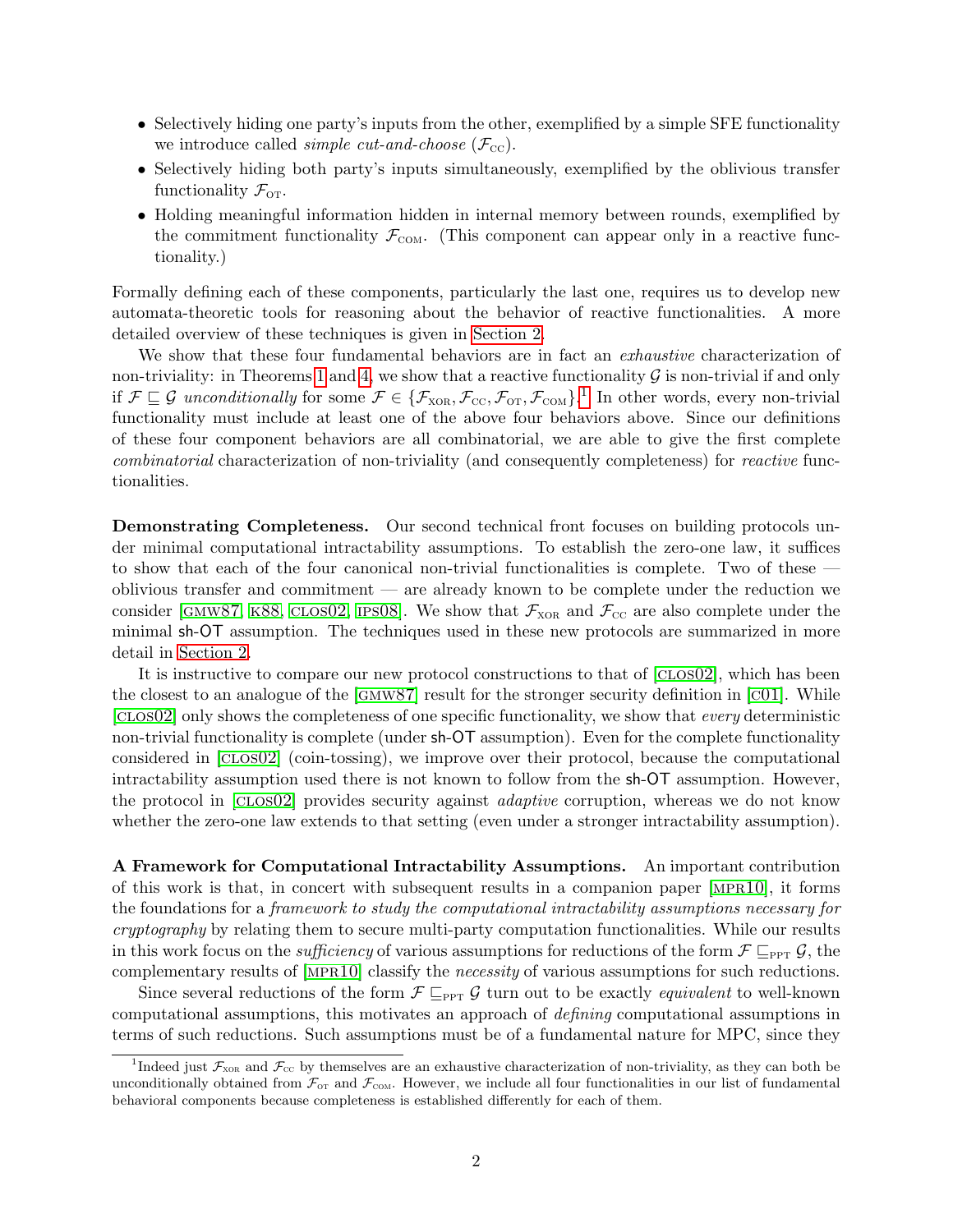are not introduced to prove security of protocols, but are derived directly from the definitions of MPC functionalities themselves.

While our results in this work imply that the sh-OT assumption is the *maximal* assumption that emerges in this framework, we conjecture that the existence of one-way functions is the *minimal* assumption emerging in the framework. A more intriguing question is whether there are other intermediate assumptions. We conjecture that there are, but for a broad class of reductions considered in [[mpr10](#page-15-0)], all such assumptions are equivalent to one of the two mentioned above. Put differently, one likely outcome of this line of investigation is to discover new cryptographically interesting worlds in "Impagliazzo's multiverse" [[i95](#page-14-3)] between Cryptomania (which we interpret as a world where the sh-OT assumption is true) and Minicrypt (where only one-way functions exist), or to show there are none. The classification and protocols here and the lower bounds in [[mpr10](#page-15-0)] form the basic results in such an investigation.

Related Work. In [Appendix A](#page-15-1) we briefly survey some of the important works relevant to our study of 2-party functionalities. Here we focus on describing important differences between previous work and our own. The bulk of the work on complexity of 2-party functionalities considers the computationally unbounded setting  $K88$ , CK89, K89B, B89, K91, K00, KKMO00, KMQR09, MPR09.

In the computationally bounded setting, there have been fewer relevant results: For the special case of SFE functionalities in which only one party receives the output, Beimel et al. [[bmm99](#page-13-4)] showed that the sh-OT assumption is implied by the existence of a *semi-honest* secure protocol for any functionality that is not unconditionally trivial. [HNRRO6] partially extends this result beyond finite functionalities, but is still restricted to the case of asymmetric-output.<sup>[2](#page-3-1)</sup>

The above results were in the standalone setting, and are not true for the setting with an arbitrary environment. Since [[c01](#page-13-0)] introduced the Universal Composition framework to formalize security in arbitrary environments, there have been several works on cryptographic complexity of functionalities in this setting. In particular,  $[CO1, CF01, CKL03, PR08]$  characterize trivial functionalities. On the other hand, [[clos02](#page-13-1)] showed that the "coin-tossing" functionality is complete, assuming the existence of enhanced trapdoor permutations and dense cryptosystems. [DNO10] independently show the completeness of the coin-tossing functionality under the minimal assumption, as we do. Their construction is similar in spirit to our protocol for the same task, though more complicated due to the use of an intermediate "public-key infrastructure" functionality. In fact our current protocol is the result of a simplification to a protocol in an earlier draft of this work, motivated by the result of  $|DNO10|$ .

We stress that virtually all the above mentioned prior results are either restricted to characterizing triviality (not completeness), characterizing only non-reactive functionalities, or considering only specific and not arbitrary reactive functionalities. Ours is the first characterization of completeness for arbitrary reactive functionalities.

Finally, in subsequent work we use the results in this paper, in conjunction with new lower bounds, to initiate a foundational study of cryptographically relevant intractability assumptions [[mpr10](#page-15-0)] using secure multi-party functionalities.

# <span id="page-3-0"></span>2 Overview of Our Techniques

In proving our main result, the more interesting direction is to show that sh-OT assumption implies the zero-one law. That is, we must construct protocols to demonstrate the completeness of every

<span id="page-3-1"></span> ${}^{2}$ In [Section 7](#page-11-0) we show that, as in [HNRRO6], there is a gap between triviality and completeness when our results are extended to unbounded-memory functionalities.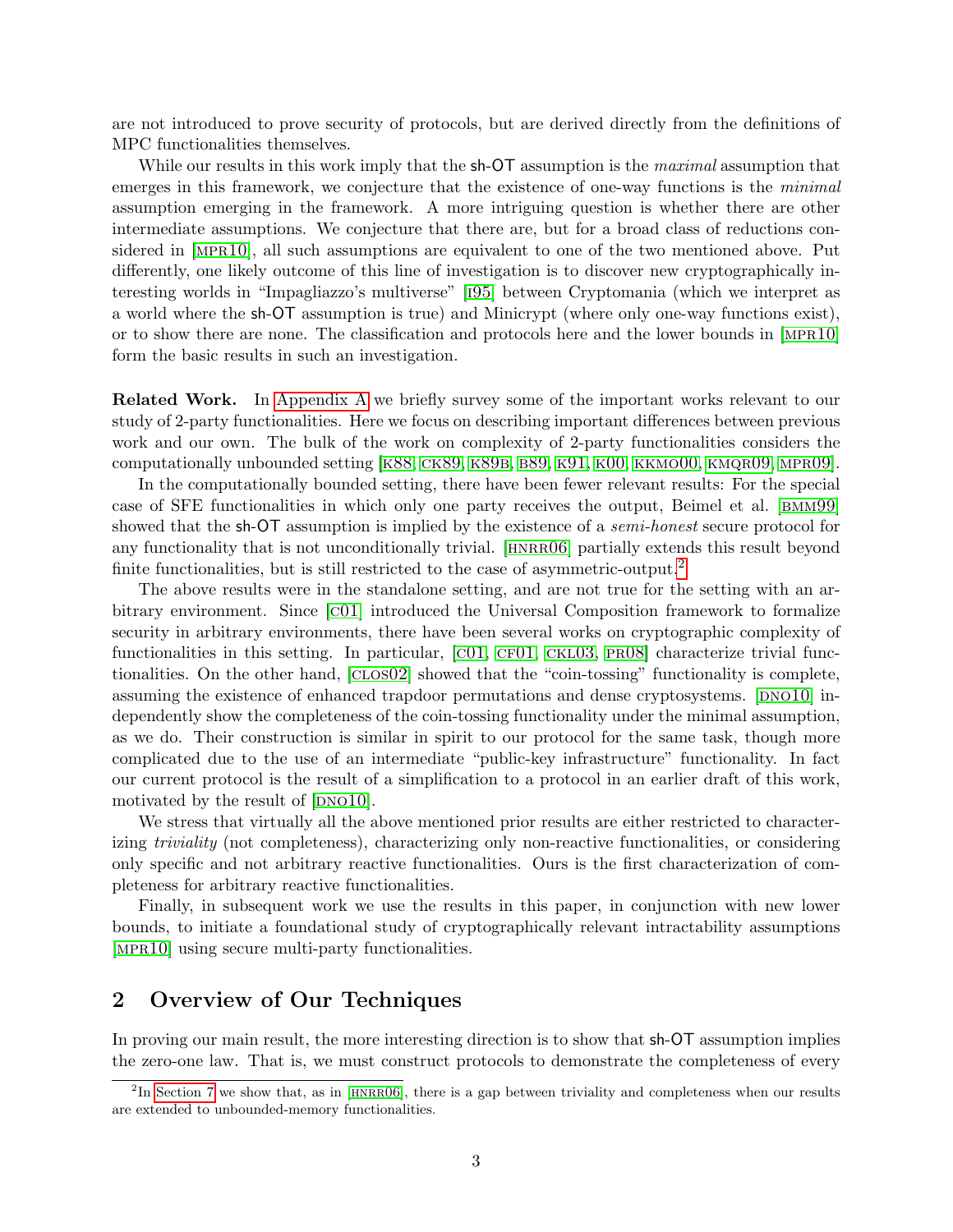non-trivial functionality, using only the sh-OT assumption. We do this in a series of steps, outlined in [Figure 1.](#page-4-0)



<span id="page-4-0"></span>Figure 1: Overview of protocol constructions used in proving main result. An arrow from functionality F to G denotes a secure protocol for G using ideal access to F. Arrows not labeled by a computational assumption indicate unconditionally secure protocols.

The Non-Reactive Case. In [Section 4,](#page-6-0) we first prove the main result for the special case of nonreactive (also known as secure function evaluation, or SFE) functionalities, which simply evaluate a function on the two parties' inputs and then stop responding.

As described in the introduction, we identify  $\mathcal{F}_{XOR}$ ,  $\mathcal{F}_{OT}$ , and  $\mathcal{F}_{CC}$  as the canonical components of non-triviality for SFE functionalities.  $\mathcal{F}_{\text{CC}}$  is defined as the secure evaluation of the symmetricoutput function whose function table is  $\left[\frac{0}{12}\right]$ ; note that Bob (whose input corresponds to the choice of columns) can choose whether to learn Alice's input (the choice of rows), and Alice always learns Bob's choice. Thus  $\mathcal{F}_{\text{CC}}$  exemplifies a selective hiding of information about just one party's inputs.

In [Theorem 1](#page-7-0) we show that every non-trivial SFE functionality  $\mathcal F$  must unconditionally (i.e., via a statistically-secure protocol) satisfy either  $\mathcal{F}_{XOR} \subseteq_{PPT} \mathcal{F}$ ,  $\mathcal{F}_{OT} \subseteq_{PPT} \mathcal{F}$ , or  $\mathcal{F}_{CC} \subseteq_{PPT} \mathcal{F}$ . Our analysis involves a characterization of important  $2 \times 2$  minors in the function table of  $\mathcal{F}$ . For each of  $\mathcal{F}_{XOR}$ ,  $\mathcal{F}_{OT}$ , and  $\mathcal{F}_{CC}$ , we introduce a general form (in which parties may receive different outputs) of a  $2 \times 2$  minor which succinctly captures the general behavior that causes each functionality to be non-trivial.

To establish the zero-one law for this special case, we must therefore show that each of these three canonical functionalities is complete. It is well-known that  $\mathcal{F}_{\text{or}}$  is (unconditionally) complete, even under the strong notion of reduction that we consider [[k88](#page-14-1), [ips08](#page-14-2)]. For the other two cases, we use the fact that the commitment functionality  $\mathcal{F}_{COM}$  is complete the UC framework under the sh-OT assumption. This follows from the well-known CLOS result [CLOS02]. Thus, to complete our claim it suffices to show that  $\mathcal{F}_{COM} \sqsubseteq_{PPT} \mathcal{F}_{CC}$  and  $\mathcal{F}_{COM} \sqsubseteq_{PPT} \mathcal{F}_{XOR}$ .

We give a new commitment protocol in the  $\mathcal{F}_{XOR}$ -hybrid model [\(Theorem 2\)](#page-7-1). We note that [CLOS02] show (implicitly) that  $\mathcal{F}_{XOR}$  is complete;<sup>[3](#page-4-1)</sup> however, their protocol focuses on achieving adaptive security and, as such, depends on a hardness assumption that is not known to be implied by sh-OT assumption. Our new protocol achieves static security using a novel non-black-box usage of the minimal sh-OT assumption.

We also give a new commitment protocol in the  $\mathcal{F}_{\text{cc}}$ -hybrid model [\(Theorem 3\)](#page-8-0).  $\mathcal{F}_{\text{cc}}$  is a less sophisticated functionality than  $\mathcal{F}_{XOR}$ ; consequently, our protocol using  $\mathcal{F}_{CC}$  is more involved. We first define an intermediate commitment functionality called  $\mathcal{F}_{\text{EXTCOM}}$  which captures the require-

<span id="page-4-1"></span><sup>&</sup>lt;sup>3</sup>They show that the coin-tossing functionality, for which there is an elementary protocol using  $\mathcal{F}_{XOR}$ , is complete.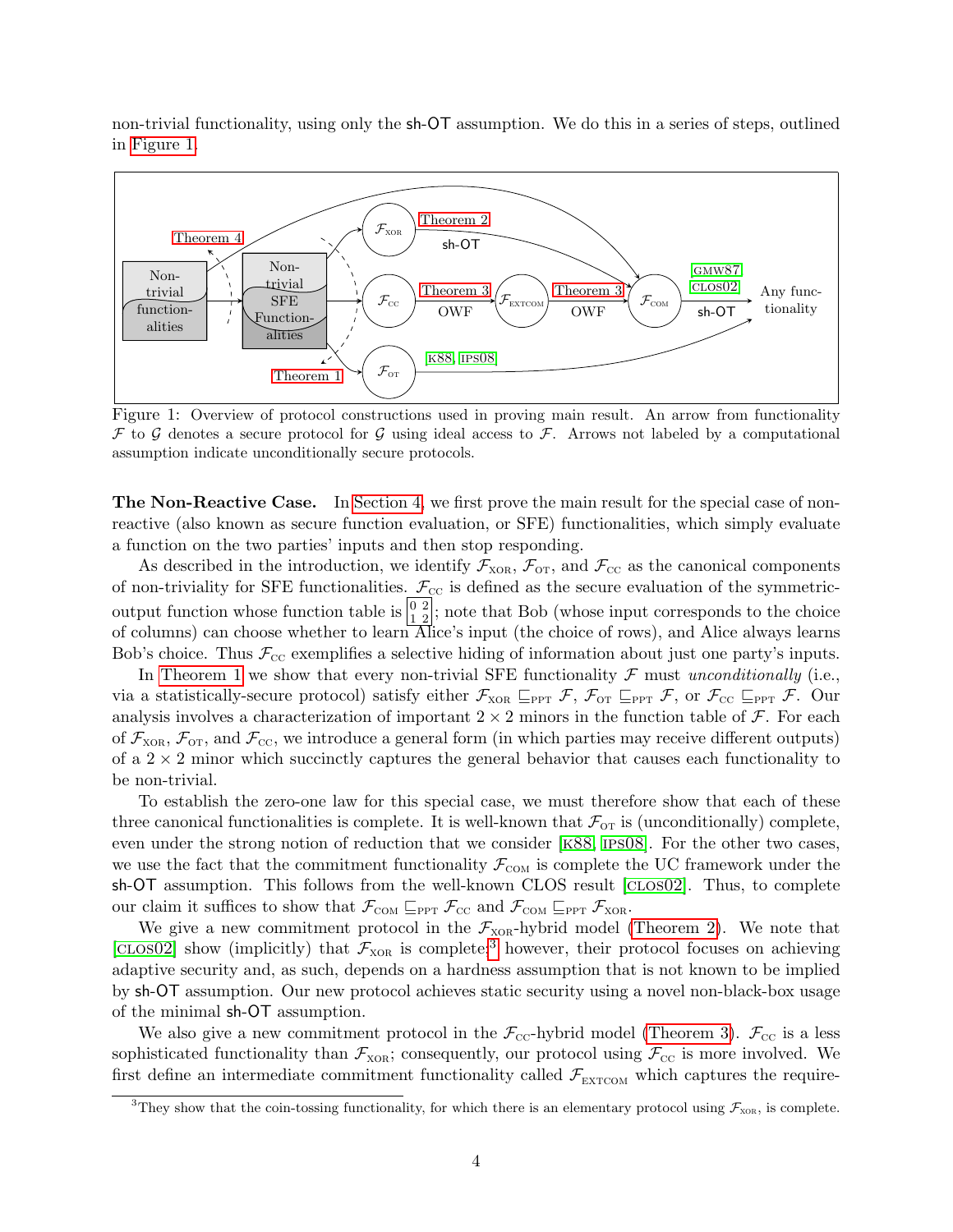ments of a standalone-secure commitment protocol with a *straight-line* extracting simulator, and we show that this intermediate functionality can be securely realized using  $\mathcal{F}_{\text{cc}}$ . We then use a technique similar to the  $\binom{2}{1}$  $\binom{2}{1}$  commitments of [NV06] to show that  $\mathcal{F}_{\text{EXTCOM}}$  can be used to obtain a full-fledged  $\mathcal{F}_{COM}$  protocol. Interestingly, both of these protocols require only the existence of one-way functions.

Dealing with reactive functionalities. Our next main technical contribution is to develop tools for classifying and reasoning about arbitrary *reactive* functionalities. We model reactive functionalities as finite-state automata, and initiate an automata-theoretic analysis of their behaviors. More specifically, we identify the states of an automaton which are cryptographically non-trivial, a notion that we define in terms of secure protocols but that also has a purely combinatorial characterization.

Given the appropriate automata-theoretic definitions, we are then able to show that a reactive functionality can only be non-trivial for two reasons:

- having input/output behavior (in a single round) like that of a non-trivial SFE, or
- keeping relevant information about a party's inputs "hidden" in its memory between rounds

More formally, we show in [Theorem 4](#page-10-0) that every non-trivial reactive functionality can either be used to obtain some non-trivial SFE (i.e., the first case above), or can be used to achieve the commitment functionality  $\mathcal{F}_{COM}$  (the canonical functionality which exemplifies the second case above). In this way, we reduce the zero-one law for reactive functionalities to the zero-one law for SFE functionalities, since  $\mathcal{F}_{COM}$  is complete. We note that formally defining non-trivial usage of internal memory by a reactive functionality is very challenging, and comprises the bulk of our contributions for reactive functionalities. However, as a result of our new analysis, we obtain the first complete combinatorial characterization for triviality or completeness of arbitrary reactive functionalities.

### 3 Preliminaries

Model and Security Definition. Our security definitions are grounded in the framework of Universal Composable (UC) security [[c01](#page-13-0)], with which we assume the reader has slight familiarity. For concreteness we consider the model used in  $[PR08]$ , which in turn is based on that in  $[PO5]$ . However, we emphasize that very few specifics of the model (including ideal functionalities, an interactive environment and simulation based security) are important for the results.

The UC model allows a large class of MPC functionalities, not all of which are "natural." For instance, a functionality that announces the identities of the corrupt parties is not natural; a reactive functionality which introduces a race condition depending on the order in which it receives inputs from parties is also not natural. Following the convention in all previous works (to the best of our knowledge), we do not consider such functionalities. We formally define the exact class of functionalities considered in this work in Appendices [B](#page-17-0) and [E.](#page-30-0) We note that the functionalities in this class do not offer a guarantee of output fairness; that is, they allow the adversary to control the delivery of outputs.

We write  $\mathcal{F} \sqsubseteq \mathcal{G}$  if there is a protocol that securely realizes  $\mathcal{F}$  in the " $\mathcal{G}$ -hybrid model;" see [C01] or  $[P05]$  for a formal definition. In the G-hybrid model, the parties in the protocol can interact with any number of (asynchronous) copies of  $G$ , and can access  $G$  in any "role". This second convention is crucial to our results (see [Section 7\)](#page-11-0). We consider only efficient protocols, but make a notational distinction between unconditionally (statistically) secure protocols (denoted by  $\subseteq$ <sub>STAT</sub>) and protocols whose security depends on a computational assumption (denoted by  $\subseteq_{\text{PPT}}$ ). As is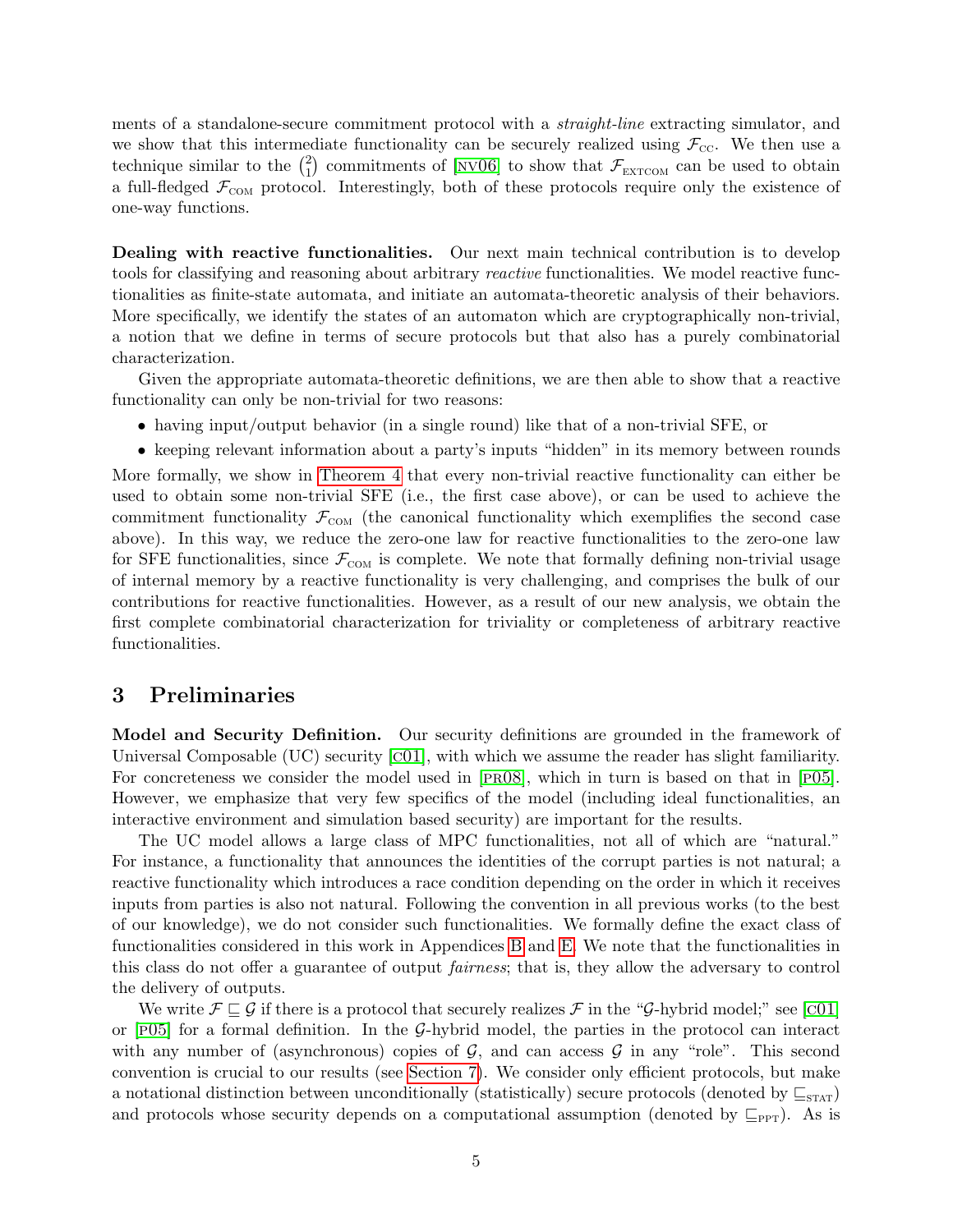standard, we require security against active (i.e., malicious) adversaries. However, as we point out in [Section 7,](#page-11-0) our results extend to a stronger definition where security is required against both active and semi-honest adversaries.[4](#page-6-1)

By default, we also allow protocols access to a communication channel. Following [[pr08](#page-15-4)], we consider the natural model of a private communication channel, in which parties can send fixedlength messages (with the adversary controlling delivery). The choice of public vs. private channel is not crucial to our results (see [Section 7\)](#page-11-0).

All results in this work are restricted to static corruption (where the adversary has to corrupt any parties before the protocol begins). In fact, we leave open the possibility that our main theorem breaks down in the case of adaptive corruption.

The sh-OT assumption. The primary computational assumption we consider is the existence of a protocol for  $\mathcal{F}_{\text{OT}}$  secure against semi-honest, PPT adversaries (sh-OT assumption, for short). It is possible to express this assumption using the definition of UC security restricted to semi-honest adversaries (in both the real and the ideal executions). However, we point out that the traditional (standalone) security definition is equivalent to the UC security definition, since the simulation required by semi-honest security does not, and need not, extract the inputs of the corrupt players; it simply uses the input given by the environment.

Some of our protocol constructions additionally rely on statistically binding (standalone secure) commitment schemes, pseudorandom generators, (standalone secure) witness-indistinguishable proofs or zero-knowledge proofs of knowledge for NP. All of these primitives have well-known constructions assuming the existence of one-way functions [[n91](#page-15-7), [hill99](#page-14-9), [g01](#page-13-8)]. One-way functions are in turn implied by the sh-OT assumption [IL89].

# <span id="page-6-0"></span>4 Zero-One Law for Non-Reactive Functionalities

In this section we prove the zero-one law for the special case of *non-reactive* finite functionalities, also known as secure function evaluation (SFE) functionalities. An SFE functionality is parameterized by a pair of functions  $(f_A, f_B)$  with input domains  $X \times Y$ , where X and Y are finite sets. The functionality waits to receive input  $x \in X$  from Alice and  $y \in Y$  from Bob, then outputs  $f_A(x, y)$  to Alice and  $f_B(x, y)$  to Bob. In [Appendix B](#page-17-0) we give a complete formal definition of SFE functionalities, which explicitly models adversarial control over output delivery, as is standard in the UC framework.

Three "Canonical" Non-Reactive Functionalities. Our main characterization in this section demonstrates that an SFE functionality can be non-trivial for only one of three simple reasons, as outlined in [Section 2.](#page-3-0) The following three SFE functionalities exemplify the three different cases, respectively:

- $\mathcal{F}_{XOR}$  (exclusive-or): Alice gives input  $x \in \{0,1\}$  and Bob gives input  $y \in \{0,1\}$ . Both parties receive output  $x \oplus y$ .
- $\mathcal{F}_{\text{CC}}$  (simple cut-and-choose): Alice gives input  $x \in \{0,1\}$  and Bob gives input  $y \in \{0,1\}$ . If  $y=0$ , then both parties receive output x. If  $y = 1$ , then both parties receive output 2. Intuitively, Bob decides whether to learn Alice's bit, and Alice learns Bob's choice.
- $\mathcal{F}_{\text{OT}}$  (oblivious transfer): Alice gives inputs  $x_0, x_1 \in \{0, 1\}$  and Bob gives input  $y \in \{0, 1\}$ . Bob receives output  $x_y$  and Alice receives no output.

<span id="page-6-1"></span><sup>4</sup>Note that when considering security against semi-honest adversaries, the simulator must also be semi-honest.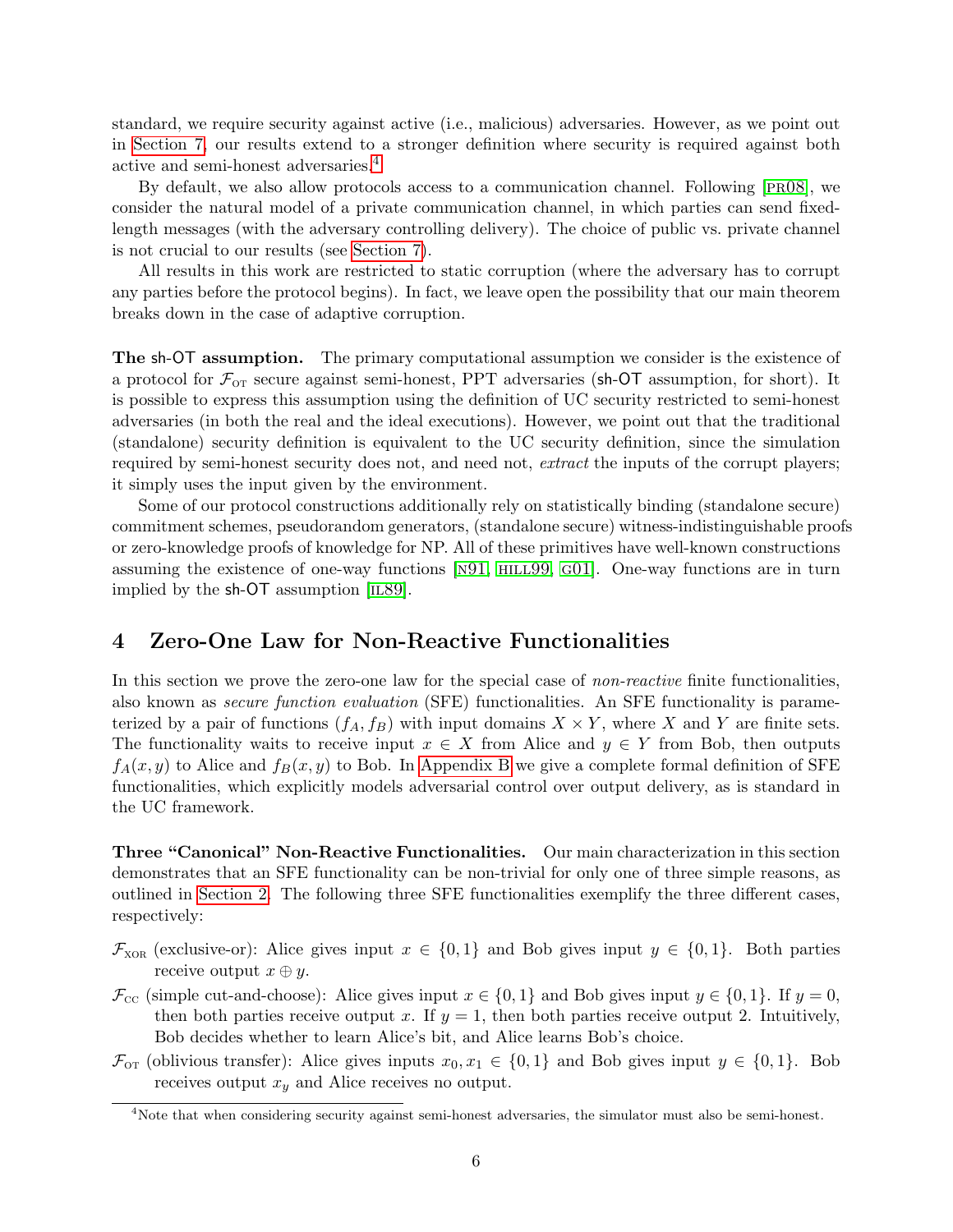<span id="page-7-0"></span>We show that these three fundamental properties exhaustively characterize non-triviality, as follows:

**Theorem 1.** Let F be an SFE functionality. Then F is non-trivial if and only if  $\mathcal{F}_{XOR} \sqsubseteq_{\text{STAT}} \mathcal{F}$  or  $\mathcal{F}_{\text{CC}} \sqsubseteq_{\text{STAT}} \mathcal{F}$  or  $\mathcal{F}_{\text{OT}} \sqsubseteq_{\text{STAT}} \mathcal{F}$ .

*Proof Sketch.* ( $\Leftarrow$ ) Each of  $\mathcal{F}_{XOR}$ ,  $\mathcal{F}_{CC}$ , and  $\mathcal{F}_{OT}$  is unconditionally non-trivial, from the characterization of trivial SFE functionalities in [[pr08](#page-15-4)].

 $(\Rightarrow)$  Here we give an overview of the proof, deferring the full details to [Appendix B.](#page-17-0) Kraschewski and Müller-Quade [KMQ08] identify a  $2 \times 2$  minor within the function table of an SFE, which generalizes the (symmetric-output) boolean OR functionality  $\begin{bmatrix} 0 & 1 \\ 1 & 1 \end{bmatrix}$  that is known to be complete. They show that an SFE with such a minor can be used to construct an unconditionally UC-secure protocol for  $\mathcal{F}_{\text{OT}}$ .

Similarly, we also identify another important  $2 \times 2$  minor called a *generalized*-cc *minor*. Intuitively, a minor is a generalized-cc minor if one party can choose whether to learn the other's input, and this choice is made public in the function's output. We show that if  $\mathcal F$  has such a minor, then the protocol in which the parties simply restrict their inputs to that minor while accessing  $\mathcal F$ is a UC-secure protocol for  $\mathcal{F}_{\text{cc}}$ .<sup>[5](#page-7-2)</sup>

Finally, if F does not have either kind of  $2 \times 2$  minor mentioned above, then we show that F must simply be (equivalent to) a function that takes inputs  $x \in X$  from Alice and  $y \in Y$  from Bob, then outputs  $(x, y)$  to both parties. If max $\{|X|, |Y|\} \geq 2$ , then there is an elementary UC-secure protocol for  $\mathcal{F}_{XOR}$  in the F-hybrid model. Otherwise, F is trivial: the protocol in which one party simply sends their input to the other party is a UC-secure (plain) protocol for  $\mathcal{F}$ .  $\Box$ 

Completeness of the Three Canonical Non-Reactive Functionalities. Since  $\mathcal{F}_{\text{OT}}$  is unconditionally complete (even with respect to UC secure protocols) [[k88](#page-14-1), [ips08](#page-14-2)], and the commitment functionality  $\mathcal{F}_{COM}$  is complete under the sh-OT assumption [CLOSO2], it suffices to prove the following two theorems:

### <span id="page-7-1"></span>**Theorem 2.** If the sh-OT assumption is true, then  $\mathcal{F}_{COM} \subseteq_{PPT} \mathcal{F}_{XOR}$ .

*Proof Sketch.* We first observe that the coin-tossing functionality  $\mathcal{F}_{COM}$ <sup>[6](#page-7-3)</sup> has an elementary, unconditionally secure protocol in the  $\mathcal{F}_{XOR}$ -hybrid model. Thus it suffices to show that  $\mathcal{F}_{COM} \subseteq_{PPT} \mathcal{F}_{COM}$ . The well-known CLOS result [[clos02](#page-13-1)] proves exactly this; however, their focus was on achieving adaptive security, and their protocol relied on a stronger computational assumption than the sh-OT assumption. Thus we must use an entirely different approach for achieving  $\mathcal{F}_{COM}$  (with static security) from  $\mathcal{F}_{\text{conv}}$ . We give an overview of our protocol, whose complete description and security proof are given in [Appendix C.](#page-21-0)

Suppose  $\psi_{\rm sh}$  is the semi-honest protocol for  $\mathcal{F}_{\rm OT}$  guaranteed by the sh-OT assumption. We suppose that the sender in  $\psi_{\text{sh}}$  provides two bits  $(x_0, x_1)$ , the receiver provides a bit y, and the receiver learns  $x_y$ .

Our commitment protocol is as follows, when Alice is committing to  $b \in \{0,1\}$ . First, both parties use  $\mathcal{F}_{COM}$  to generate a sequence of random coins  $\sigma$ . The sender Alice and receiver Bob interact in an instance of  $\psi_{\rm sh}$ , with Alice using inputs  $(x_0 = 0, x_1 = b)$ , and Bob using input  $y = 0$ . To ensure that both parties provide inputs of the required form, we "compile" the  $\psi_{sh}$  subprotocol

<span id="page-7-2"></span><sup>&</sup>lt;sup>5</sup>Note that, in general, restricting inputs to a minor of  $\mathcal F$  does not give a secure protocol (against malicious adversaries) for the SFE corresponding to that minor, since a malicious adversary may send inputs to  $\mathcal F$  outside of the prescribed minor.

<span id="page-7-3"></span> ${}^6\mathcal{F}_{\text{CON}}$  is a functionality which, upon activation, samples an unbiased coin  $b \leftarrow \{0,1\}$  and outputs it to both parties.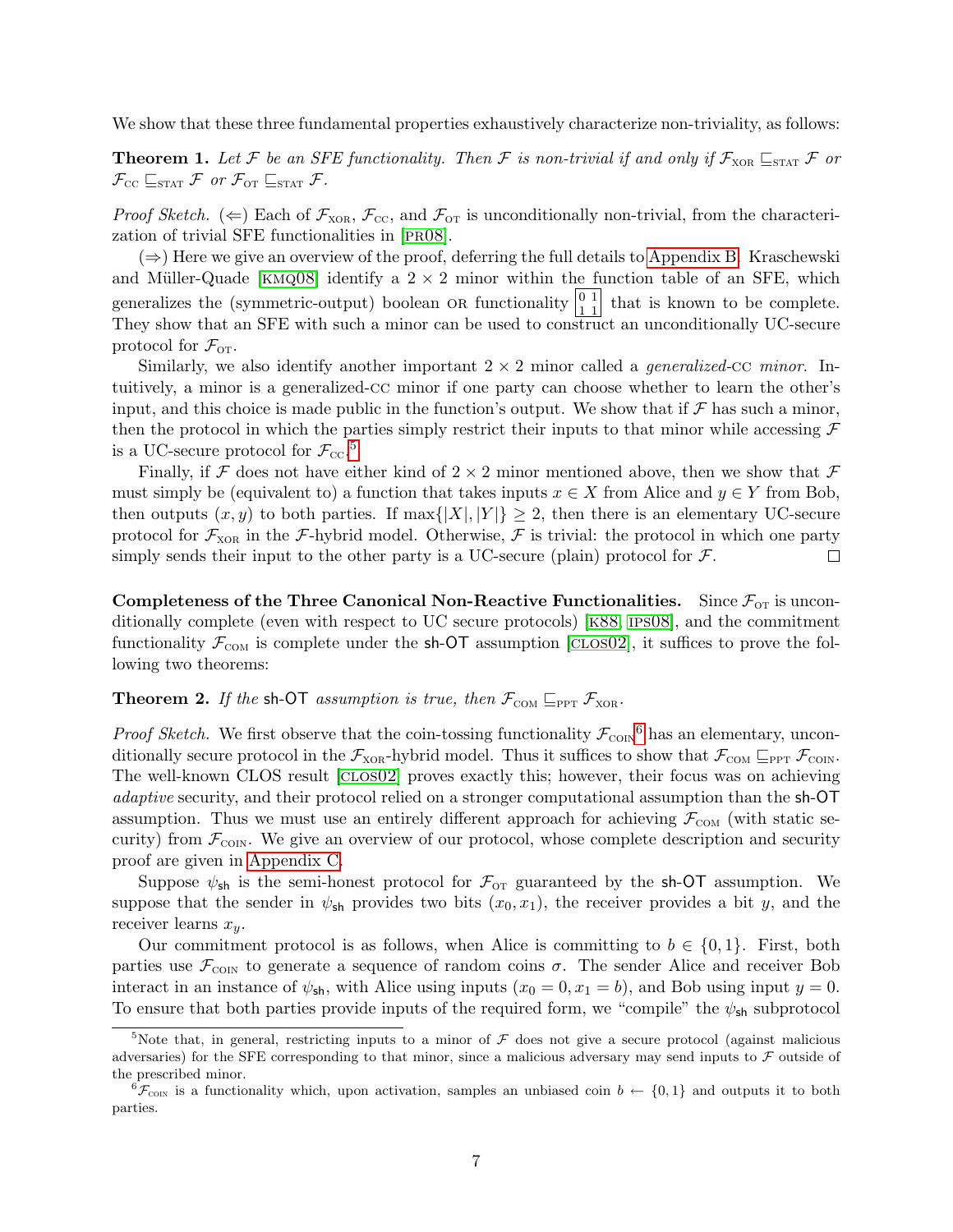using a variant of the standard GMW compiler [[gmw87](#page-14-0)]. Unlike the GMW compiler, at each step we make the parties give a witness-indistinguishable proof that *either* they are following the protocol honestly with the appropriate inputs, or the public coins  $\sigma$  are from a pseudorandom distribution. In the reveal phase, Alice gives a witness-indistinguishable proof that *either*  $\sigma$  was from a pseudorandom distribution, or all her messages in the  $\psi_{sh}$  subprotocol were consistent with her having input  $x_1 = b$ .

Intuitively, in the real interaction (where  $\sigma$  is generated honestly using  $\mathcal{F}_{\text{CON}}$ ), the GMW compilation ensures that both parties are executing the  $\psi_{sh}$  subprotocol honestly and appropriately. Thus, Bob learns nothing about b in the commit phase, and Alice can only open the commitment to the value of b that she used in the commit phase.

However, when the simulator is corrupt it can choose  $\sigma$  from a pseudorandom distribution. If Alice is corrupt, the simulator can act as Bob using input  $y = 1$  to the  $\psi_{\rm sh}$  subprotocol, while still giving convincing GMW proofs. By the correctness and security of the  $\psi_{\mathsf{sh}}$  protocol, the simulator correctly extracts b in the commit phase, and the simulation is indistinguishable from the real interaction.

If Bob is corrupt, the simulator can give a commitment to 0 in the commit phase, but open it to any value in the reveal phase (using the clause in the witness-indistinguishable proof related to  $\sigma$ ). Thus the simulator can successfully equivocate to a corrupt Bob.

To show that both of these simulations are sound, we must apply the semi-honest security of  $\psi_{\rm sh}$ , which is the most delicate part of the proof, since the simulator exists in the UC setting. We construct a sequence of hybrid interactions between the real and ideal UC (straight-line) interactions, and show that if any adversary can distinguish between certain hybrids, then we can construct a corresponding adversary (possibly using rewinding) which violates the semi-honest security properties of  $\psi_{\rm sh}$ .  $\Box$ 

### <span id="page-8-0"></span>**Theorem 3.** If one-way functions exist, then  $\mathcal{F}_{COM} \subseteq_{PPT} \mathcal{F}_{CC}$ .

*Proof Sketch.* In many respects,  $\mathcal{F}_{\text{cc}}$  is a less cryptographically sophisticated functionality than  $\mathcal{F}_{XOR}$  (we provide some evidence for this fact in [Section 7\)](#page-11-0). Consequently, our protocol for obtaining  $\mathcal{F}_{COM}$  from  $\mathcal{F}_{CC}$  is more complicated than the one using  $\mathcal{F}_{XOR}$ . On the other hand, our protocol in the  $\mathcal{F}_{\text{CC}}$ -hybrid model uses only the assumption of one-way functions, which is weaker than the sh-OT assumption.

The simulator for a UC-secure commitment protocol has two main tasks: (1) to extract the committed value from a corrupt sender during the commit phase, and (2) to give an equivocal commitment to a corrupt receiver that can be convincingly opened to any value during the reveal phase. Our construction of a UC-secure commitment protocol is broken into two major conceptual steps, which tackle these two properties in a somewhat modular fashion.

We first define an intermediate "extractable commitment" functionality called  $\mathcal{F}_{\text{EXTCOM}}$ . The complete formulation of  $\mathcal{F}_{\text{EXTCOM}}$  is highly non-trivial, and is contained in [Appendix D.1.](#page-25-0)  $\mathcal{F}_{\text{EXTCOM}}$ succinctly expresses the requirements of a *statistically binding, computationally hiding* commitment scheme (in the traditional standalone-secure sense) which also admits a straight-line extracting simulator. We believe that this method of expressing a combination of standalone and universally composable security properties may be of independent interest. Using a technique similar in spirit to the  $\binom{2}{1}$  $_{1}^{2}$ )-commitments of Nguyen and Vadhan [NV06], we show that if one-way functions exist, then  $\mathcal{F}_{COM} \sqsubseteq_{PPT} \mathcal{F}_{EXTCOM}$  [\(Lemma 4\)](#page-26-0).

Thus it suffices to construct a commitment protocol which has a UC extraction property, but only a standalone-secure hiding property. This commitment protocol is as follows. To commit to a bit b, Alice first chooses a random bitstring s and then applies a good linear error-correcting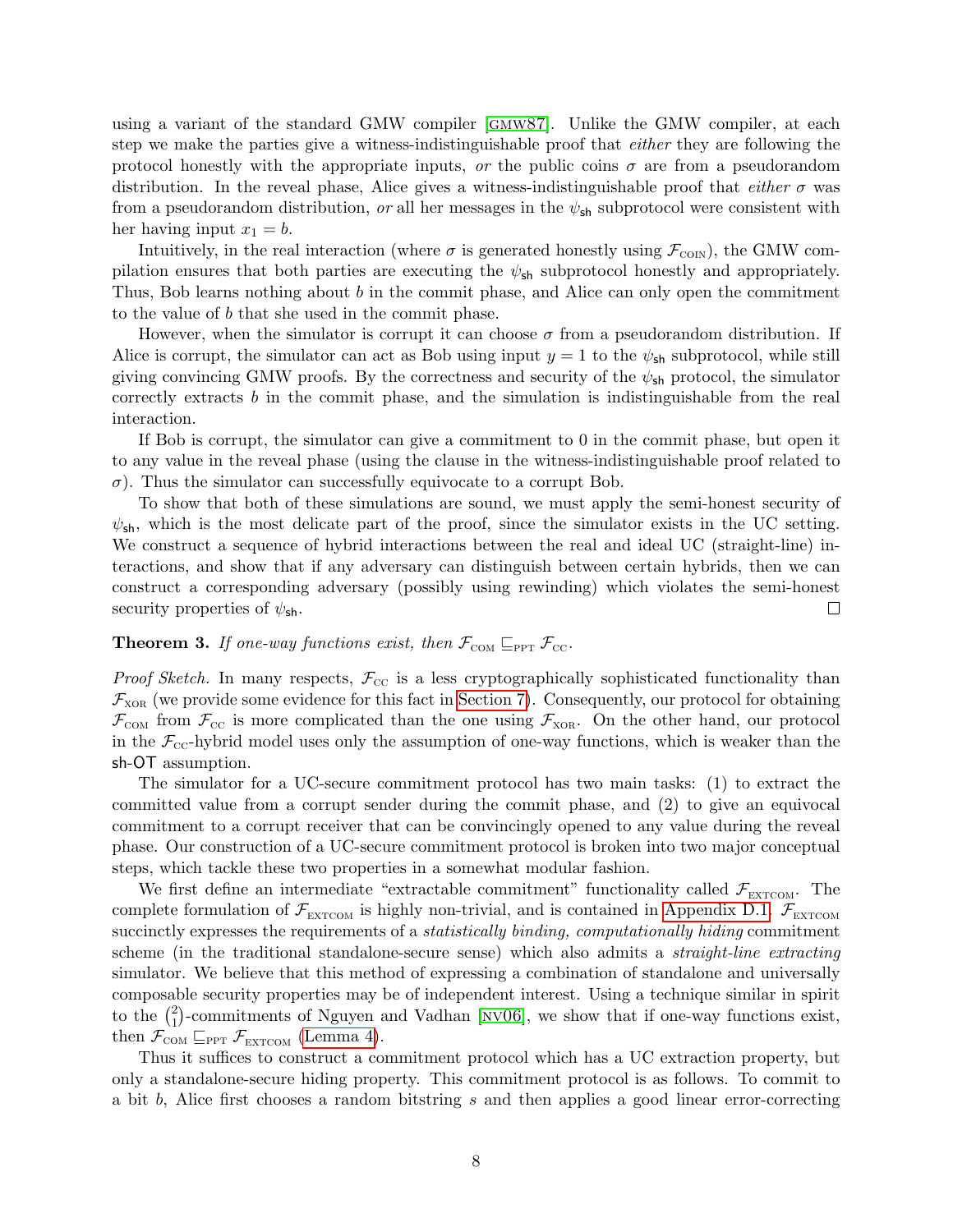code to obtain a codeword t. She commits to t using a statistically binding (standalone-secure) commitment protocol. For each bit  $t_i$  of t, Alice gives  $t_i$  as input to  $\mathcal{F}_{\text{cc}}$ , and Bob chooses to learn it with some probability. Recall that in  $\mathcal{F}_{\text{cc}}$ , Alice learns which bits Bob chose to see. Alice ensures that Bob only learned sufficiently few bits of t so that some uncertainty about s remains. This remaining uncertainty can be deterministically extracted (as a linear function of s), and Alice uses it as a one-time pad to mask  $b$ . She sends the masked  $b$  to Bob to complete the commitment phase. In the reveal phase, Alice opens the commitment to  $t$ , and Bob checks for consistency with the bits that he learned in the commit phase. The full details and security proof are provided in [Appendix D.2.](#page-28-0)

Intuitively, the protocol is computationally hiding and statistically binding because the deterministic extraction of the mask is perfect (using a simple linear function). The only information about the mask is given in a statistically-binding standalone-secure commitment to  $t$ .

However, the simulator provides the interface for  $\mathcal{F}_{\text{cc}}$  to a corrupt Alice. Consequently, the simulator can see all of Alice's inputs to  $\mathcal{F}_{\text{cc}}$ , which are the (purported) bits of t. Because Bob has a certain probability of revealing each one of the bits of  $t$  and he verifies them against Alice's statistically binding commitment to t, we argue that Alice cannot supply too many incorrect values of to  $\mathcal{F}_{\text{cc}}$ . In particular, Alice cannot give more incorrect bits than can be corrected by the error correcting code, except with negligible probability. Thus the simulator can perform a noisy decoding to obtain s and then easily extract b.  $\Box$ 

## 5 Classifying Reactive Functionalities

We model reactive functionalities as finite automata. Each state transition is labeled by a tuple in  $X \times Y \times Z \times Z$ , where X, Y, and Z are finite sets. A transition from q to q' with label  $(x, y, s, t)$ means that upon receiving input x from Alice and y from Bob in state  $q$ , the functionality will deliver output s to Alice and t to Bob, and change to state  $q'$ . We require the automaton to be deterministic; that is, for every state q and every  $(x, y) \in X \times Y$ , there is at most one transition leaving q whose label begins with  $(x, y)$ . The formal definition is given in [Definition 8,](#page-30-1) and it explicitly models adversarial control over output delivery.

As outlined in [Section 2,](#page-3-0) we show that a reactive functionality can be non-trivial only for two simple reasons: (1) behaving like a non-trivial SFE functionality during a single round, or (2) using its internal memory in a non-trivial way. Formally defining this second condition requires a careful new automata-theoretic analysis of reactive behaviors. Intuitively, memory is used in a non-trivial way when some part of the memory is both *hidden* (has not yet affected its external behavior) and meaningful (may eventually influence its future external behavior). The commitment functionality  $\mathcal{F}_{COM}$  represents the canonical functionality which uses its internal memory in such a way (between the commit and reveal phases).

Automata-theoretic Characterization. To formally define these intuitive non-triviality conditions, we develop three new important properties, all defined automata-theoretically.

Say that an input  $\hat{x}$  dominates another input x if (informally) Alice can use  $\hat{x}$  as her input to  $\mathcal F$  in the first round of interaction, but then convince any environment that she had really used x [\(Definition 9\)](#page-31-0). In other words, any behavior that can be induced by sending x to  $\mathcal F$  in the first round can also be induced by instead sending  $\hat{x}$  and thereafter engaging in some local "translation" protocol. We emphasize that Alice must perform this translation online, without knowledge of the inputs that the environment will provide in future rounds. When  $\hat{x}$  dominates x, Alice can use  $\hat{x}$ in place of  $x$  in the first round without loss of generality.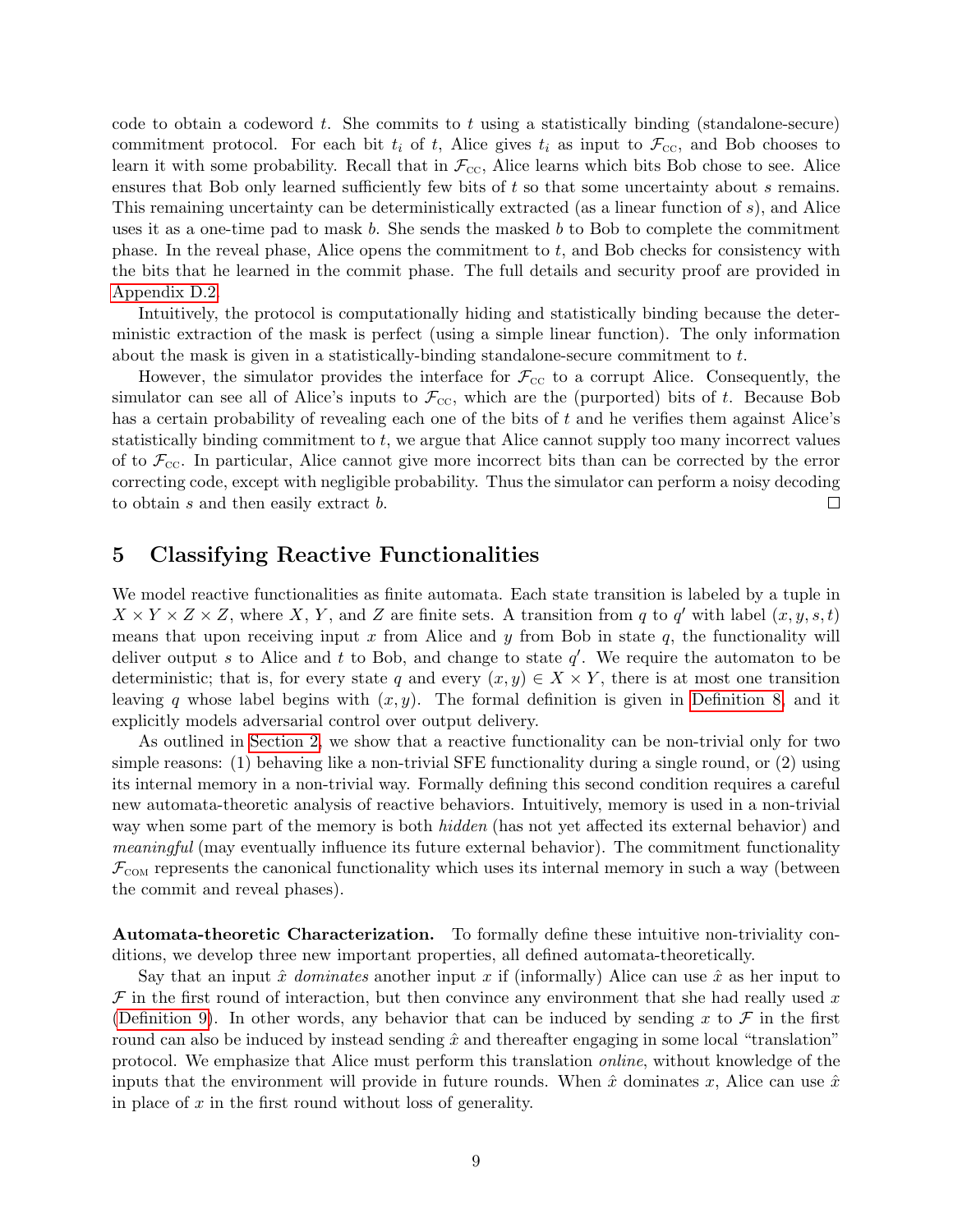The input-output behavior of each state in the functionality naturally defines a corresponding SFE. Take any SFE and say that  $x \sim x'$  if Alice inputs x and  $x'$  always induce the same output for Bob. When an SFE is trivial, then Bob's output from the SFE always reveals the ∼-equivalence class of Alice's input (and vice-versa, exchanging the roles of Alice and Bob).[7](#page-10-1) We say that the start state of F is simple if its associated SFE is a trivial SFE, and if each equivalence class of  $\sim$ (over Alice inputs and Bob inputs) contains some input that dominates all other inputs in its class [\(Definition 13\)](#page-34-0).

Intuitively, when the start state is simple, then just by looking at the output from the first round, Bob can determine the ∼-class of the input Alice used. Consequently, Bob can safely assume that Alice used the input x that dominates that  $\sim$ -class, since x is the input that gives Alice the maximal flexibility over influencing the functionality's future behavior. The same is true for Alice determining Bob's likely input. Suppose  $x$  and  $y$  are inputs for Alice and Bob, respectively, which are each maximally dominant for their ∼-equivalence classes. We call the transition from the start state on inputs  $(x, y)$  a *safe transition* [\(Definition 14\)](#page-34-1). Intuitively, only such safe transitions are relevant; furthermore, after a safe transition, neither party has meaningful uncertainty about the other party's input in the previous round, or the functionality's resulting state.

These automata-theoretic properties characterize non-triviality as follows:

<span id="page-10-0"></span>**Theorem 4.** Let  $\mathcal F$  be a deterministic, finite (reactive) functionality. Then the following are equivalent:

- 1. F is non-trivial.
- 2.  $\mathcal{F}_{COM} \sqsubseteq_{STAT} \mathcal{F}$  or  $\mathcal{G} \sqsubseteq_{STAT} \mathcal{F}$  for some non-trivial SFE functionality  $\mathcal{G}$ .
- 3. There is a non-simple state in  $\mathcal F$  that is reachable from the start state via a sequence of safe transitions.

Condition (3) of this theorem can be expressed completely combinatorially, giving the first combinatorial characterization of triviality (and thus completeness) for any class of arbitrary reactive functionalities.

*Proof Sketch.* The full proof is given in [Appendix E.](#page-30-0)  $2 \Rightarrow 1$  follows from the non-triviality of  $\mathcal{F}_{COM}$ .

 $(1 \Rightarrow 3)$  We consider all the states of the machine that are reachable by a sequence of safe transitions; intuitively, these are the only states that are of any significance. If all such states are simple, then F has a trivial protocol [\(Lemma 10\)](#page-37-0). Intuitively, if at each state F evaluates a a trivial SFE, and if after each round, both parties have no uncertainty about the next state of  $\mathcal{F}$ , then the protocol for  $\mathcal F$  is a straight-forward composition of trivial SFE protocols.

 $(3 \Rightarrow 2)$  Assume that one of the safely reachable states of F is non-simple. Without loss of generality, we can assume that the *start state* of  $\mathcal F$  is non-simple [\(Lemma 8\)](#page-35-0). If the start state is non-simple because of its input-output behavior, then there is an elementary protocol which securely realizes that associated SFE in the  $\mathcal{F}\text{-hybrid model}$ . Otherwise, the start state is nonsimple because there exist two inputs for (by symmetry) Alice, say  $x_0$  and  $x_1$ , which are in the same ∼-class, but no Alice input dominates *both* of  $\{x_0, x_1\}$ . In other words, Alice's first-round input "binds" her to the behaviors consistent with  $x_0$  or to those consistent with  $x_1$ , but not both.

We formalize this natural connection to commitment by constructing a protocol for  $\mathcal{F}_{COM}$ , as follows [\(Lemma 9\)](#page-36-0). Alice commits to b by sending  $x_b$  to F in the first round. The commitment

<span id="page-10-1"></span><sup>&</sup>lt;sup>7</sup>In fact, this is true whenever the SFE is (isomorphic to) a *simultaneous exchange* function  $\mathcal{F}(x, y) = (x, y)$ . Thus our protocol for  $\mathcal{F}_{COM}$  (from [Theorem 4\)](#page-10-0) which exploits these automata-theoretic properties can also be used when the functionality is comprised of simultaneous exchange SFEs instead of trivial SFEs, as observed and applied in  $[MPR10].$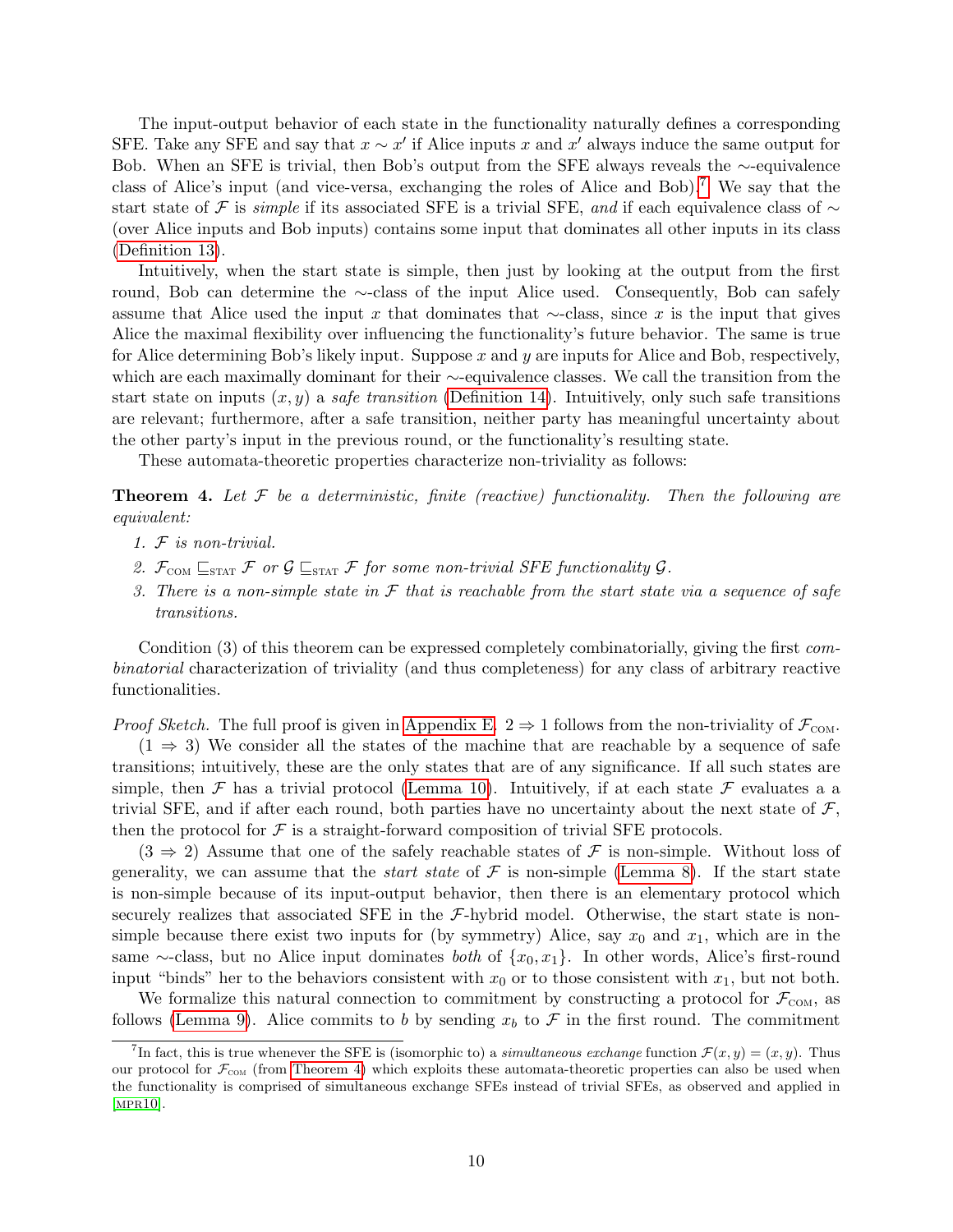is perfectly hiding since  $x_0 \sim x_1$ . To reveal, it suffices for Alice to convince Bob that in the first round she used an input that dominates  $x_b$ , since no input can dominate both  $x_0$  and  $x_1$ .

To show the binding property of this commitment protocol, suppose Alice attempts to open the commitment to b but has sent an input to F in the commit phase which doesn't dominate  $x_b$ . We show in [Lemma 7](#page-34-2) that for each functionality  $\mathcal{F}$ , there exists a fixed environment that has a constant probability detecting whether Alice sent x or  $x'$ , provided that x does not dominate  $x'$ .<sup>[8](#page-11-1)</sup> Thus our protocol instructs Bob to play the role of such an environment, sending a sequence inputs to  $\mathcal F$  himself and sending a sequence of inputs to Alice. Just like in the definition of domination, Alice must report back to Bob her own purported responses from  $\mathcal{F}$ , in an online manner, and an equivocating Alice (whose first-round input did not dominate  $x<sub>b</sub>$ ) is guaranteed to be caught with constant probability. By repeating this basic protocol in parallel an appropriate number of times, Bob can be assured of catching an equivocating Alice with overwhelming probability.  $\Box$ 

# 6 Necessity of the sh-OT Assumption

Finally, we show that the sh-OT assumption is not only sufficient but also necessary for the zero-one law to hold.

**Theorem 5.** If the zero-one law is true, then the sh-OT assumption is true.

*Proof.* If the zero-one law holds, then  $\mathcal{F}_{XOR}$  is complete, since it is unconditionally non-trivial. Thus  $\mathcal{F}_{\text{OT}}$   $\sqsubseteq_{\text{PPT}}$   $\mathcal{F}_{\text{XOR}}$ .  $\mathcal{F}_{\text{OT}}$  has the property that any protocol that securely realizes  $\mathcal{F}_{\text{OT}}$  (against active adversaries) is also secure against semi-honest adversaries (see [[pr08](#page-15-4)] for more details). Hence the given  $\mathcal{F}_{\text{OT}}$  protocol is secure against semi-honest adversaries, in the  $\mathcal{F}_{\text{XOR}}$ -hybrid model. Since  $\mathcal{F}_{XOR}$  has an elementary plain protocol unconditionally secure against semi-honest adversaries, we can compose these two protocols to obtain a plain protocol that securely realizes  $\mathcal{F}_{\text{or}}$  against semi-honest adversaries.

More generally, if  $\mathcal F$  has an unconditionally secure protocol against semi-honest adversaries, then the  $\Box_{\text{PPT}}$ -completeness of F implies the sh-OT assumption.  $\Box$ 

We remark that we use the sh-OT assumption not only to implement oblivious transfer, but even to implement  $\mathcal{F}_{COM}$  using  $\mathcal{F}_{XOR}$ . The above argument implies nothing about the necessity of the sh-OT assumption for  $\mathcal{F}_{COM} \subseteq_{PPT} \mathcal{F}_{XOR}$ . However, we point out that sh-OT assumption is in fact a necessary condition for the existence of such a protocol  $[DG03]$ . Further, in  $[MPR10]$  it is shown that for any (deterministic, finite) functionality  $\mathcal{F}, \mathcal{F} \subseteq_{\text{PPT}} \mathcal{F}_{\text{XOR}}$  is either unconditionally true/false, or else  $\mathcal{F} \sqsubseteq_{\text{PPT}} \mathcal{F}_{\text{XOR}}$  implies the sh-OT assumption. As such, our dependence on sh-OT assumption to demonstrate the completeness of  $\mathcal{F}_{XOR}$  was necessary.

# <span id="page-11-0"></span>7 Extensions, Limitations, and Open Problems

We discuss several natural extensions of our main theorem:

<span id="page-11-1"></span><sup>&</sup>lt;sup>8</sup>We show a generic environment whose detection probability is at least a (very small) positive constant. While this is sufficient to demonstrate the feasibility of a protocol for  $\mathcal{F}_{\text{COM}}$ , the protocol's  $O(k)$  efficiency hides very large constants. However, it is usually possible to tailor such a distinguishing environment for a particular  $\mathcal F$  to achieve a relatively high detection probability (say,  $1/2$  or  $1/4$ ). In that case, our commitment protocol is very practical.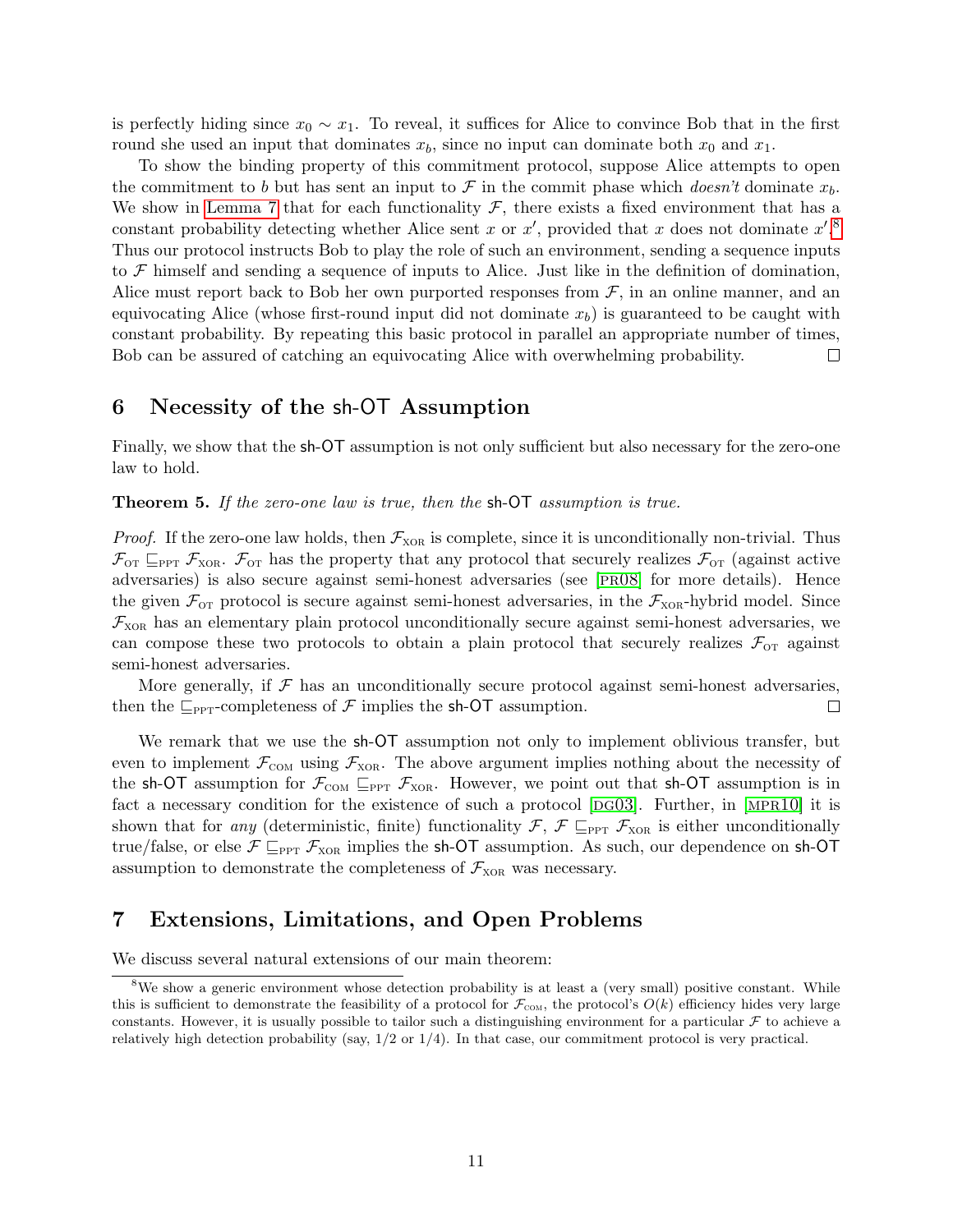Strengthening the Reduction. In general, as one tightens the notion of a reduction, fewer functionalities remain complete. In the extreme, the reduction could be made so restrictive that no functionality reduces to another. In [Appendix F](#page-38-0) we discuss several possible strengthenings of the  $\mathbb{Z}_{PPT}$  reduction. We first note that the zero-one law still applies if protocols are given only public channels instead of private channels, or if security is simultaneously required against both active and semi-honest adversaries.

However, if the reduction notion is strengthened to require security against computationally unbounded adversaries, then the zero-one law breaks down. Even in the case of SFE functionalities, there exist infinitely many qualitative distinctions among functionalities with respect to this stronger reduction [[mpr09](#page-15-3)].

In [Appendix G.1,](#page-39-0) we show that if the reduction requires parties to use the given ideal functionality with only *fixed roles* (i.e., Alice can access  $\mathcal F$  only in the role of Alice), then  $\mathcal F_{\text{COM}} \not\sqsubseteq \mathcal F_{\text{CC}}$  (indeed, the behavior of  $\mathcal{F}_{\text{cc}}$  is not symmetric with respect to the two parties). Since  $\mathcal{F}_{\text{cc}}$  is unconditionally non-trivial, the zero-one law no longer holds under this strong reduction. This impossibility highlights the fact that  $\mathcal{F}_{\text{cc}}$  indeed has rather low complexity, and justifies our somewhat complicated protocol used to realize  $\mathcal{F}_{COM}$  using  $\mathcal{F}_{CC}$ .

Finally, if the reduction is strengthened to require security against adaptive corruption, we are unsure whether the zero-one law still holds, even for the class of deterministic, finite functionalities.

Larger Classes of Functionalities. In [Appendix G.2](#page-40-0) we show that the zero-one law does not extend to deterministic, unbounded-memory functionalities. Let  $\mathcal F$  be a channel which accepts an arbitrary-length string x from Alice and sends  $f(x)$  to Bob for a fixed function f. Assuming one-way functions exist, we construct an efficient  $f$  that is hard to invert on infinitely many input lengths (thus  $\mathcal F$  is non-trivial), yet trivially invertible for very long stretches of input lengths (thus  $\mathcal F$  is cryptographically useless by protocols with certain security parameters). Of course, if oneway functions do not exist, then the sh-OT assumption is false and the zero-one law must still break down, so the break-down of the zero-one law is unconditional. While our construction of f is admittedly contrived, this impossibility result does illustrate the necessity of making some restriction on the class of functionalities. We leave open the problem of identifying the largest "natural" class of unbounded-memory functionalities that does satisfy the zero-one law.

The other natural way to extend the scope of our results is to consider randomized functionalities. However, very little is known about randomized functionalities, even in the simplest case of SFE functionalities and considering perfect security against computationally unbounded, semi-honest adversaries (for comparison, the corresponding characterization for deterministic SFE has been known for 20 years  $[K89B, B89]$ .

Optimizing Hardness Assumptions. While our main theorem relies on the minimal sh-OT assumption, our use of the assumption itself is non-black-box. In both of our new commitment protocols, we use standalone zero-knowledge and witness-indistinguishable proofs of statements regarding various cryptographic primitives (which are derived eventually from the sh-OT assumption). We do not know whether such non-black-box usage of the assumption is necessary, although it appears that a fundamentally different approach would be required to avoid the use of interactive proofs.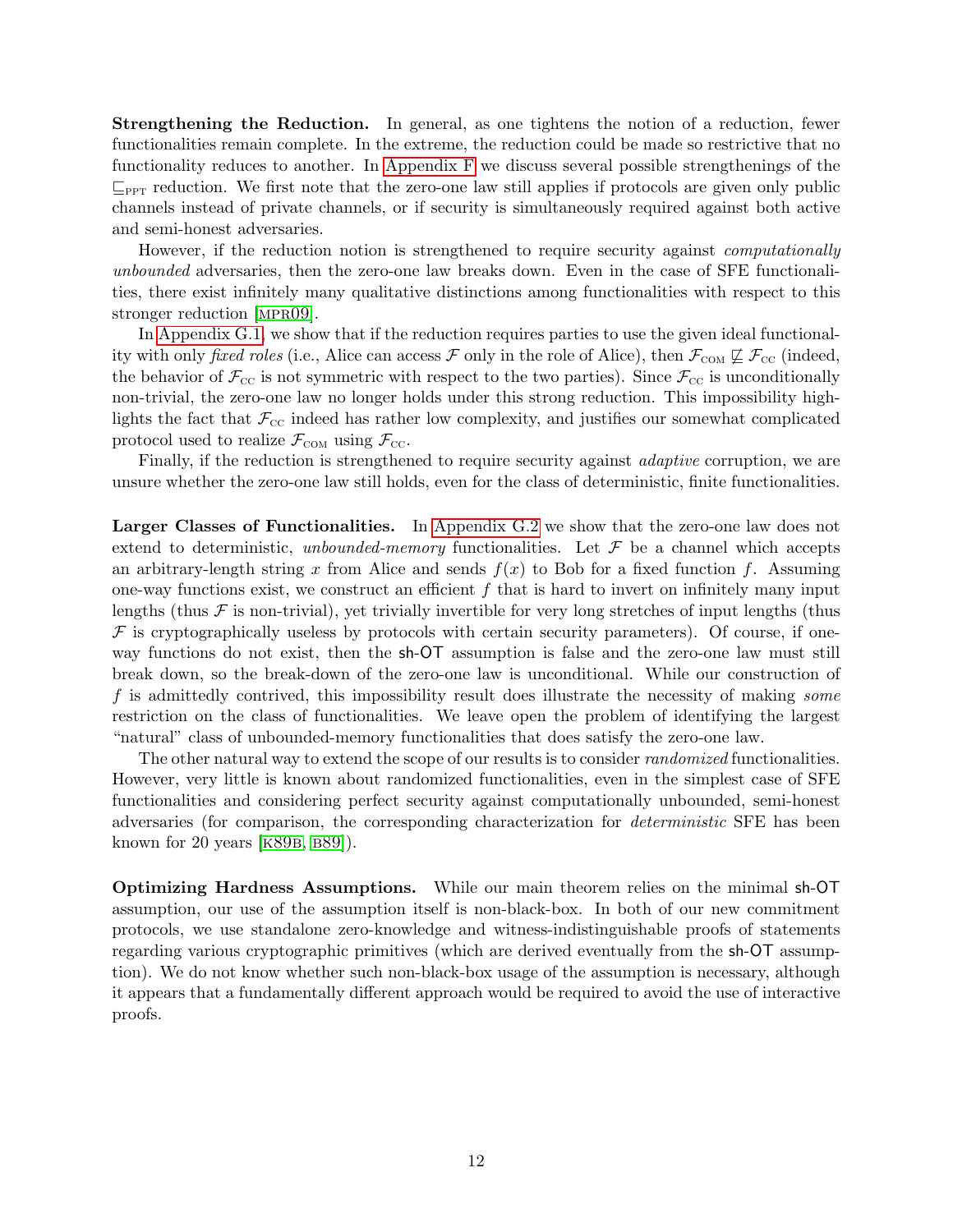# Acknowledgments

We acknowledge helpful discussions with Ran Canetti, Yuval Ishai and Amit Sahai, as well as helpful suggestions from anonymous conference referees. The protocol in [Theorem 2](#page-7-1) was simplified from its original form in an earlier manuscript, partly motivated by the recent results of  $[DNO10]$ .

# References

- <span id="page-13-3"></span>[b89] Donald Beaver. Perfect privacy for two-party protocols. In Joan Feigenbaum and Michael Merritt, editors, Proceedings of DIMACS Workshop on Distributed Computing and Cryptography, volume 2, pages 65–77. American Mathematical Society, 1989.
- <span id="page-13-4"></span>[bmm99] Amos Beimel, Tal Malkin, and Silvio Micali. The all-or-nothing nature of two-party secure computation. In Michael J. Wiener, editor, CRYPTO, volume 1666 of Lecture Notes in Computer Science, pages 80–97. Springer, 1999.
- <span id="page-13-11"></span>[c87] Claude Crépeau. Equivalence between two flavours of oblivious transfers. In Carl Pomerance, editor, *CRYPTO*, volume 293 of *Lecture Notes in Computer Science*, pages 350–354. Springer, 1987.
- <span id="page-13-0"></span>[c01] Ran Canetti. Universally composable security: A new paradigm for cryptographic protocols. Electronic Colloquium on Computational Complexity (ECCC) TR01-016, 2001. Previous version "A unified framework for analyzing security of protocols" availabe at the ECCC archive TR01-016. Extended abstract in FOCS 2001.
- <span id="page-13-5"></span>[cf01] Ran Canetti and Marc Fischlin. Universally composable commitments. Report 2001/055, Cryptology ePrint Archive, July 2001. Extended abstract appeared in CRYPTO 2001.
- <span id="page-13-2"></span>[ck89] Benny Chor and Eyal Kushilevitz. A zero-one law for boolean privacy (extended abstract). In STOC, pages 62–72. ACM, 1989.
- <span id="page-13-6"></span>[ckl03] Ran Canetti, Eyal Kushilevitz, and Yehuda Lindell. On the limitations of universally composable two-party computation without set-up assumptions. In Eli Biham, editor, EUROCRYPT, volume 2656 of Lecture Notes in Computer Science. Springer, 2003.
- <span id="page-13-1"></span>[clos02] Ran Canetti, Yehuda Lindell, Rafail Ostrovsky, and Amit Sahai. Universally composable two-party computation. In Proc. 34th STOC, pages 494–503. ACM, 2002.
- <span id="page-13-9"></span>[DG03] Ivan Damgård and Jens Groth. Non-interactive and reusable non-malleable commitment schemes. In Proc. 35th STOC, pages 426–437. ACM, 2003.
- <span id="page-13-7"></span>[DNO10] Ivan Damgård, Jesper Buus Nielsen, and Claudio Orlandi. On the necessary and sufficient assumptions for UC computation. In Daniele Micciancio, editor, TCC, volume 5978 of Lecture Notes in Computer Science, pages 109–127. Springer, 2010.
- <span id="page-13-10"></span>[egl85] Shimon Even, Oded Goldreich, and Abraham Lempel. A randomized protocol for signing contracts. *Commun. ACM*,  $28(6):637-647$ , 1985.
- <span id="page-13-8"></span>[g01] Oded Goldreich. Foundations of Cryptography: Basic Tools. Cambridge University Press, 2001. Earlier version available on [http://www.wisdom.weizmann.ac.il/~oded/](http://www.wisdom.weizmann.ac.il/~oded/frag.html) [frag.html](http://www.wisdom.weizmann.ac.il/~oded/frag.html) .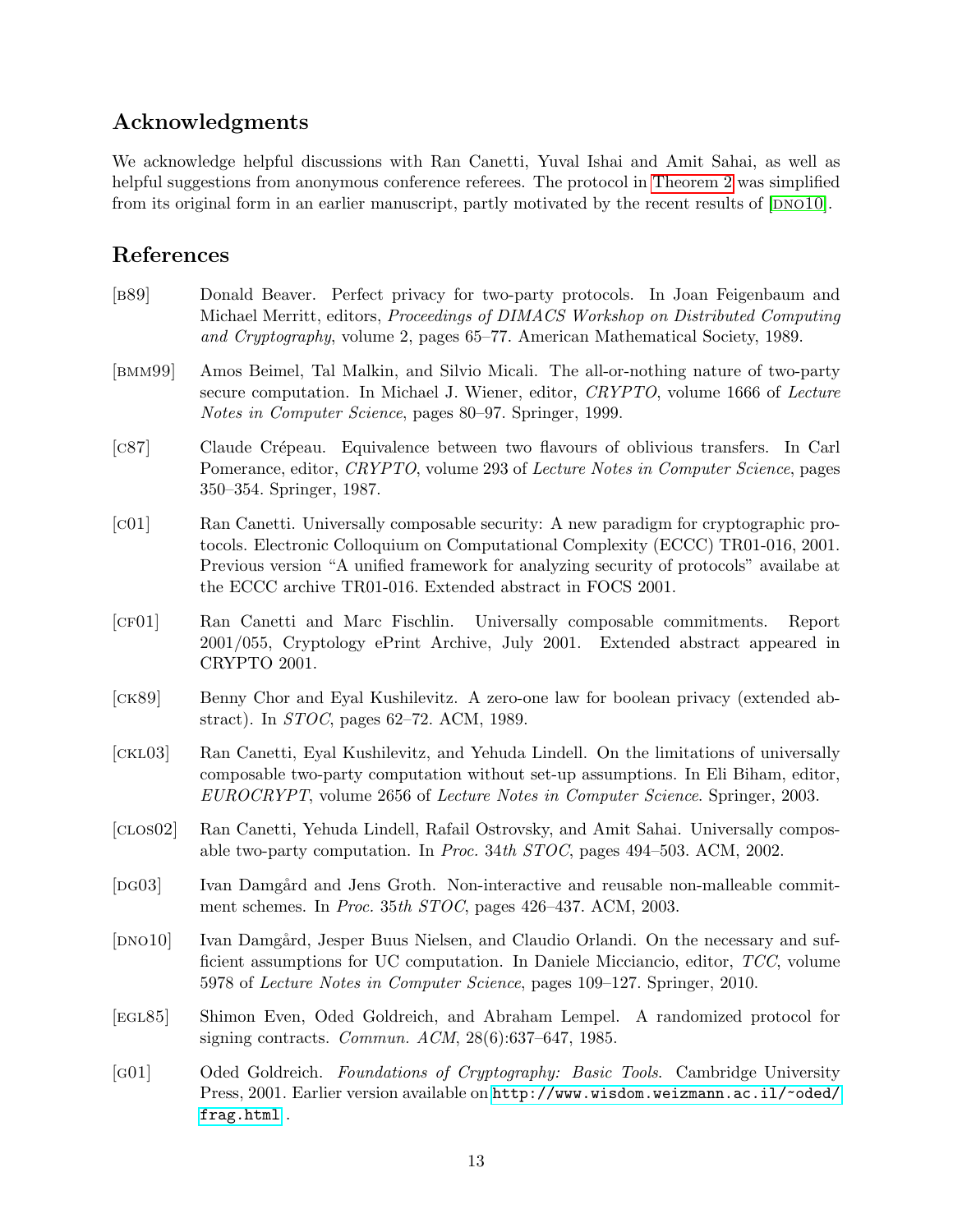- <span id="page-14-12"></span>[g04] Oded Goldreich. Foundations of Cryptography: Basic Applications. Cambridge University Press, 2004.
- <span id="page-14-14"></span>[gkm+00] Yael Gertner, Sampath Kannan, Tal Malkin, Omer Reingold, and Mahesh Viswanathan. The relationship between public key encryption and oblivious transfer. In FOCS, pages 325–335, 2000.
- <span id="page-14-0"></span>[gmw87] Oded Goldreich, Silvio Micali, and Avi Wigderson. How to play ANY mental game. In ACM, editor, Proc. 19th STOC, pages 218–229. ACM, 1987. See [[g04](#page-14-12), Chap. 7] for more details.
- <span id="page-14-9"></span>[HILL99] Johan Håstad, Russell Impagliazzo, Leonid A. Levin, and Michael Luby. A pseudorandom generator from any one-way function. SIAM Journal on Computing, 28(4):1364– 1396, 1999. Preliminary versions appeared in STOC' 89 and STOC' 90.
- <span id="page-14-8"></span>[HNRRO6] Danny Harnik, Moni Naor, Omer Reingold, and Alon Rosen. Completeness in two-party secure computation: A computational view. J. Cryptology,  $19(4):521-552$ , 2006.
- <span id="page-14-3"></span>[i95] Russell Impagliazzo. A personal view of average-case complexity. In Structure in Complexity Theory Conference, pages 134–147, 1995.
- <span id="page-14-10"></span>[il89] Russell Impagliazzo and Michael Luby. One-way functions are essential for complexity based cryptography (extended abstract). In Proc. 30th FOCS, pages 230–235. IEEE, 1989.
- <span id="page-14-2"></span>[ips08] Yuval Ishai, Manoj Prabhakaran, and Amit Sahai. Founding cryptography on oblivious transfer - efficiently. In David Wagner, editor, CRYPTO, volume 5157 of Lecture Notes in Computer Science, pages 572–591. Springer, 2008.
- <span id="page-14-1"></span>[k88] Joe Kilian. Founding cryptography on oblivious transfer. In STOC, pages 20–31. ACM, 1988.
- <span id="page-14-13"></span>[k89a] Joe Kilian. Uses of Randomness in Algorithms and Protocols. PhD thesis, Department of Electrical Engineering and Computer Science, Mas sachusetts Institute of Technology, 1989.
- <span id="page-14-4"></span>[k89b] Eyal Kushilevitz. Privacy and communication complexity. In FOCS, pages 416–421. IEEE, 1989.
- <span id="page-14-5"></span>[k91] Joe Kilian. A general completeness theorem for two-party games. In STOC, pages 553–560. ACM, 1991.
- <span id="page-14-6"></span>[k00] Joe Kilian. More general completeness theorems for secure two-party computation. In Proc. 32th STOC, pages 316–324. ACM, 2000.
- <span id="page-14-7"></span>[kkmo00] Joe Kilian, Eyal Kushilevitz, Silvio Micali, and Rafail Ostrovsky. Reducibility and completeness in private computations. SIAM J. Comput., 29(4):1189–1208, 2000.
- <span id="page-14-11"></span>[KMQ08] Daniel Kraschewski and Jörn Müller-Quade. Completeness theorems with constructive proofs for symmetric, asymmetric and general 2-party-functions, 2008. Unpublished Manuscript, 2008. <http://iks.ira.uka.de/eiss/completeness>.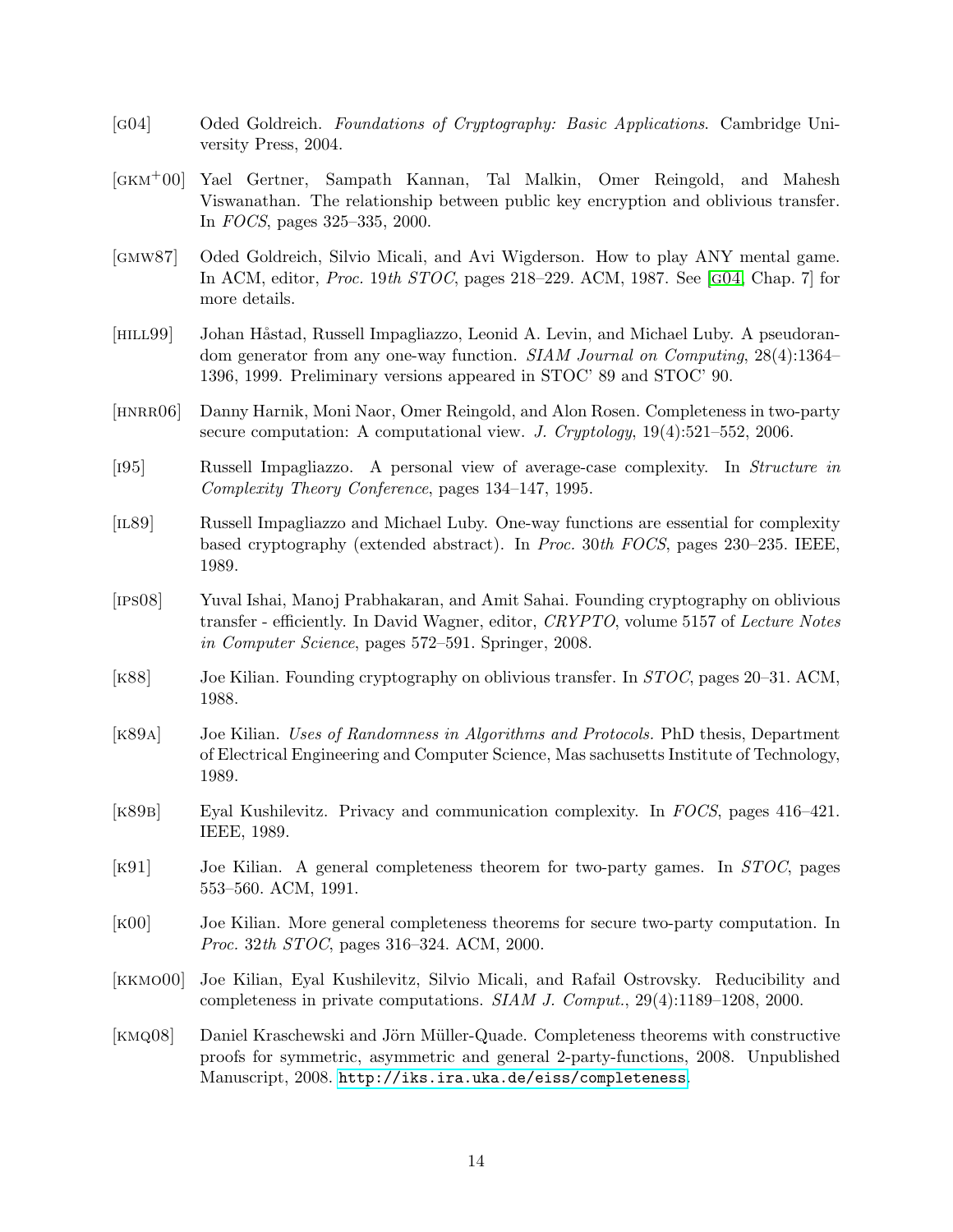- <span id="page-15-2"></span>[KMQR09] Robin Künzler, Jörn Müller-Quade, and Dominik Raub. Secure computability of functions in the it setting with dishonest majority and applications to long-term security, 2009.
- <span id="page-15-3"></span>[mpr09] Hemanta K. Maji, Manoj Prabhakaran, and Mike Rosulek. Complexity of multi-party computation problems: The case of 2-party symmetric secure function evaluation. In Omer Reingold, editor, TCC, volume 5444 of Lecture Notes in Computer Science, pages 256–273. Springer, 2009.
- <span id="page-15-0"></span>[mpr10] Hemanta K. Maji, Manoj Prabhakaran, and Mike Rosulek. Cryptographic complexity classes and computational intractability assumptions. In Andrew Chi-Chih Yao, editor, Innovations in Computer Science, pages 266–289. Tsinghua University Press, 2010.
- <span id="page-15-11"></span>[MS83] F. J. MacWilliams and N. J. A. Sloane. The Theory of Error-Correcting Codes. North-Holland Mathematical Library. North Holland, January 1983.
- <span id="page-15-7"></span>[n91] Moni Naor. Bit commitment using pseudorandomness. 4(2):151–158, 1991. Preliminary version in CRYPTO' 89.
- <span id="page-15-5"></span>[nv06] Minh-Huyen Nguyen and Salil P. Vadhan. Zero knowledge with efficient provers. In STOC, pages 287–295. ACM, 2006.
- <span id="page-15-6"></span>[p05] Manoj Prabhakaran. New Notions of Security. PhD thesis, Department of Computer Science, Princeton University, 2005.
- <span id="page-15-4"></span>[pr08] Manoj Prabhakaran and Mike Rosulek. Cryptographic complexity of multi-party computation problems: Classifications and separations. In David Wagner, editor, CRYPTO, volume 5157 of Lecture Notes in Computer Science, pages 262–279. Springer, 2008.
- <span id="page-15-10"></span>[r81] M. Rabin. How to exchange secrets by oblivious transfer. Technical Report TR-81, Harvard Aiken Computation Laboratory, 1981.
- <span id="page-15-12"></span>[r90] John Rompel. One-way functions are necessary and sufficient for secure signatures. In Proc. 22nd STOC, pages 387–394. ACM, 1990.
- <span id="page-15-8"></span>[y86] Andrew Chi-Chih Yao. How to generate and exchange secrets. In Proc. 27th FOCS, pages 162–167. IEEE, 1986.

# <span id="page-15-1"></span>A Related Work

Some of the earliest works in secure multi-party computation already established that under reasonable computational assumptions, all functionalities are realizable  $[*Y86*, *GMW87*]<sup>9</sup>$  $[*Y86*, *GMW87*]<sup>9</sup>$  $[*Y86*, *GMW87*]<sup>9</sup>$  In our parlance, this would suggest that every functionality has the same cryptographic complexity — namely, being both trivial and complete. This is indeed the case (under those computational assumptions), if we restrict to security against semi-honest adversaries or standalone security (and polynomial time entities) as was done in [Y86, GMW87].

However, shortly afterwards, a finer study of cryptographic complexity emerged by using stronger security notions. One strengthening was made by removing computational restrictions. In the computationally unbounded setting (a.k.a., information-theoretic or statistical security setting),

<span id="page-15-9"></span><sup>&</sup>lt;sup>9</sup>Many of the results in secure multi-party computation, including [GMW87], address the setting of more than two parties. In this work we restrict our attention to the 2-party setting.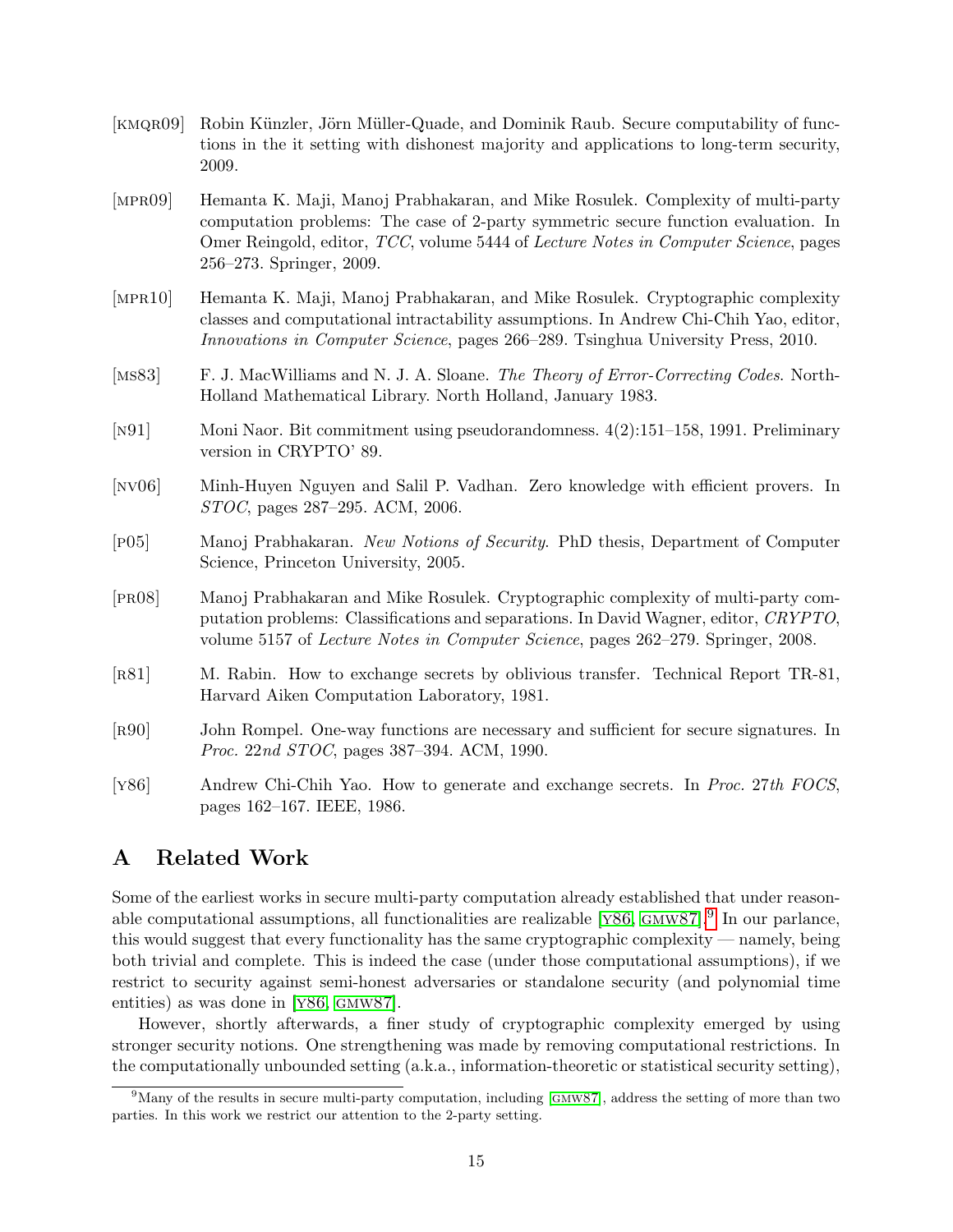not all functionalities are realizable (or "trivial"), and hence it becomes possible to distinguish the complexity of functionalities as trivial and complete (and more generally, to consider degrees of various functionalities).

One of the earliest, and most important results along this line is that SFE functionality of Oblivious Transfer (OT) [R81, EGL85, C87] is complete [K88], unconditionally.<sup>[10](#page-16-0)</sup> All subsequent completeness results crucially rely on this result. These include the characterization of complete SFE functionalities with asymmetric output [[k00](#page-14-6)] and with arbitrary output [[kmq08](#page-14-11)].

However, much of the initial progress — apart from the completeness of  $\overline{OT}$  — was in the context of security against semi-honest (a.k.a., honest-but-curious, passive) adversaries. Further — and this has been true for almost all the prior work discussed here — only non-reactive (a.k.a., secure function evaluation, or SFE) functionalities were considered. Building on early work by [CK89, K89B, B89] (who consider only the case of *perfect security*), recently [MPR09] characterized realizable symmetric<sup>[11](#page-16-1)</sup> SFEs. Independently, [KMQR09] extended this characterization to general SFEs. [[k91](#page-14-5), [k00](#page-14-6)] characterize complete symmetric and asymmetric SFEs. For symmetric SFEs with symmetric boolean output, [KKMO00] show a zero-one law: that every such functionality is either trivial or complete.

Additional significant progress has been in the setting of standalone security. When considering active corruption, composability is significant, and the results in the standalone setting typically do not extend to the UC setting.[12](#page-16-2) Nevertheless, studying standalone security does provide important insight into the cryptographic complexity of functionalities. In particular, [[bmm99](#page-13-4)] provided a zeroone law that if any non-trivial asymmetric SFE is securely realizable, then so is every asymmetric SFE. The notion of security in [[bmm99](#page-13-4)] is weak in that it does not consider composability, and is restricted to polynomial-time entities; however it is strong in that a protocol is considered secure only if it is simultaneously secure against both active and semi-honest corruption. (Our main theorem extends unaltered with this notion of reduction.) [[bmm99](#page-13-4)] shows that every asymmetric SFE is securely realizable (trivial, in our terminology) if and only if there is a semi-honest secure protocol for OT (sh-OT assumption). While it bears some similarity with our results, there are important aspects in which our results provide a very different picture of cryptographic complexity compared to what [[bmm99](#page-13-4)] obtains by considering standalone security. In particular, under the (widely believed) cryptographic assumption that a sh-OT protocol does exist, there is only one level of complexity for all asymmetric SFE functionalities (i.e., all are trivial) by [[bmm99](#page-13-4)], whereas in our picture, even restricted to asymmetric SFEs, there are two distinct complexity levels (trivial and complete), no matter what computational assumptions are made.

We remark that [HNRRO6] extends results of [BMM99] beyond constant-sized functionalities (but still restricted to asymmetric SFE functionalities). In [[hnrr06](#page-14-8)], as in our own work, the collapse of qualitative complexity levels is not comprehensive for non-constant-sized functionalities. In fact, in our case, when considering non-constant-sized SFE functionalities, we can unconditionally demonstrate the existence of SFE functionalities which are neither trivial nor complete. We leave further exploration of this space for future work.

The introduction of the UC model, as a culmination of a long line of work on composable security, gave a whole new way to understand the cryptographic complexity of functionalities. Right

<span id="page-16-0"></span> $10$ The protocol in [K88] is not UC-secure, though an extension presented in [K89A] is likely to be. The construction was significantly simplified, and proven secure in the UC setting in [[ips08](#page-14-2)].

<span id="page-16-1"></span><sup>&</sup>lt;sup>11</sup>In a symmetric SFE, both parties receive the same output  $f(x, y)$ , where x, y stand for their inputs. In an asymmetric SFE only one party receives the output (and the other party is given no output). A general SFE provides two, possibly different, outputs  $f_A(x, y)$  and  $f_B(x, y)$  to the two parties.

<span id="page-16-2"></span> $12$ Some important exceptions are the key completeness results in information theoretic setting, like the ones in [[k88](#page-14-1)] and [[k00](#page-14-6)].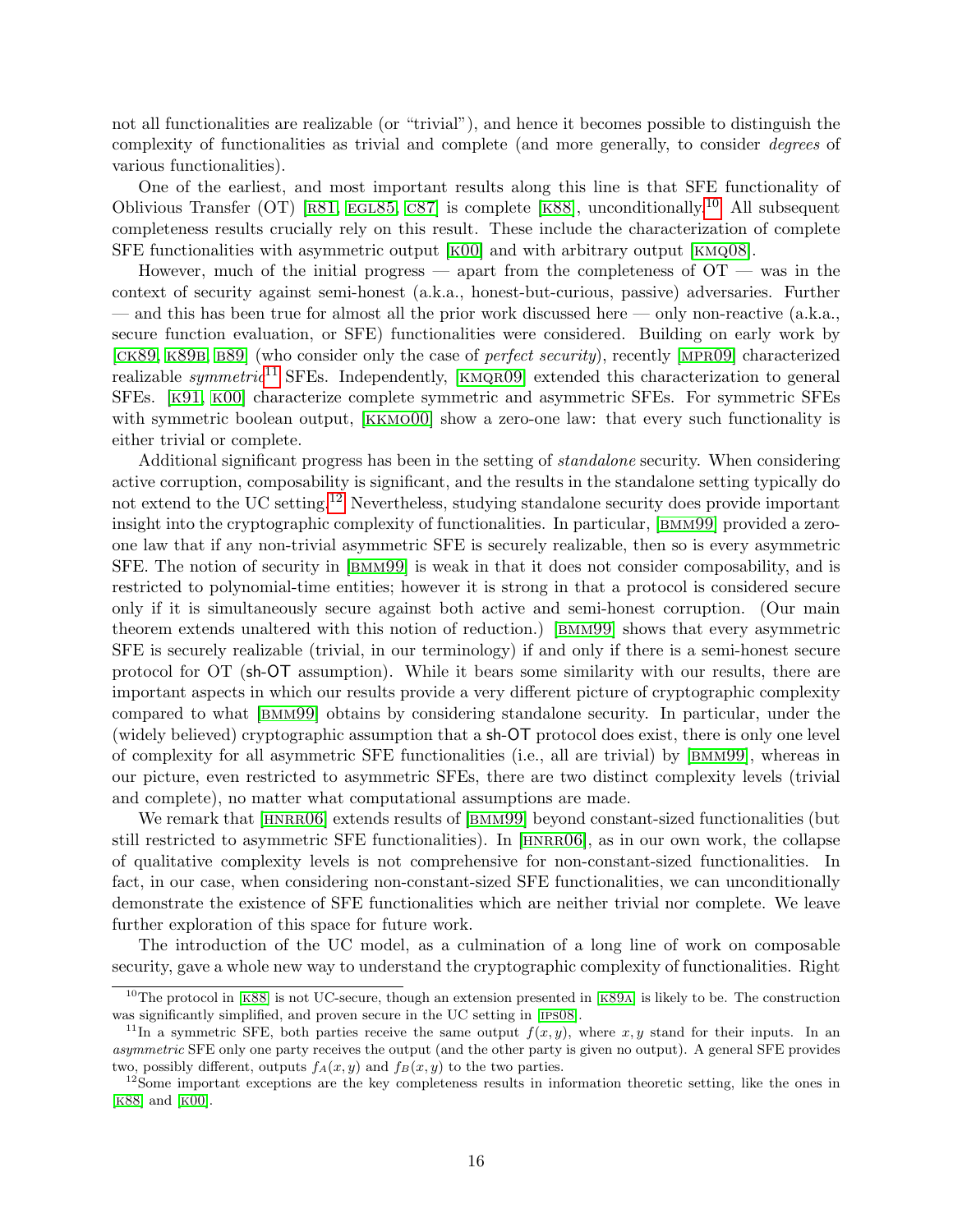from the beginning, unconditional impossibilities (or non-trivial functionalities) were observed [[c01](#page-13-0),  $CF01$ , which were extended to a large class of SFE functionalities in  $[CKL03]$ ; subsequently  $[PR08]$ provided an exact characterization of all trivial functionalities (as "splittable" functionalities).

In the computationally unbounded setting, [[mpr09](#page-15-3)] showed that there is an infinite hierarchy of increasing levels of cryptographic complexity even among symmetric SFE functionalities, as well as functionalities with incomparable complexities. However, this does not give any indication of the complexity landscape in the computationally bounded setting. In [[pr08](#page-15-4)] it was conjectured that under some standard cryptographic assumptions, there should be only two levels of complexity in the computationally bounded setting. Our main result is a sharp resolution of this conjecture, by giving a necessary and sufficient complexity assumption under which the conjecture is true.

It was already known that some functionalities are not complete in the computationally unbounded setting but are complete in the computationally bounded setting, under an appropriate complexity assumption. In particular, [[clos02](#page-13-1)] provided the first such result, that the "cointossing" functionality is complete, assuming the existence of enhanced trapdoor permutations and dense cryptosystems. The approach in [[clos02](#page-13-1)], following that of [[gmw87](#page-14-0)], is to first observe that if a sh-OT protocol exists, then the commitment functionality (which is a reactive functionality) is complete; then the commitment functionality is reduced to the coin-tossing functionality under the computational assumptions described above. Our approach follows [[gmw87](#page-14-0), [clos02](#page-13-1)] in that to establish the completeness of a given functionality, we need only reduce the commitment functionality to it. However, our reductions are much more general than that in [[clos02](#page-13-1)] in that we can reduce commitment to any non-trivial (deterministic, constant-sized) functionality. Secondly, we rely only on the minimal assumption (existence of a sh-OT protocol); for the completeness of the coin-tossing functionality, such a result was obtained independently by  $[DNO10]$ .

We point out that all the above mentioned prior results, except [PRO8], are restricted to SFE functionalities, whereas an important contribution of this work is to develop tools and techniques for analysing reactive functionalities. On the other hand, the current set of results do share some restrictions common to prior work: for most part, we consider the complexity of deterministic functionalities (the exceptions in prior work being [[pr08](#page-15-4)] and the semi-honest security results of  $[K00]$ ; secondly, we consider only static corruption (a notable exception in prior work being  $[CDS02]$ .

# <span id="page-17-0"></span>B Non-Reactive Functionalities

### B.1 Definitions

A secure function evaluation (SFE) functionality F is fully specified by a pair of functions  $(f_A, f_B)$ over a finite input domain  $X \times Y$ . The behavior of  $\mathcal F$  as an ideal functionality is defined formally in [Figure 2.](#page-17-1) We emphasize that an SFE functionality provides no guarantee about output fairness — the adversary is in complete control over the delivery of outputs.

- 1. Wait for input  $x \in X$  from Alice and input  $y \in Y$  from Bob.
- 2. If Alice is corrupt, then send (OUTPUT,  $f_A(x, y)$ ) to the adversary; if Bob is corrupt, then send (OUTPUT,  $f_B(x, y)$ ) to the adversary; otherwise, send OUTPUT to the adversary.
- 3. On input DELIVER from the adversary, or if neither party is corrupt, send  $f_A(x, y)$  to Alice and  $f_B(x, y)$  to Bob.

# <span id="page-17-1"></span>Figure 2: Semantics of the SFE functionality  $\mathcal{F} = (f_A, f_B)$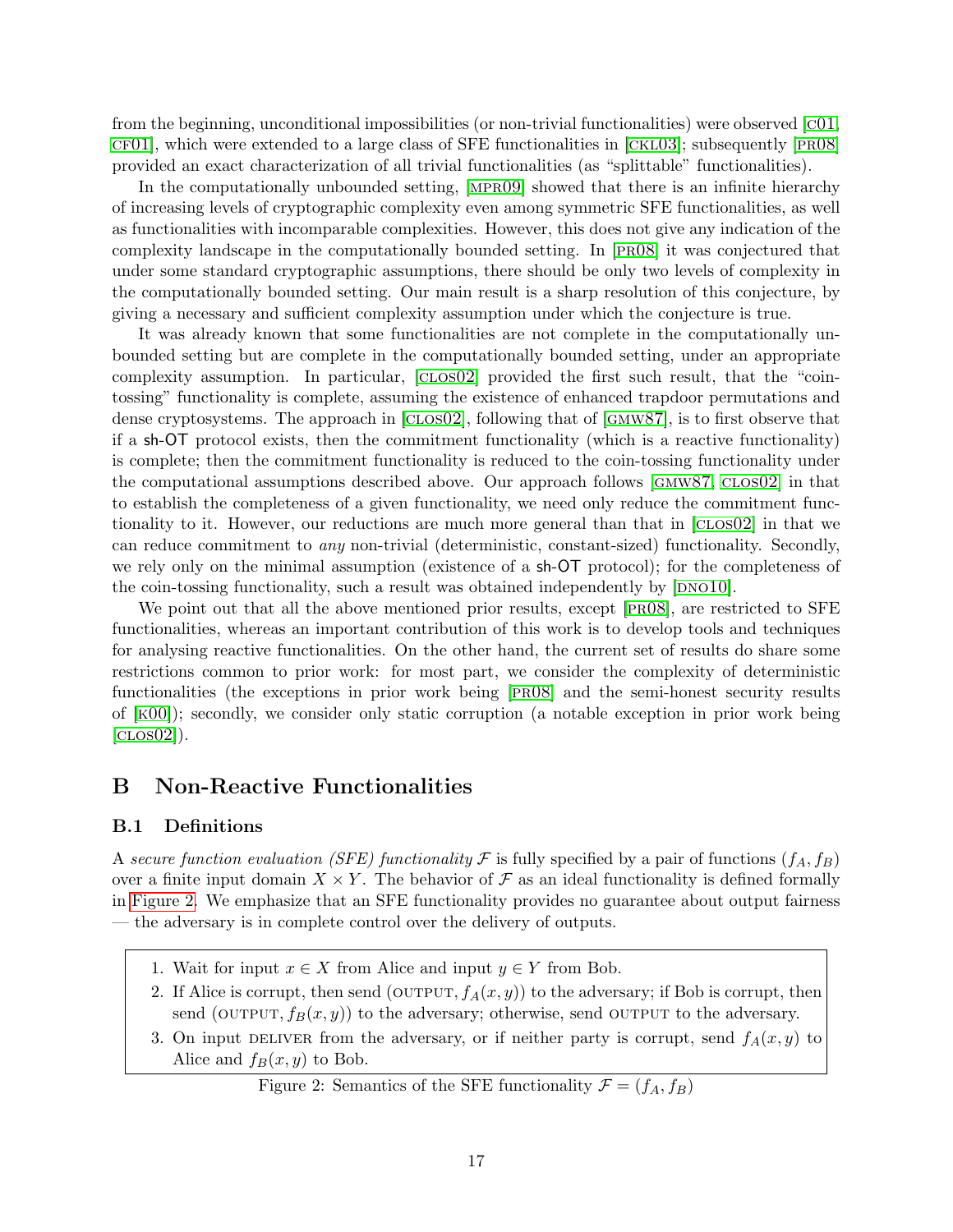**Definition 1.** Let  $\mathcal{F} = (f_A, f_B)$  be a 2-party SFE. We say that x is a redundant input for Alice if there exists  $x' \neq x$  such that:

$$
f_A(x,y) \neq f_A(x,y') \Rightarrow f_A(x',y) \neq f_A(x',y') \qquad \text{and} \qquad f_B(x,\cdot) \equiv f_B(x',\cdot).
$$

That is, by changing her input from  $x$  to  $x'$ , Alice learns no less about Bob's input, but Bob's output is unaffected. We define redundancy for Bob's inputs symmetrically.

It is easy to see that it is never in the best interests of a malicious party to supply a redundant input.

**Definition 2.** Let  $\mathcal{F} = (f_A, f_B)$  and  $\mathcal{G} = (g_A, g_B)$  be 2-party SFEs. We say that  $\mathcal{F}$  and  $\mathcal{G}$  are isomorphic if G can be obtained from  $\mathcal F$  via repeated applications of the following operations:

- Adding or removing a redundant input,
- Injectively re-labeling a party's input domain,
- Injectively re-labeling the outputs of  $f_A(x, \cdot)$  for any x, or of  $f_B(\cdot, y)$  for any y,
- Reversing the roles of Alice and Bob.

It is easy to see that if  $\mathcal F$  and  $\mathcal G$  are isomorphic, then  $\mathcal F$  can be securely realized in the  $\mathcal G$ hybrid model (and vice-versa). Thus, we hereafter consider only SFE functionalities that have all redundant inputs removed.

### $B.2 \quad 2 \times 2$  Minors

Our primary classification of SFE functionalities is combinatorial, and relies on identifying crucial  $2 \times 2$  minors in the function table of the SFE.

**Definition 3.** Let  $\mathcal{F} = (f_A, f_B)$  be a 2-party SFE. We say that  $\mathcal{F}$  has a generalized cc-minor at  ${x, x' \} \times {y, y'}$  if F has the following form:

$$
\begin{array}{c|cc}\n f_A & y & y' \\
 \hline\n x & a & a \\
 x' & b & c\n \end{array}\n \quad\n \begin{array}{c|cc}\n f_B & y & y' \\
 \hline\n x & h & j \\
 \hline\n x' & i & k\n \end{array}\n \quad\n \text{where } b \neq c \text{ and } h \neq i \text{ and } j \neq k
$$

or the symmetric condition with the roles of Alice and Bob exchanged.

In a generalized CC-minor, Alice chooses input x if she wants no information about Bob's input  $(y \text{ or } y')$ , and chooses input x' if she wants to receive Bob's input. Bob learns which option Alice chose.

We call the following (symmetric-output) function the *symmetric cut-and-choose* function  $\mathcal{F}_{\text{cc}}$ :

$$
\begin{array}{c|cc}\nf_A = f_B & 0 & 1 \\
\hline\n0 & 0 & 0 \\
1 & 1 & 2\n\end{array}
$$

It is the canonical function that contains a generalized cc-minor, and it plays an important role in our results.

**Definition 4** ([KMQ08]). Let  $\mathcal{F} = (f_A, f_B)$  be a 2-party SFE. We say that  $\mathcal{F}$  has a generalized OR-minor at  $\{x, x'\}\times \{y, y'\}$  if F has the following form:

$$
\begin{array}{c|cc}\n f_A & y & y' \\
\hline\nx & a & a \\
x' & b & c\n\end{array}\n\qquad\n\begin{array}{c|cc}\n f_B & y & y' \\
\hline\nx & h & j \\
x' & h & k\n\end{array}\n\qquad\n\text{where } b \neq c \text{ or } j \neq k
$$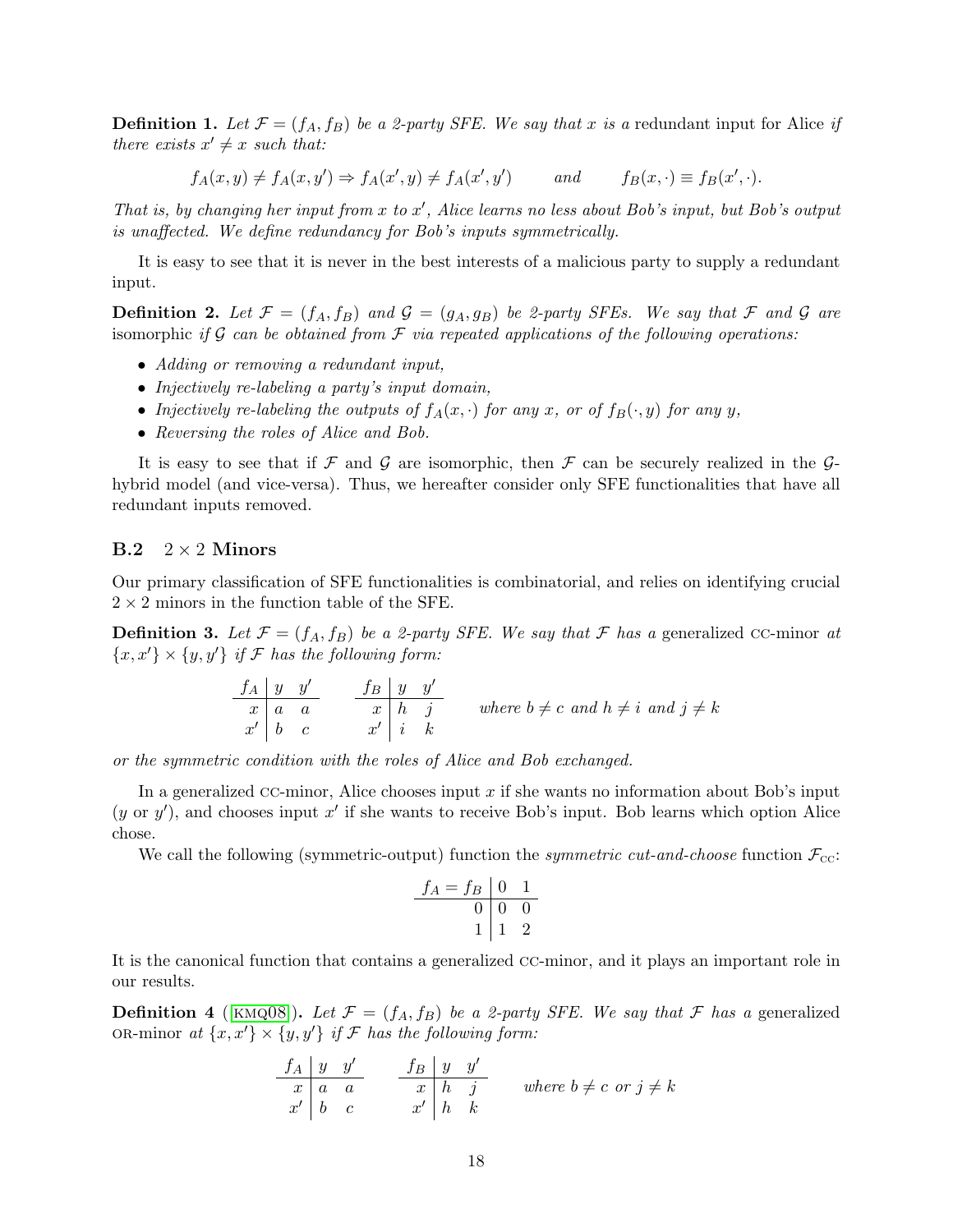**Lemma 1** ([KMQ08]). If F is a 2-party SFE functionality that contains a generalized OR-minor after removing all redundant inputs, then  $\mathcal F$  is complete under  $\subseteq_{\text{STAT}}$  reductions.

In fact, the lemma proven by Kraschewski and Müller-Quade [KMQ08] is stronger, giving a complete characterization of completeness against computationally unbounded adversaries. That is, they prove that  $\mathcal F$  is  $\sqsubseteq_{\text{STAT}}$ -complete if and only if it contains a generalized OR-minor. We note that the protocol and simulator in their reduction are both efficient when  $\mathcal F$  has constant size, but the security holds even against computationally unbounded adversaries. Of course, in this work we show that many other functionalities are also complete under the  $\mathbb{Z}_{\text{PPT}}$  reduction.

**Definition 5.**  $\mathcal{F} = (f_A, f_B)$  is a symmetric exchange function if  $\mathcal{F}$  is isomorphic to the symmetric function  $\mathcal{F}(x, y) = (x, y)$  for some input domain  $X \times Y$ .

In a symmetric exchange function, each party learns the other party's input (the function's output also includes that party's own input, which it already knows). The cryptographic nontriviality of symmetric exchange functions is due to the fact that each party's input is chosen independently of the other party's input.

### B.3 Combinatorial Classification

We now prove the first characterization of SFE functionalities, using two technical lemmas:

<span id="page-19-1"></span>**Lemma 2.** Let  $\mathcal{F} = (f_A, f_B)$  be an SFE functionality. If  $\mathcal{F}$  has a generalized CC-minor and no generalized OR-minor, then  $\mathcal{F}_{\text{cc}} \sqsubseteq_{\text{STAT}} \mathcal{F}$ .

*Proof.* Suppose F has a generalized CC-minor at  $\{x, x'\}\times \{y, y'\}$ . We will show that the protocol in which parties simply restrict their inputs to this  $2 \times 2$  minor is a UC-secure protocol for computing that minor.<sup>[13](#page-19-0)</sup> If the output from  $\mathcal F$  is not consistent with the party's input and one of the two allowed inputs for the other party, then we abort. Since every generalized cc-minor is isomorphic to symmetric cc, the claim will be established.

Suppose the function table of  $\mathcal F$  is as follows for the CC-minor:

$$
\begin{array}{c|c}\n f_A & y & y' \\
 \hline\n x & a & a \\
 x' & b & c\n \end{array}\n \quad\n \begin{array}{c|c}\n f_B & y & y' \\
 \hline\n x & h & j \\
 \hline\n x' & i & k\n \end{array}\n \quad\n \text{where } b \neq c, \, h \neq i, \, \text{and } j \neq k
$$

We first consider the case where Alice is corrupt. If Alice provides input x or  $x'$ , then the simulator also gives the same input in the ideal world, and returns the output to Alice. Otherwise, suppose Alice sends some other input  $x''$ :

$$
\begin{array}{c|c}\n f_A & y & y' \\
 \hline\n x & a & a \\
 x' & b & c \\
 x'' & p & q\n \end{array}\n \quad\n \begin{array}{c|c}\n f_B & y & y' \\
 \hline\n x & h & j \\
 \hline\n x' & i & k \\
 x'' & r & s\n \end{array}\n \quad\n \text{where } b \neq c, \, h \neq i, \, \text{and } j \neq k
$$

We consider several cases, depending on the values of  $p, q, r, s$ :

• If  $r \notin \{h, i\}$  and  $s \notin \{j, k\}$ , then honest Bob will always abort in the real world. The simulator sends input  $x'$  in the ideal world. The simulator can determine from its output whether Bob's input was y or  $y'$ , and simulate either output p or q to Alice accordingly, and finally abort.

<span id="page-19-0"></span><sup>&</sup>lt;sup>13</sup>Note that for an arbitrary  $\mathcal F$ , it does not necessarily follow that restricting inputs is a secure protocol for evaluating that minor, since adversaries may carefully choose other inputs to send to  $\mathcal{F}$ .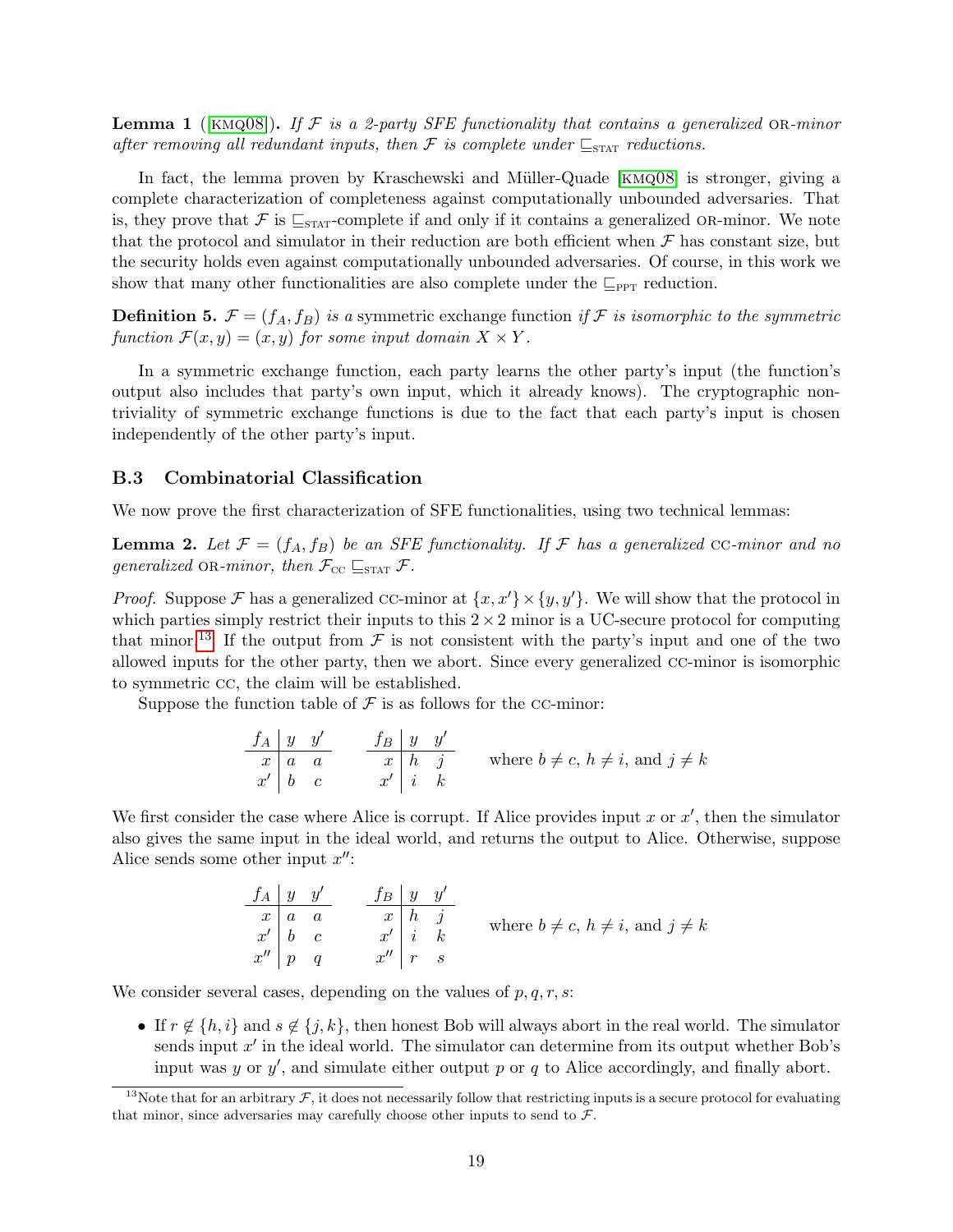- If  $[r = h \text{ and } s = j \text{ and } p \neq q]$  or  $[r = h \text{ and } s \neq j]$  or  $[r \neq h \text{ and } s = j]$ . then  $\{x, x''\} \times \{y, y'\}$ is a generalized OR-minor in  $\mathcal F$ . This is not possible in  $\mathcal F$ .
- If  $r = h$  and  $s = j$  and  $p = q$ , then the simulator sends input x in the ideal world. Bob receives the same output as in the real world, and the simulator gives Alice output  $p = q$ .
- If  $r = i$  and  $s = k$ , then the simulator sends input  $x'$  in the ideal world. Bob receives the same output as in the real world, the simulator can determine from its output whether Bob's input was  $y$  or  $y'$ , and simulate either output  $p$  or  $q$  to Bob, accordingly.
- If  $r = i$  and  $s \notin \{j, k\}$ , then Bob will abort in the real world if his input was y'. The simulator sends input  $x'$  in the ideal world. If Bob's input is  $y$ , then Bob receives the same output as in the real world. The simulator can determine from its output whether Bob's input was  $y$ or  $y'$ , and simulate either output p or q to Bob, accordingly. The simulator aborts if Bob's input is  $y'$ .

The definition of generalized CC-minor is symmetric with respect to  $y$  and  $y'$ , so all other cases are obtained by symmetry.

The other case to consider is when Bob is corrupt. Similarly, the simulation is trivial when Bob uses either y or y'. Otherwise, suppose Bob uses some other input  $y''$ :

$$
\begin{array}{c|cc}\n f_A & y & y' & y'' \\
\hline\n x & a & a & p \\
 x' & b & c & q\n\end{array}\n\qquad\n\begin{array}{c|cc}\n f_B & y & y' & y'' \\
\hline\n x & h & j & r \\
 x' & i & k & s\n\end{array}\n\qquad\n\text{where } b \neq c, h \neq i, \text{ and } j \neq k
$$

We again consider several cases:

- If  $p \neq a$  and  $q \notin \{b, c\}$ , then similar to above, Alice will always abort in the real world. The simulator sends input  $y$  in the ideal world. It can determine from its output whether Alice's input was x or  $x'$ , and simulate either output r or s to Bob accordingly, and finally abort.
- If  $p = a$  and  $q = b$ , then the simulator sends input y in the ideal world. Alice receives the same output as in the real world. The simulator can determine from its output whether Alice's input was x or  $x'$ , and simulate either output r or s to Bob, accordingly.
- If  $p = a$  and  $q = c$ , the simulation is identical to the previous case, except the simulator sends input  $y'$  in the ideal world.
- If  $p = a$  and  $q \notin \{b, c\}$ , then Alice aborts in the real world if her input was x'. The simulator sends input  $y$  in the ideal world. Alice receives the same output as in the real world if her input was x. The simulator can determine from its output whether Alice's input was x or  $x'$ , and simulate either output r or s to Bob, accordingly. The simulator aborts if Alice's input was  $x'$ .
- If  $p \neq a$  and  $q = b$ , then Alice aborts in the real world if her input was x. Similar to above, the simulator sends input  $y$  in the ideal world, simulates the appropriate output for Bob, and aborts if Alice's input was  $x$ .
- If  $p \neq a$  and  $q = c$ , then the simulation is identical to the previous case, except the simulator sends input  $y'$  in the ideal world.  $\Box$

<span id="page-20-0"></span>**Lemma 3.** If  $\mathcal{F} = (f_A, f_B)$  has no generalized CC-minor and no generalized OR-minor, then  $\mathcal{F}$  is a symmetric exchange function.

*Proof.* If F is not a symmetric exchange function, then different inputs to F for (without loss of generality) Alice let her learn different distinctions among Bob's inputs. That is, for some  $x, x', y, y',$ we have:  $f_A(x,y) = f_A(x,y')$  and  $f_A(x',y) \neq f_A(x',y')$ . Now no matter how  $f_B$  behaves on inputs  ${x, x' \} \times {y, y'}$ , that  $2 \times 2$  minor is either a generalized CC-minor or generalized OR-minor.  $\Box$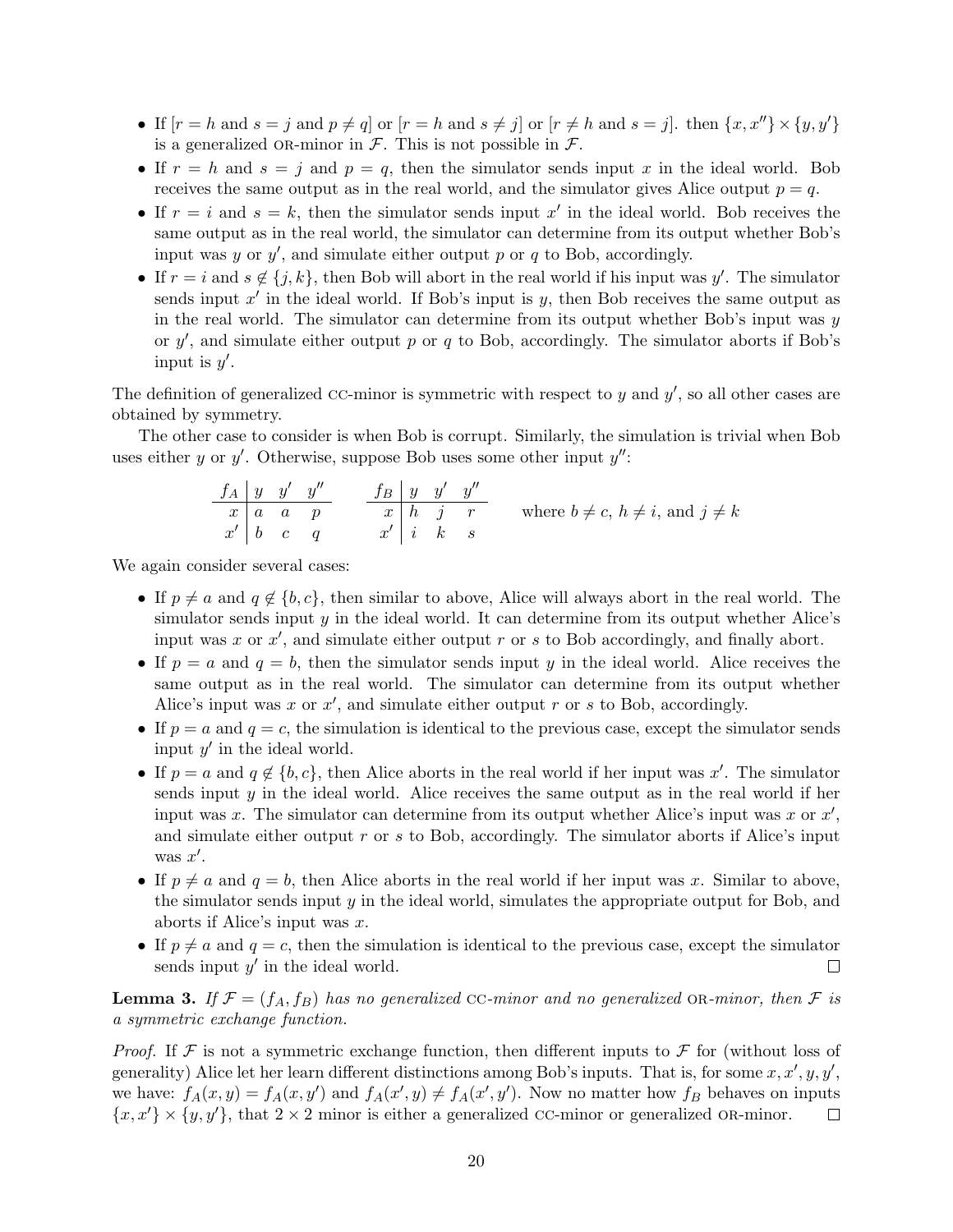Finally, we prove our main classification of SFE functionalities:

**Theorem [1](#page-7-0) (restated).** Let F be an SFE functionality. Then F is non-trivial if and only if  $\mathcal{F}_{XOR} \sqsubseteq_{\text{STAT}} \mathcal{F}$  or  $\mathcal{F}_{CC} \sqsubseteq_{\text{STAT}} \mathcal{F}$  or  $\mathcal{F}_{\text{OT}} \sqsubseteq_{\text{STAT}} \mathcal{F}$ .

*Proof.* If F contains no generalized OR-minor, but contains a generalized CC-minor, then  $\mathcal{F}_{\text{CC}} \subseteq_{\text{STAT}}$  $\mathcal F$  (by [Lemma 2\)](#page-19-1). Otherwise, if  $\mathcal F$  contains neither a generalized cc-minor nor a generalized OR-minor, then F is a symmetric exchange function [\(Lemma 3\)](#page-20-0). Suppose F is (isomorphic to) the symmetric function  $\mathcal{F}(x, y) = (x, y)$ , where  $\mathcal F$  has input domain  $X \times Y$ . If  $\min\{|X|, |Y|\} < 2$ , then F is trivial, by the unconditional, complete characterization of UC triviality from [PR08] (F is trivially realizable via a protocol in which one party simply sends their input to the other party).

Otherwise, suppose min $\{|X|, |Y|\} > 2$ . Then let  $x_0 \neq x_1 \in X$  and  $y_0 \neq y_1 \in Y$ . A secure protocol for  $\mathcal{F}_{XOR}$  in the F-hybrid model is as follows: On input  $a \in \{0,1\}$ , Alice sends  $x_a$ ; on input  $b \in \{0,1\}$ , Bob sends input  $y_b$ . Both parties obtain output  $\mathcal{F}(x_a, y_b) = (x_a, y_b)$  and output  $a \oplus b$ . Alice aborts if she observes that Bob did not use  $y_0$  or  $y_1$  as his input, and likewise Bob aborts if he observes that Alice did not use  $x_0$  or  $x_1$  as her input. It is straight-forward to see that this protocol is UC-secure.  $\Box$ 

# <span id="page-21-0"></span>C Obtaining  $\mathcal{F}_{COM}$  from  $\mathcal{F}_{XOR}$

In this section, we show how  $\mathcal{F}_{COM}$  can be directly realized using  $\mathcal{F}_{XOR}$ . We first observe that  $\mathcal{F}_{\text{CON}}$   $\subseteq$ <sub>STAT</sub>  $\mathcal{F}_{\text{XOR}}$  via an elementary and well-known protocol. Thus we focus on proving that  $\mathcal{F}_{COM} \sqsubseteq_{PPT} \mathcal{F}_{CON}.$ 

**Parameters.** Our construction depends on the sh-OT assumption, so let  $\psi_{sh}$  denote a semi-honest protocol for OT.

sh-OT assumption implies the existence of one-way functions, and our construction also relies on the following components, each of which exists given one-way functions alone:

- Let Com be a statistically binding, standalone-secure commitment scheme with a non-interactive reveal phase (for instance, Naor's commitment scheme [[n91](#page-15-7)]).
- Let  $G: \{0,1\}^k \to \{0,1\}^{2k}$  be a pseudorandom generator.
- A standalone-secure zero-knowledge proof of knowledge protocol for NP statements.
- A standalone-secure witness-indistinguishable proof for NP statements.

**The protocol.** We define the following interactive protocol  $\rho$  in the  $\mathcal{F}_{\text{CON}}$ -hybrid model. The security parameter is  $\kappa$ . Suppose the  $\psi_{\rm sh}$  protocol uses  $R(\kappa)$  bits of randomness when executed with security parameter  $\kappa$ .

- 1. (Commit phase.) Both parties obtain random coins  $\sigma_A, \sigma_B \in \{0, 1\}^{2\kappa}$  from  $\mathcal{F}_{\text{conv}}$ .
- 2. On input (COMMIT, b), for  $b \in \{0,1\}$ , Alice first commits to b using the Com protocol.
- 3. Alice and Bob both choose random coin shares,  $r_A, r_B \leftarrow \{0,1\}^{R(\kappa)}$  respectively, for use in the  $\psi_{\rm sh}$  protocol. Each party commits to its respective coins using the Com protocol.
- 4. Both parties use a ZK proof of knowledge protocol to prove knowledge of the values underlying their commitments (for Alice, the commitments to  $b$  and  $r_A$ ; for Bob, the commitment to  $r_B$ ).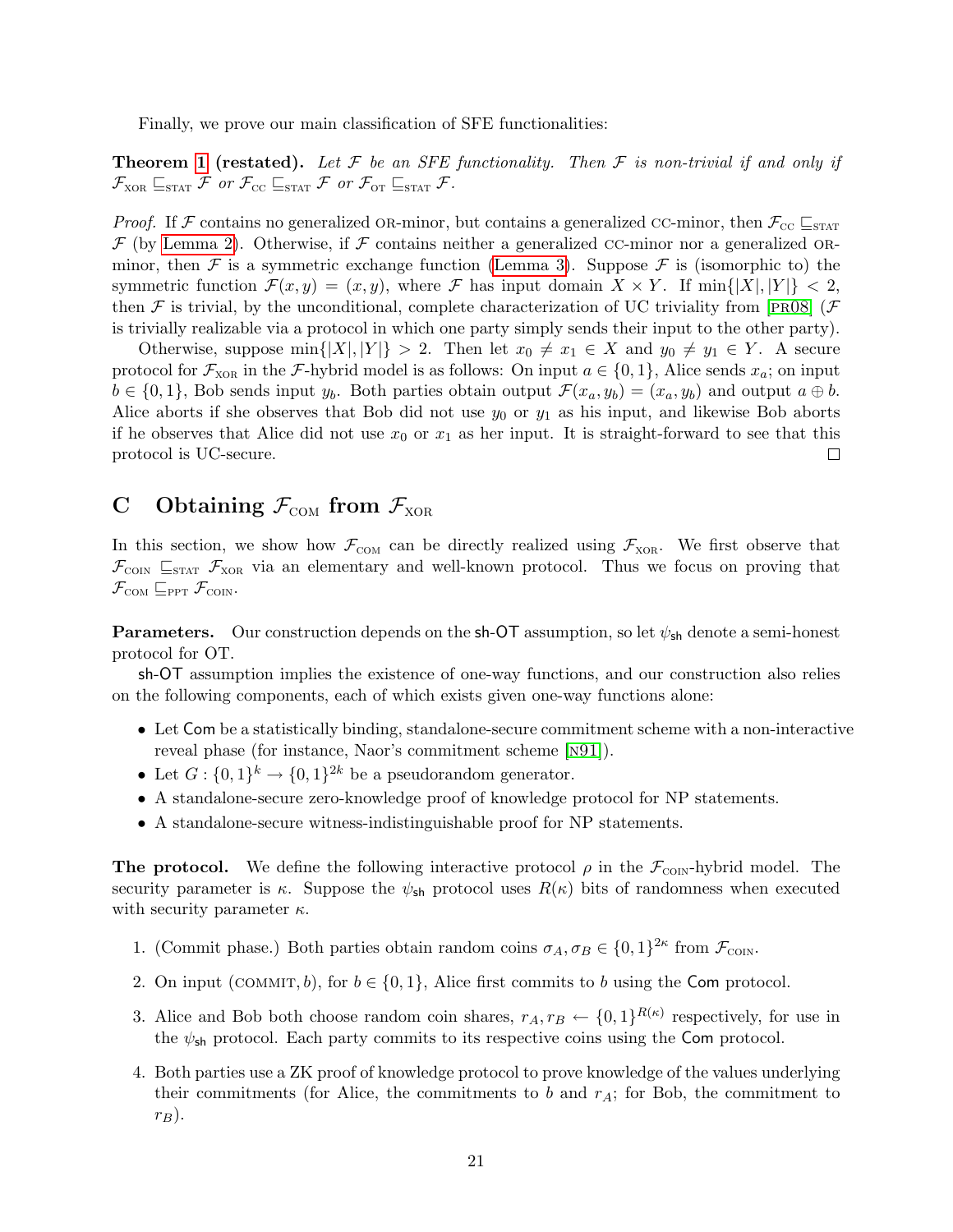- 5. Alice chooses random coins  $r'_B \leftarrow \{0,1\}^{R(\kappa)}$  and sends them to Bob. Bob chooses random coins  $r'_A \leftarrow \{0,1\}^{R(\kappa)}$  and sends them to Alice.
- 6. Both parties engage in the OT protocol  $\psi_{\rm sh}$ , with Alice acting as the sender with inputs  $x_0 = 0$  and  $x_1 = b$ , and Bob acting as the receiver with input (choice bit)  $y = 0$ .
	- (a) For each of Alice's turns in the  $\psi_{\rm sh}$  protocol, suppose that the protocol instructs her to send message  $m$ . She sends  $m$  to Bob and then proves using a witness-indistinguishable proof protocol the following statement: Either there exists d such that  $G(d) = \sigma_A$ , or else there exists values  $r_A$  and b that are consistent with the commitments to  $r_A$ and b, and the  $\psi_{\rm sh}$  protocol prescribes that the sender send m when running on input  $(x_0 = 0, x_1 = b)$  and random coins  $r_A \oplus r'_A$ , given the  $\psi_{\text{sh}}$  transcript so far.
	- (b) For each of Bob's turns in the  $\psi_{\rm sh}$  protocol, suppose that the protocol instructs him to send message  $m$ . He sends  $m$  to Alice and then proves using a witness-indistinguishable proof protocol the following statement: Either there exists d such that  $G(d) = \sigma_B$ , or else there exists coins  $r_B$  that are consistent with his commitment to  $r_B$ , and the  $\psi_{\mathsf{sh}}$ protocol prescribes that the receiver send m when running on input  $y = 0$  and random coins  $r_B \oplus r'_B$ , given the  $\psi_{\mathsf{sh}}$  transcript so far.
- 7. If any of the interactive proofs in the previous steps fail, then the parties abort. Otherwise Bob outputs COMMITTED.
- 8. (Reveal phase.) On input reveal, Alice sends b to Bob. She then proves using a witnessindistinguishable proof that either there exists a non-interactive opening of Alice's Comcommitment from step (2) to the value b, or else there exists d such that  $G(d) = \sigma_A$ . Bob outputs (REVEAL,  $b$ ) if this proof verifies.

**Overview and Motivation.** Intuitively, the protocol is for Alice to commit to b in a standalonesecure commitment scheme, and then use b as an input to the  $\psi_{\rm sh}$  OT protocol. However, Bob will choose not to pick up b in the OT subprotocol, so that he is still oblivious to its value.

The rest of the protocol (most importantly steps 3–6) essentially "compiles" the  $\psi_{\rm sh}$  protocol using the standard GMW paradigm to enforce that Alice indeed uses b as an input to  $\psi_{\text{sh}}$ , and that Bob indeed chooses not to pick it up. However, for technical reasons we deviate slightly from the GMW paradigm in the following ways:

- In step (5), the parties prove knowledge of the commitments to their private inputs to  $\psi_{\rm sh}$ and their random-tape shares. This is important because we eventually reduce an adversary running  $\rho$  to a semi-honest adversary running  $\psi_{\rm sh}$ . For technical reasons, we need to extract inputs and the random tape share in this step, but a rewinding extraction is sufficient.
- Bob does not prove the standard GMW-style statement in step (6a). Instead, he proves a statement containing a trapdoor clause related to the public coins  $\sigma$ . This extra trapdoor allows a straight-line simulator for a corrupt Bob to prove false statements about its interaction using  $\psi_{\rm sh}$  (by choosing  $\sigma$  from the range of G and using the trapdoor witness), which is crucial in our subsequent security reductions.

Finally, in the reveal phase Alice does not simply reveal the standalone-secure commitment to b made in step (2). Instead, she proves it with a witness-indistinguishable proof that has a "trapdoor" clause regarding the public coins  $\sigma$ . This extra clause allows a straight-line simulator for a corrupt Alice to open a commitment to either value.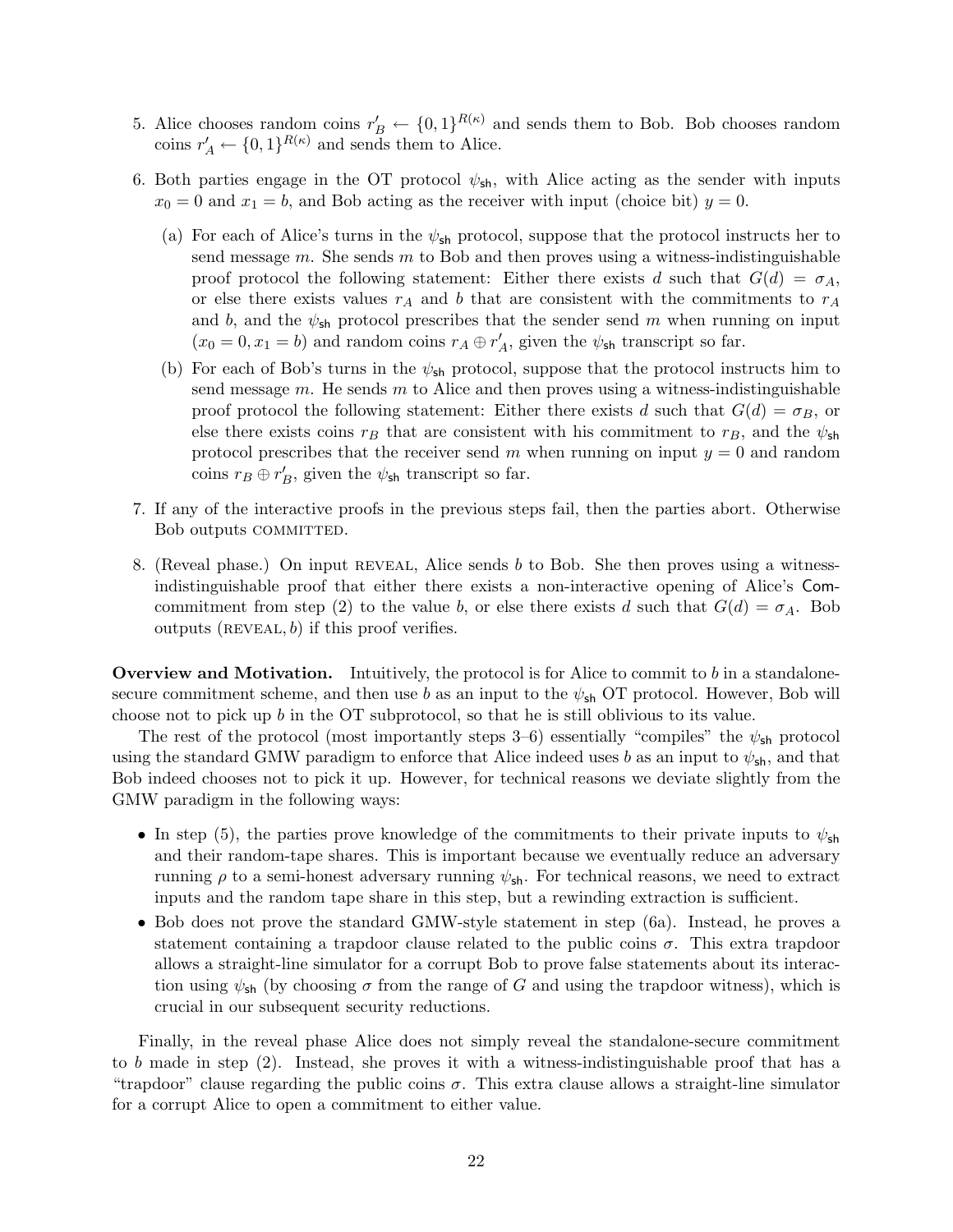### **Theorem [2](#page-7-1) (restated).** The protocol  $\rho$  is a secure realization of  $\mathcal{F}_{COM}$  in the  $\mathcal{F}_{COM}$ -hybrid model.

Proof. We must demonstrate a suitable simulator for any adversary. The construction is trivial in the cases where both or neither of the parties are corrupt. The correctness of the protocol follows straight-forwardly from the security properties of the various components used in  $\rho$ . We focus on the other two cases, in which only one party is corrupt.

Simulation when Alice is corrupt. In this case the primary task of the simulator is to extract Alice's bit during the commit phase. We construct the simulator via a sequence of hybrid interactions, as follows:

- Real interaction: The simulator honestly plays the role of  $\mathcal{F}_{\text{CON}}$  and Bob (who has no input) in the  $\rho$  protocol. This is exactly what happens in the real interaction with Alice.
- Hybrid 1: Same as above, except that the simulator generates coins  $\sigma_B$  by choosing a random  $d \in \{0,1\}^{\kappa}$  and setting  $\sigma_B = G(d)$ . The coins  $\sigma_A$  remain honestly generated. This hybrid is indistinguishable from the previous by the pseudorandomness of G.
- Hybrid 2: Same as above, except that each time in step  $(6b)$ , the simulator uses d as a witness to the witness-indistinguishable proofs. This hybrid is indistinguishable from the previous by the witness indistinguishability property of the interactive proof.

To obtain hybrid 3, we now define a sequence of intermediate hybrids which use rewinding simulation. This is necessary to eventually reduce the indistinguishability of consecutive hybrids to a *semi-honest* security guarantee. However, the final hybrid 3 is a straight-line simulator for corrupt Alice.

- Hybrid 2a: Same as hybrid 2, except that the simulator uses the (possibly rewinding) knowledge extractor to extract Alice's commitments to  $r_A$  and b from step (4). By the soundness of the proof of knowledge protocol and the statistical binding property of Com, these values are with overwhelming probability the only values to which the commitments could be opened. This hybrid is indistinguishable from the previous by the security of the ZK proof scheme used in step (4).
- Hybrid 2b: Same as hybrid 2a, except that the simulator honestly chooses random coins  $R \in \{0,1\}^{R(\kappa)}$  and sends  $r'_A = R \oplus r_A$  in step (5), where  $r_A$  is the value extracted in the previous step. This interaction is distributed exactly as the previous hybrid.
- Hybrid 2c: Same as hybrid 2b, except that each time in step (6a), the simulator computes the next-message function of  $\psi_{sh}$  for Alice, given input  $x_0 = 0, x_1 = b$ , random tape R, and the  $\psi_{\rm sh}$  transcript so far. If this next message does not match the m given by Alice in step (6a), then the simulator aborts. This hybrid is indistinguishable from the previous by the soundness property of Alice's interactive proofs in step  $(6a)$ .<sup>[14](#page-23-0)</sup> Note that hereafter we can be sure that the corrupt Alice is executing  $\psi_{\mathsf{sh}}$  honestly.<sup>[15](#page-23-1)</sup>

<span id="page-23-0"></span><sup>&</sup>lt;sup>14</sup>Only with negligible probability is  $\sigma_A$  in the range of the pseudorandom generator G. Thus, that clause of the WI proof is false, and the soundness property implies the correctness of the other clause being proved.

<span id="page-23-1"></span><sup>&</sup>lt;sup>15</sup>Here it is important that Alice is executing  $\psi_{\rm sh}$  honestly on *honestly sampled* random tape R. In other words, it is not enough that Alice's random tape be randomly distributed, since she may be able to sample with some trapdoor. We must have Alice execute the protocol on a random tape that was sampled entirely honestly.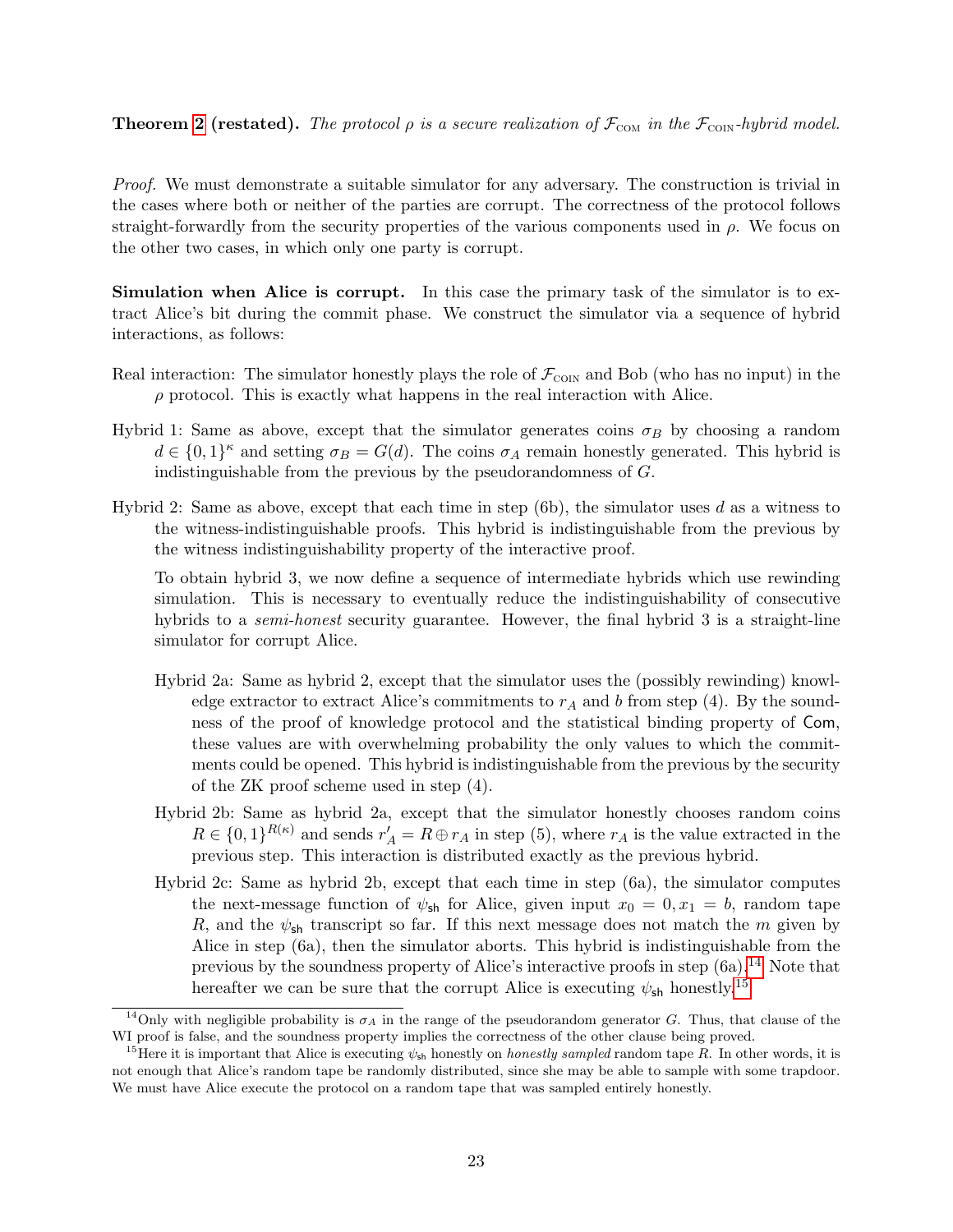- Hybrid 2d: Same as hybrid 2c, except that each time in step (6b), the simulator uses  $y = 1$ instead of  $y = 0$  as its input to the  $\psi_{\text{sh}}$  protocol (still executing the protocol honestly). This hybrid is indistinguishable from the previous by the *semi-honest* security of  $\psi_{\text{sh}}$ , since Alice's interactions in the  $\psi_{\mathsf{sh}}$  protocol can be simulated by a semi-honest adversary. Additionally, by the correctness of the  $\psi_{\rm sh}$  protocol, the simulator obtains  $x_1 = b$  as output from this subprotocol. Recall that by the statistical binding property of Com, and the soundness of the interactive proofs in step (6a), this value b is with overwhelming probability the only value to which the commitment in step  $(2)$  can be opened.<sup>[16](#page-24-0)</sup>
- Hybrid 2e: Same as hybrid 2d, except that the simulator does not extract Alice's inputs b and  $r_A$  in step (4), chooses  $r'_A$  uniformly in step (5), and does not compare Alice's messages in step (6a) to the "correct" value prescribed by  $\psi_{\rm sh}$ . This hybrid is indistinguishable from the previous by applying the arguments in the previous three hybrids in reverse.
- Hybrid 3: Exactly the same as hybrid 2e. Overall, this hybrid differs from hybrid 2 only in that the simulator uses  $y = 1$  as its honest input to the  $\psi_{\rm sh}$  protocol instead of  $y = 0$ . It then learns the value of b. Although hybrids 2a through 2d used rewinding simulation (to reduce a property to the semi-honest security of  $\psi_{\mathsf{sh}}$ ), hybrid 3 itself uses no rewinding.

Hybrid 3 defines our final simulator. After learning the value of b after step  $(6)$ , the simulator sends (COMMIT, b) to  $\mathcal{F}_{COM}$  in the ideal world. Recall that this extracted value of b is with overwhelming probability the only value to which the commitment in step  $(2)$  can be opened. Then, since  $\sigma_A$  is not in the pseudorandom distribution except with negligible probability, and by the soundness of the witness-indistinguishable proof in step (8), b is with overwhelming probability the only value for which Alice can make Bob output  $(REVEAL, b)$  in the real-interaction reveal phase.

We see that our simulation is indistinguishable from the real interaction, as desired.

Simulation when Bob is corrupt. In this case the primary task of the simulator is to give an equivocal commitment that can be opened to either value. We construct the simulator via a sequence of hybrid interactions, as follows:

- Real interaction: We consider an interaction in the ideal world with a variant of  $\mathcal{F}_{COM}$  which reveals b in the *commit phase*. When receiving (COMMITTED, b) from  $\mathcal{F}_{COM}$ , the simulator for Bob honestly simulates  $\mathcal{F}_{\text{CON}}$  and the behavior of Alice on input b in the commit phase of  $\rho$ . When receiving (REVEAL, b) from  $\mathcal{F}_{COM}$ , the simulator honestly simulates the behavior of Alice in the reveal phase of  $\rho$ . The outcome of this interaction is identical to the real interaction.
- Hybrid 1: Same as above, except that the simulator generates  $\sigma_A$  by choosing a random  $d \in \{0,1\}^{\kappa}$ and setting  $\sigma_A = G(d)$ . This interaction is indistinguishable from the previous hybrid by the pseudorandomness of G.
- Hybrid 2: Same as above, except that in step (8) and each time in step (6a), the simulator uses the witness d for the witness-indistinguishable proof. This interaction is indistinguishable from the previous hybrid by the witness indistinguishability of the interactive proof used in step (8).

<span id="page-24-0"></span><sup>&</sup>lt;sup>16</sup>The simulator has already extracted b previously in step  $(4)$ , but subsequent hybrids will not perform such an extraction. Subsequent hybrids will, however, obtain b from the  $\psi_{sh}$  subprotocol.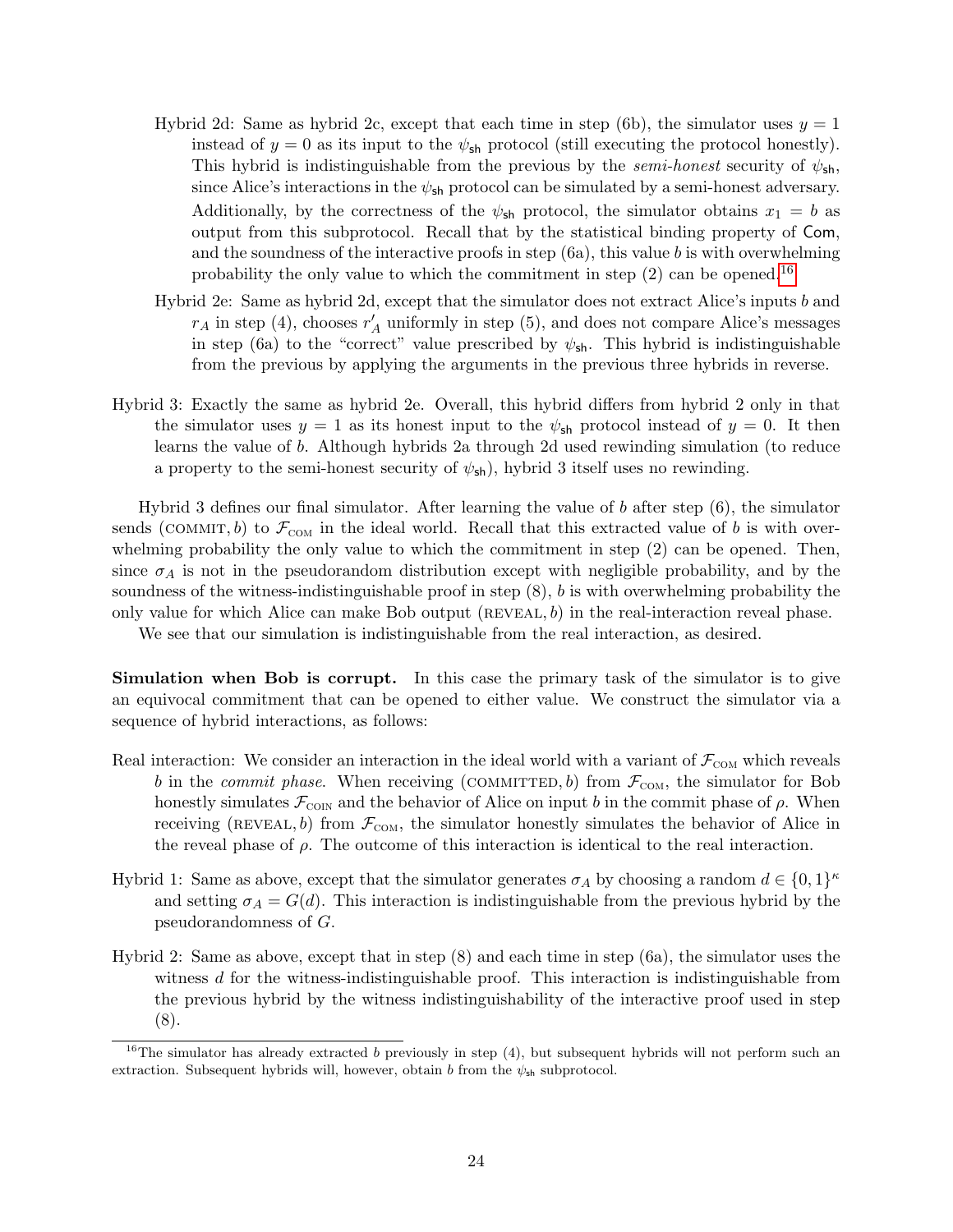- Hybrid 3: Same as above, except that the simulator commits to 0 in step (2). However, the simulator will still use b as an input to the  $\psi_{\rm sh}$  subprotocol. Since the opening of this commitment is never used (as a witness in any of the interactive proofs), this interaction is indistinguishable from the previous hybrid by the standalone hiding property of Com.
- Hybrid 4: Same as above, except that the simulator executes step (6) using  $x_0 = 0, x_1 = 0$  as inputs to the  $\psi_{\rm sh}$  subprotocol. This interaction is indistinguishable from the previous hybrid by the semi-honest security of  $\psi_{\text{sh}}$ . We sketch the sequence of intermediate hybrids between hybrid 3 and 4; the formal details closely follow the techniques applied earlier in this proof, and are omitted:
	- $\circ$  Starting from hybrid 3, first, let the simulator extract  $r_B$  from Bob in step (4), possibly by rewinding.
	- Next, let the simulator choose  $r'_B = R \oplus r_B$  (in step (5)) for an honestly sampled R.
	- Next, let the simulator abort if Bob sends a message in step (6b) that is not prescribed by the  $\psi_{\rm sh}$  protocol on input  $y = 0$  and random tape R.
	- $\circ$  Now, let the simulator change its input to  $\psi_{sh}$  from  $x_1 = b$  to  $x_1 = 0$ . Since Bob is interacting honestly within the  $\psi_{\rm sh}$  protocol, this difference is indistinguishable by the sender's semi-honest privacy guarantee of  $\psi_{\text{sh}}$ .
	- Finally, let the simulator "roll back" these first three changes in reverse order, resulting in the final hybrid 4.

Hybrid 4 defines our final simulation. Note that since the hybrid 4 simulator does not use b until the reveal phase (i.e., the simulated commit phase is completely independent of  $b$ ), this simulator is a valid simulator in the ideal interaction with  $\mathcal{F}_{COM}$  (in which it does not receive b from  $\mathcal{F}_{COM}$  in the commit phase). We see that the simulation is indistinguishable from the real world interaction, as desired.  $\Box$ 

# D Obtaining  $\mathcal{F}_{COM}$  from  $\mathcal{F}_{CC}$

We first define an intermediate functionality which we call *extractable commitment*. It captures the requirements of a statistically binding, computationally (standalone) hiding commitment protocol with a *straight-line* extracting simulation.

### <span id="page-25-0"></span>D.1 Extractable Commitment

We start off by introducing some convenient terminology.

Definition 6. A protocol is a syntactic commitment protocol if:

- It is a two phase protocol between a sender and a receiver (using only plain communication channels).
- At the end of the first phase (commitment phase), the sender and the receiver output a transcript  $\tau$ . Further the sender receives an output  $\gamma$  (which will be used for opening the commitment).
- In the reveal phase the sender sends a message  $\gamma$  to the receiver, who extracts an output value opening $(\tau, \gamma) \in \{0, 1\}^{\kappa} \cup \{\perp\}.$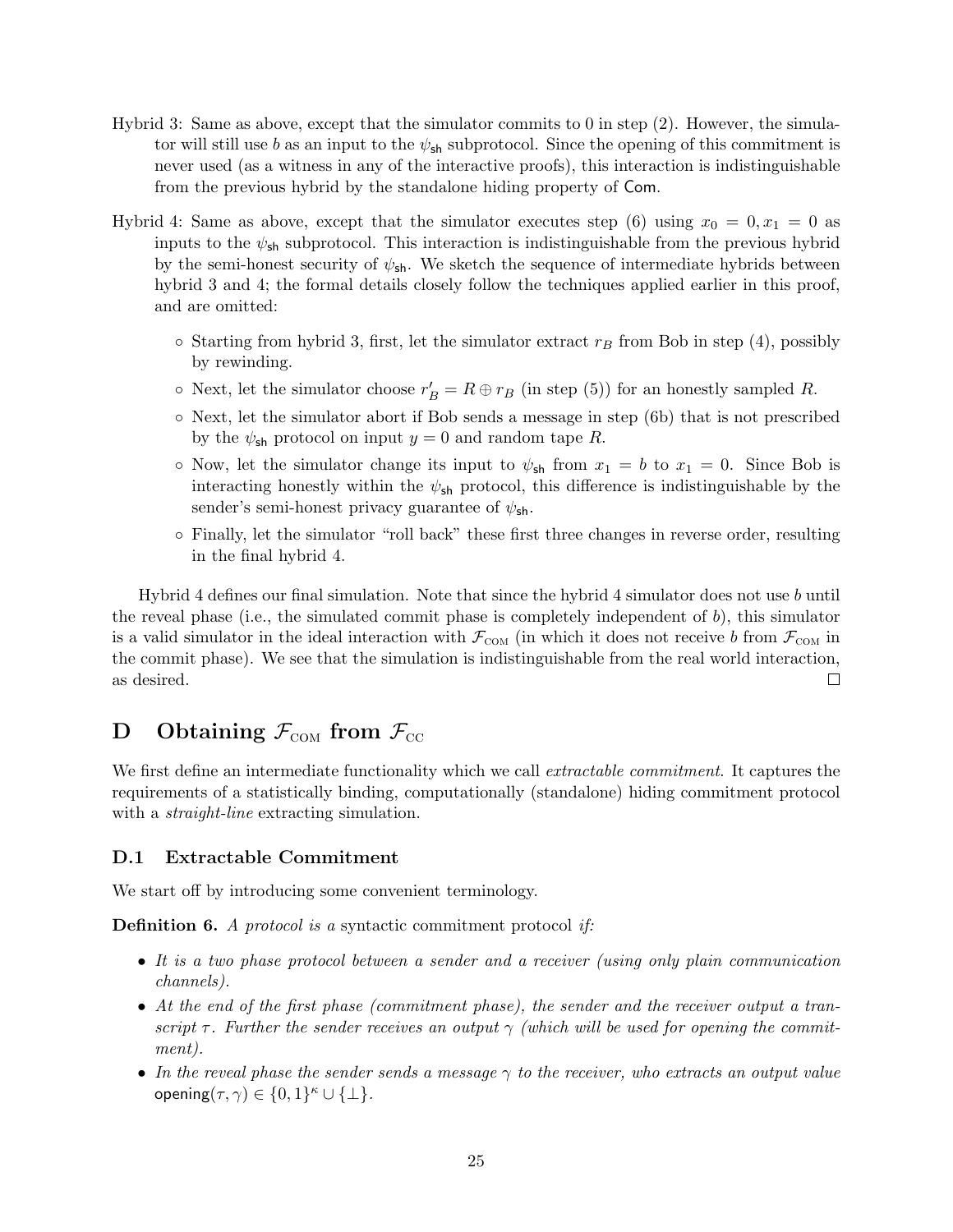In the above description, as is implicit in all our protocol specifications, the parties may choose to abort at any point in the protocol.

<span id="page-26-2"></span>**Definition 7.** We say that two syntactic commitment protocols  $(\omega_L, \omega_R)$  form a pair of complementary statistically binding commitment protocols if the following hold:

- $\omega_R$  is a statistically binding commitment scheme (with standalone security).
- In  $\omega_L$ , at the end of the commitment phase the receiver outputs a string  $z \in \{0,1\}^{\kappa}$ . If the the receiver is honest, it is only with negligible probability that there exists  $\gamma$  such that opening( $\tau$ ,  $\gamma$ )  $\neq \bot$  and opening( $\tau$ ,  $\gamma$ )  $\neq z$ .

Note that  $\omega_L$  by itself is not an interesting cryptographic goal, as the sender can simply send the committed string in the clear during the commitment phase; however, in defining  $\mathcal{F}_{\text{EXTCOM}}^{(\omega_L,\omega_R)}$  below, we will require a single protocol to satisfy both the security guarantees.

We define the extractable commitment functionality  $\mathcal{F}_{\text{EXTCOM}}^{(\omega_L,\omega_R)}$  in [Figure 3.](#page-26-1) The functionality is parameterized by a pair of complementary statistically binding commitment protocols.

We name the two parties Sender and Receiver. The functionality's behavior depends on who is corrupt.

If both Sender and Receiver are honest, the functionality behaves as follows:

- 1. (Commitment phase.) It accepts  $(COMMIT, x)$  from Sender. Then it internally simulates a session of  $\omega_R$  (simulating both the sender and the receiver in  $\omega_R$ ), with the sender's input being x. It gives (TRANSCRIPT,  $\tau$ ,  $\gamma$ ) to Sender and (COMMITTED,  $\tau$ ) to Receiver.
- 2. (Reveal phase.) On receiving the message REVEAL from Sender, it sends (REVEAL,  $x$ ) to Receiver.

If Sender is corrupt and Receiver is honest, the functionality does the following:

- 1. (Commitment phase.) It runs the commitment phase of  $\omega_L$  with Sender, playing the part of the receiver in  $\omega_L$ , to obtain  $(\tau, z)$ . It sends (COMMITTED,  $\tau$ ) to Receiver and internally records z.
- 2. (Reveal phase.) It receives (REVEAL,  $\gamma$ ) from Sender. If opening( $\tau$ ,  $\gamma$ ) = z, it sends  $(REVEAL, z)$  to Receiver.

If Sender is honest and Receiver is corrupt, the functionality does the following:

- 1. (Commitment phase.) It accepts  $(COMMIT, x)$  from Sender. Then it runs the commitment phase of  $\omega_R$  with Receiver, playing the sender's role in  $\omega_R$ , with x as input. It obtains the output  $(\tau, \gamma)$  at the end of this phase, and sends (TRANSCRIPT,  $\tau$ ,  $\gamma$ ) to Sender.
- 2. (Reveal phase.) it sends  $(\gamma, x)$  to Receiver.

<span id="page-26-1"></span>(We do not define the behavior of the functionality when both Sender and Receiver are corrupt.)

Figure 3: Functionality  $\mathcal{F}^{(\omega_L,\omega_R)}_{\text{EXTCOM}}$ : Extractable commitment, parameterized by two syntactic commitment protocols  $\omega_L$  and  $\omega_R$ .

<span id="page-26-0"></span>Our main result in this section is that extractable commitment can be used to securely realize full-fledged commitment: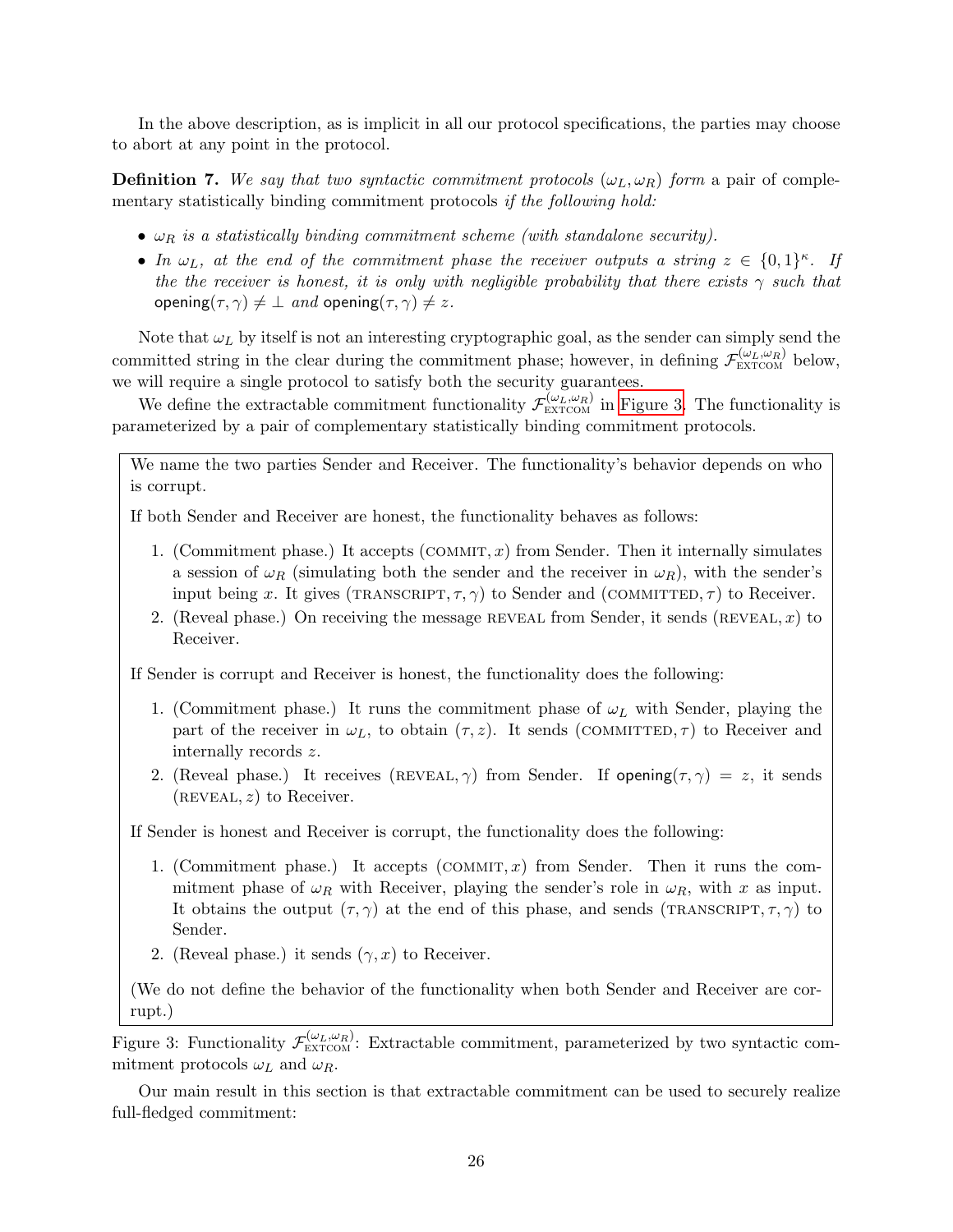**Lemma 4.** If  $(\omega_L, \omega_R)$  form a pair of complementary statistically binding commitment protocols (and one-way functions exist), then  $\mathcal{F}_{COM} \sqsubseteq_p \mathcal{F}_{\textrm{EXT}COM}^{(\omega_L, \omega_R)}$ .

Proof. Our protocol uses additional witness-indistinguishable proofs, which are guaranteed to exist if standalone-secure commitment schemes exist. The protocol uses a "1-out-of-2 binding commitment" scheme, similar to the notion introduced by Nguyen and Vadhan [NV06].

Our protocol for  $\mathcal{F}_{COM}$  is as follows, with security parameter  $\kappa$ . It uses ideal access to 3 independent instances of  $\mathcal{F}_{\text{EXTCOM}}^{(\omega_L,\omega_R)}$ , which for clarity we will name  $\mathcal{F}_0,\mathcal{F}_1,\mathcal{F}_2$ . Bob is identified as the sender in  $\mathcal{F}_0$ , and the receiver in  $\mathcal{F}_1$  and  $\mathcal{F}_2$ .

- 1. (Commit phase, on Alice input (COMMIT, x)) Bob chooses a random string  $r \leftarrow \{0,1\}^{\kappa}$  and sends (COMMIT, r) to  $\mathcal{F}_0$ . Alice receives output (COMMITTED,  $\tau_0$ ) and Bob receives output  $(TRANSCRIPT, \tau_0, \gamma_0).$
- 2. Alice sends (COMMIT, x) to  $\mathcal{F}_1$ . Alice receives output (TRANSCRIPT,  $\tau_1, \gamma_1$ ) and Bob receives output (COMMITTED,  $\tau_1$ ).
- 3. Alice sends (COMMIT,  $0^{\kappa}$ ) to  $\mathcal{F}_2$ . Alice receives output (TRANSCRIPT,  $\tau_2$ ,  $\gamma_2$ ) and Bob receives output (COMMITTED,  $\tau_2$ ).
- 4. Bob sends REVEAL to  $\mathcal{F}_0$ , and Alice receives output (REVEAL,  $\gamma_0$ , r). Bob outputs COMMITTED.
- 5. (Reveal phase, on Alice input reveal) Alice sends x to Bob, then uses a WI proof to prove the following statement  $\mathcal{S}(x, r, \tau_1, \tau_2)$ :

There exists  $\gamma$  such that either opening( $\tau_1$ ,  $\gamma$ ) = x or opening( $\tau_2$ ,  $\gamma$ ) = r.

Bob outputs  $(REVEAL, x)$  if the proof verifies.

It is straight-forward to see that the protocol is correct; i.e., simulation is trivial when both parties are honest. Simulation is trivial when both parties are corrupt, too. We consider the other two cases.

**Simulation when Alice is corrupt:** Since Bob has no private inputs to  $\mathcal{F}_{COM}$ , the simulator faithfully simulates the honest Bob protocol and honest functionalities  $\mathcal{F}_0$ ,  $\mathcal{F}_1$ ,  $\mathcal{F}_2$ . If the simulated Bob ever aborts, then the simulation also aborts. In step (2), the simulator obtains the value  $z_1$  the value recorded by  $\mathcal{F}_1$ . When the commit phase finishes, the simulator sends (COMMIT,  $z_1$ ) to  $\mathcal{F}_{COM}$ . Later, in the reveal phase, if the simulated ever Bob outputs (REVEAL,  $z_1$ ), then the simulator sends REVEAL to  $\mathcal{F}_{COM}$ ; if the simulated Bob outputs (REVEAL, x) for some  $x \neq z_1$ , then the simulation aborts. The simulation is clearly perfect except in the case where the simulated Bob outputs (REVEAL, x) for some  $x \neq z_1$ . We will show that this event happens with only negligible probability.

First, we argue that at the end of the commitment phase, the probability that there exists  $\gamma$ such that opening $(\tau_2, \gamma) = r$  is negligible. By the security property of  $\omega_L$ , the functionality  $\mathcal{F}_2$ records a value  $z_2$  such that (except with negligible probability) there does not exist  $\gamma$  such that opening( $\tau_2, \gamma$ )  $\neq z_2$ . Hence, it suffices to show that  $\mathcal{F}_2$  records  $z_2 = r$  with at most negligible probability. However, consider an adversary A attacking the standalone hiding property of  $\omega_R$ . Adversary A internally simulates Alice and the functionality instances  $\mathcal{F}_0$  and  $\mathcal{F}_2$ . It simulates Alice's interaction with  $\mathcal{F}_1$  by interacting in a challenge commit phase of  $\omega_R$ , to a random value r. After the commit phase, A outputs the value  $z_2$  output by its internally simulated  $\mathcal{F}_2$ . By the standalone hiding property of  $\omega_R$ , this output can equal r with only negligible probability.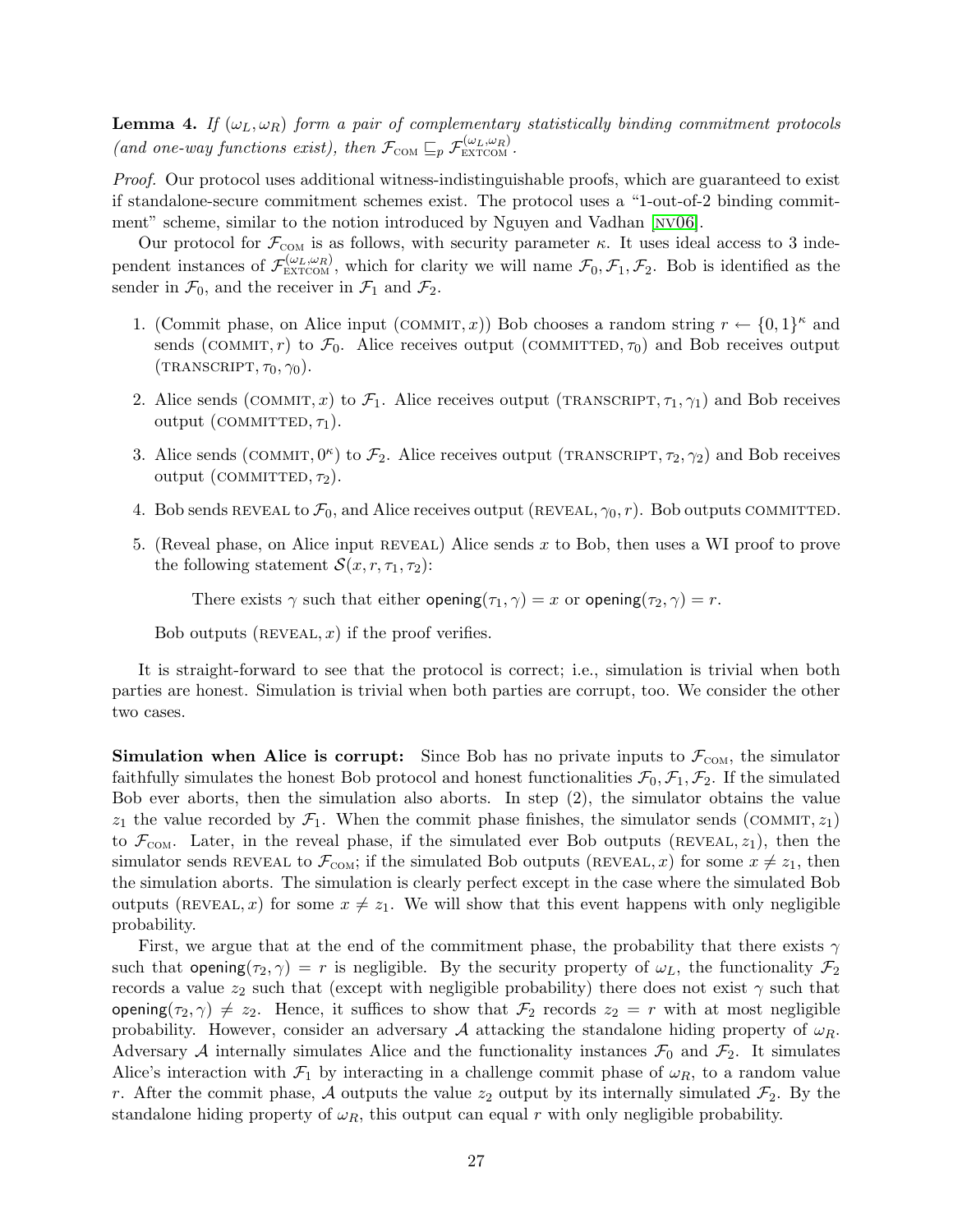Given this, with overwhelming probability, the second clause of the WI proof statement is false. By the security property of  $\omega_L$ , the first clause is only true when Alice is attempting to reveal to  $x = z_1$ , except with negligible probability. Thus by the soundness of WI proof, if the simulated Bob outputs (REVEAL, x), then  $x = z_1$  except for negligible probability, as desired.

**Simulation when Bob is corrupt:** Here, the simulator will simulate  $\mathcal{F}_0$ ,  $\mathcal{F}_1$  and  $\mathcal{F}_2$  during the commitment phase, as follows:

- 1. First, it carries out an honest simulation of step (1), where it faithfully runs  $\mathcal{F}_0$  and the receiver's protocol with  $\mathcal{F}_0$ . At the end of this it obtains a value  $z_0$  as the value recorded by  $\mathcal{F}_0$ .
- 2. Then it simulates step (2) by internally simulating  $\mathcal{F}_1$  and the honest sender, but with the sender's input as  $0^{\kappa}$  (instead of Alice's input x, which it does not know yet).
- 3. It simulates step (3) similarly, but this time using  $z_0$  as the sender's input (instead of  $0^{\kappa}$ ); note that this yields  $(\tau_2, \gamma_2)$  such that opening $(\tau_2, \gamma_2) = z_0$ .
- 4. Then it simulates step (4), the reveal phase of  $\mathcal{F}_2$ . If the simulated  $\mathcal{F}_2$  outputs (REVEAL, r) to the simulated sender, then the simulator ensures that  $r = z<sub>0</sub>$ . If this is not the case, then the simulator fails.

The reveal phase is simulated as follows:

1. First the simulator obtains (REVEAL, x) from  $\mathcal{F}_{COM}$ . It simulates the protocol execution by sending x and then gives a WI proof for the statement  $\mathcal{S}(x, r, \tau_1, \tau_2)$ , by using the witness  $\gamma_2$ and the fact that opening $(\tau_2, \gamma) = r$ .

First, we observe that the probability of the simulator failing  $(in step (4))$  of commitment is negligible (by the security of  $\omega_L$ ). To show that the simulation is indistinguishable from the real protocol execution (conditioned on the simulator not failing), we shall rely on the hiding property of  $\omega_R$  and the witness indistinguishability of the WI proof. In more detail, we employ the following hybrid simulators:

- Hybrid 1: Same as the simulation, except that in step  $(2)$  the simulator uses Alice's true input x rather than  $0^k$  as the input to the (simulated) sender in its interaction with (simulated)  $\mathcal{F}_1$ . The entire interaction can be carried out by an adversary in the standalone hiding experiment for  $\omega_R$ : the adversary receives either a commitment to x or to  $0^{\kappa}$ , and it can simulate the rest of the interaction without receiving the opening of that commitment (the opening is not used as a witness to the WI proof later). Thus these two interactions are indistinguishable.
- Hybrid 2: Same as above, except that in the reveal phase, the simulator uses the witness  $\gamma_1$  in the WI proof, since  $\text{opening}(\tau_1, \gamma_1) = x$ . This interaction is indistinguishable from the previous by a straightforward application of the witness-indistinguishability property in the WI proof.
- Real world: Same as above, except that the simulator sends  $0^{\kappa}$  to  $\mathcal{F}_2$  instead of  $z_0$ , in step (3). This interaction is indistinguishable from the previous hybrid, by an identical argument as was used to show that Hybrid 1 and the simulation are indistinguishable.  $\Box$

### <span id="page-28-0"></span>D.2 Obtaining Extractable Commitment from  $\mathcal{F}_{cc}$

In this section, we show how  $\mathcal{F}_{\text{EXTCOM}}$  can be securely realized using  $\mathcal{F}_{\text{CC}}$ . We first show a protocol  $\pi$  in the  $\mathcal{F}_{\text{CC}}$ -hybrid model, and then define appropriate  $(\pi_L, \pi_R)$  protocols such that  $\pi$  is a secure realization of  $\mathcal{F}_{\text{EXTCOM}}^{(\pi_L, \pi_R)}$ .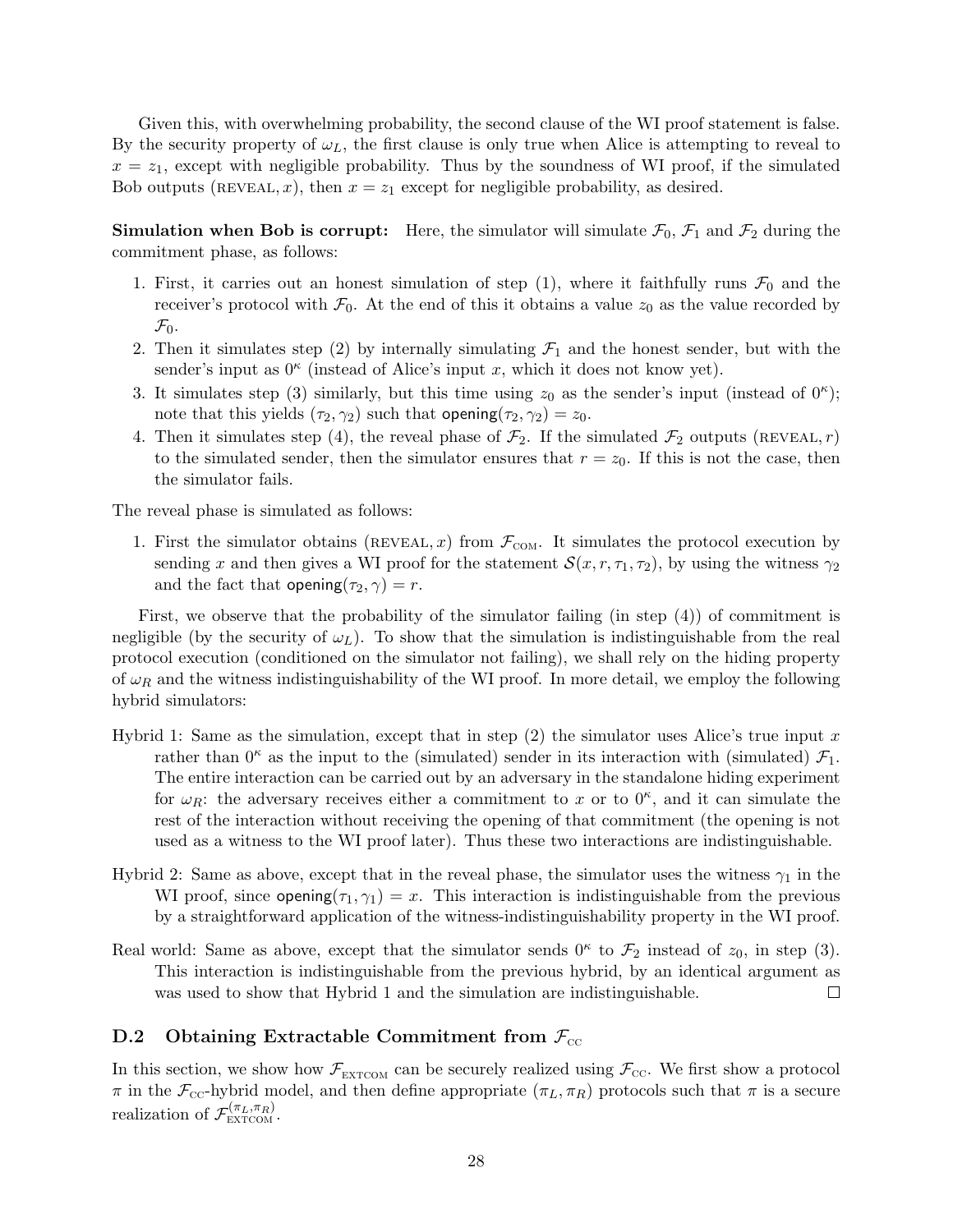Parameters. Let Com be a statistically binding, standalone-secure commitment scheme with a non-interactive reveal phase (for instance, Naor's commitment scheme [[n91](#page-15-7)], which relies only on the existence of one-way functions). Let  $C_1, \ldots$  be a family of error-correcting codes, with the following properties:

- $C_i$  is a linear  $(n_i, k_i)$  code over  $GF(2)$ , with generator matrix  $M_i$ .
- $k_i, n_i \in \Theta(i)$ .
- It is possible to efficiently (polynomial time in i) correct  $\Theta(n_i)$  errors in  $\mathcal{C}_i$ .

These parameters can be easily achieved, for instance, by a Justesen code [[ms83](#page-15-11)].

**The protocol.** We define the following interactive protocol  $\pi$  in the  $\mathcal{F}_{cc}$ -hybrid model. The security parameter is  $\kappa$ .

- 1. (Commit phase.) On input (COMMIT, b) (for  $b \in \{0,1\}$ ), Alice chooses random string  $s \in$  $\{0,1\}^{k_{\kappa}}$  and computes the associated codeword  $t = (M_{\kappa})s$ . She commits to t using Com.
- 2. Bob chooses a string  $y \in \{0,1\}^{n_{\kappa}}$  by setting each  $y_i = 0$  with probability  $k_{\kappa}/2n_{\kappa} = \Theta(1)$ .
- 3. For  $i \in \{1, ..., n_{\kappa}\},\$  do:
	- (a) Alice and Bob invoke a session of  $\mathcal{F}_{\text{CC}}$  with Alice as sender. Alice sends  $t_i$ , the *i*th bit of t, as her input to  $\mathcal{F}_{\text{CC}}$ , and Bob sends input  $y_i$ . Recall that in  $\mathcal{F}_{\text{cc}}$ , Alice learns  $y_i$ ; Bob learns  $t_i$  whenever  $y_i = 0$ .
	- (b) If Alice sees that Bob has set  $y_i = 0$  as many as  $k_{\kappa}$  times so far, then Alice aborts the protocol.
- 4. The bits of t that Bob has picked up are a linear function of s (a subset of the rows of  $M_{\kappa}$ ), but are insufficient to completely determine s. Let g be a vector in  $\{0,1\}^{k_{\kappa}}$  linearly independent of all the rows of  $M_{\kappa}$  for which Alice has revealed the corresponding bits of t. g can be computed by both parties in some canonical way. Then Alice sends  $c = b \oplus \langle g, s \rangle$  to Bob.
- 5. Both parties locally output  $\tau$  to consist of y,  $y \wedge t$ , g, c, and the transcript of the commitment to  $t$  in step  $(1)$ .
- 6. Alice locally outputs  $\gamma$  to consist of s, t and the non-interactive opening to the commitment t.
- 7. (Reveal phase) Alice sends  $\gamma$  to Bob. We define opening( $\tau$ ,  $\gamma$ ) =  $\bot$  if it does not contain a valid opening of the commitment of t to a valid codeword  $M_{\kappa}s$ , or if the bits of t are not consistent with y and  $y \wedge t$  computed in step (3). Otherwise, opening $(\tau, \gamma) = c \oplus \langle g, s \rangle$ .

We define two protocols  $\pi_L$  and  $\pi_R$  (in the plain model, without access to  $\mathcal{F}_{cc}$ ), as follows.

•  $\pi_L$  is identical to  $\pi$ , except that Bob honestly plays the role of  $\mathcal{F}_{\text{cc}}$ . Thus in step (3), Alice sends every bit  $t_i$  to Bob, and Bob responds by sending  $y_i$  to Alice.

After the commit phase, Bob uses the error-decoding algorithm of  $\mathcal{C}_{\kappa}$  to decode the sequence of bits  $t = t_1t_2 \cdots$  to its maximum likelihood dataword  $\tilde{s}$ , and locally outputs the extracted value  $z = c \oplus \langle q, \tilde{s} \rangle$ .

•  $\pi_R$  is identical to  $\pi$ , except that Alice honestly plays the role of  $\mathcal{F}_{\text{cc}}$ . Thus in step (3), Bob sends each  $y_i$  to Alice and Alice responds appropriately according to  $t_i$ .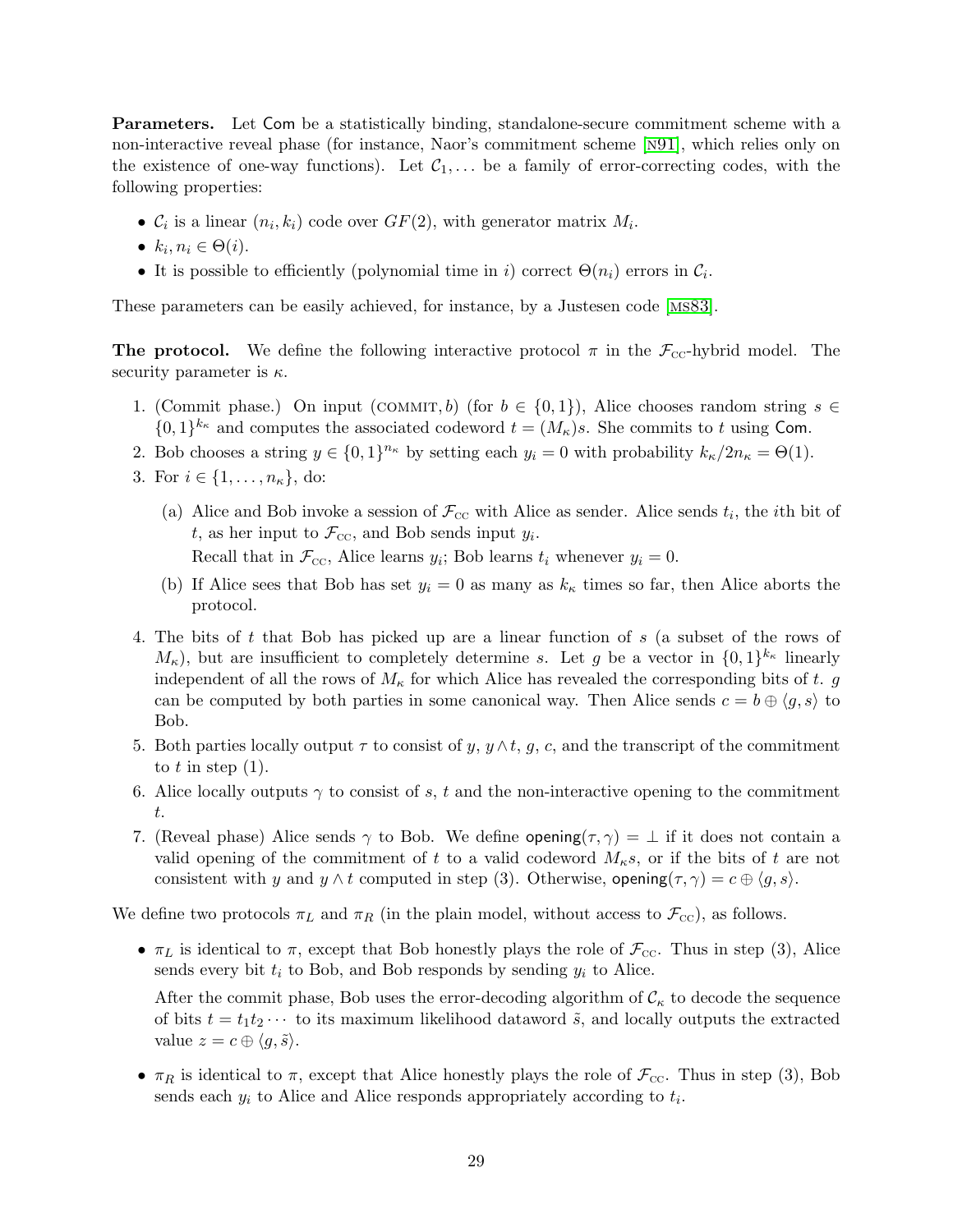### Lemma 5.

- 1. If Com is a statistically binding commitment scheme with non-interactive reveal, then  $(\pi_L, \pi_R)$ are a pair of complementary statistically binding commitment protocols.
- 2. The protocol  $\pi$  securely realizes  $\mathcal{F}_{\rm EXTCOM}^{(\pi_L, \pi_R)}$  in the  $\mathcal{F}_{\rm CC}$ -hybrid model.

*Proof.* Given that part  $(1)$  is true, part  $(2)$  is easily demonstrated via a trivial simulation, since  $(\pi_L, \pi_R)$  are simply  $\pi$  with  $\mathcal{F}_{\text{CC}}$  honestly "collapsed" into the responsibilities of one party. The non-trivial step is to show that part (1) is true.

First, we claim that  $\pi_R$  is a statistically binding standalone commitment scheme. This is straight-forward by the security of the component Com commitment scheme. We remark that, by applying a standard Chernoff bound, we see that an honest Bob will request to see more than  $k_{\kappa}$ bits of t only with exponentially low probability  $\kappa$ .

Next, we must show that  $\pi_L$  is extractable. As in [Definition 7,](#page-26-2) we consider an interaction between a corrupt Alice and honest Bob. Let  $\tilde{t}$  be the sequence of inputs sent by Alice in step (3). After step (4), Bob decodes  $\tilde{t}$  to obtain maximum likelihood dataword  $\tilde{s}$ , and locally outputs  $z = c \oplus \langle g, \tilde{s} \rangle.$ 

We now argue that the extracted value z is correct. In step (1) of  $\pi_R$ , Alice gives a statistically binding commitment, so with overwhelming probability there is a well-defined unique value  $t^*$  such that the commitment can be successfully opened only to  $t^*$ . We condition on this overwhelmingprobability event. If  $t^*$  is not a codeword of  $\mathcal{C}_{\kappa}$ , then Bob will never accept in the reveal phase of  $\hat{\pi}$ , and our extraction is trivially correct. Otherwise, assume  $t^*$  is a codeword,  $t^* = (M_{\kappa})s^*$ . If  $s^*$ is equal to  $\tilde{s}$  computed by Bob, then the extraction is also correct.

However, if  $\tilde{s} \neq s^*$ , then the Hamming distance between  $\tilde{t}$  and codeword  $t^*$  is at least the minimum distance of  $\mathcal{C}_{\kappa}$ , which is  $d = \Theta(n_{\kappa})$ . With overwhelming probability  $1 - (k_{\kappa}/2n_{\kappa})^d =$  $1 - O(1)^{\Theta(\kappa)}$ , one of these d positions would have appeared in  $\tau$  as a result of Bob choosing  $y_i = 0$ . When this happens, Bob will never accept in the reveal phase and our extraction is correct.  $\Box$ 

# <span id="page-30-0"></span>E Classification of Reactive Functionalities

### E.1 Definitions

<span id="page-30-1"></span>**Definition 8.** A deterministic finite functionality (DFF) is a tuple  $\mathcal{F} = (Q, X, Y, \delta, f_A, f_B, q_0)$ , where

- $Q$  is a finite set of states,
- $X$  and  $Y$  are finite input sets,
- $\delta: Q \times X \times Y \to Q$  is the (partial) state transition function,
- $f_A, f_B: Q \times X \times Y \to \{0,1\}^*$  are two output functions, and
- $q_0 \in Q$  is the start state.

The behavior of  $\mathcal F$  as an ideal functionality is defined formally in [Figure 4.](#page-31-1)

For simplicity, we often use the above standard variable names  $(Q, X, Y, \delta, f_A, f_B, q_0)$  when the context of  $F$  is clear.

We emphasize that, like an SFE, a DFF provides no guarantee about output fairness — the adversary is in complete control over the delivery of outputs.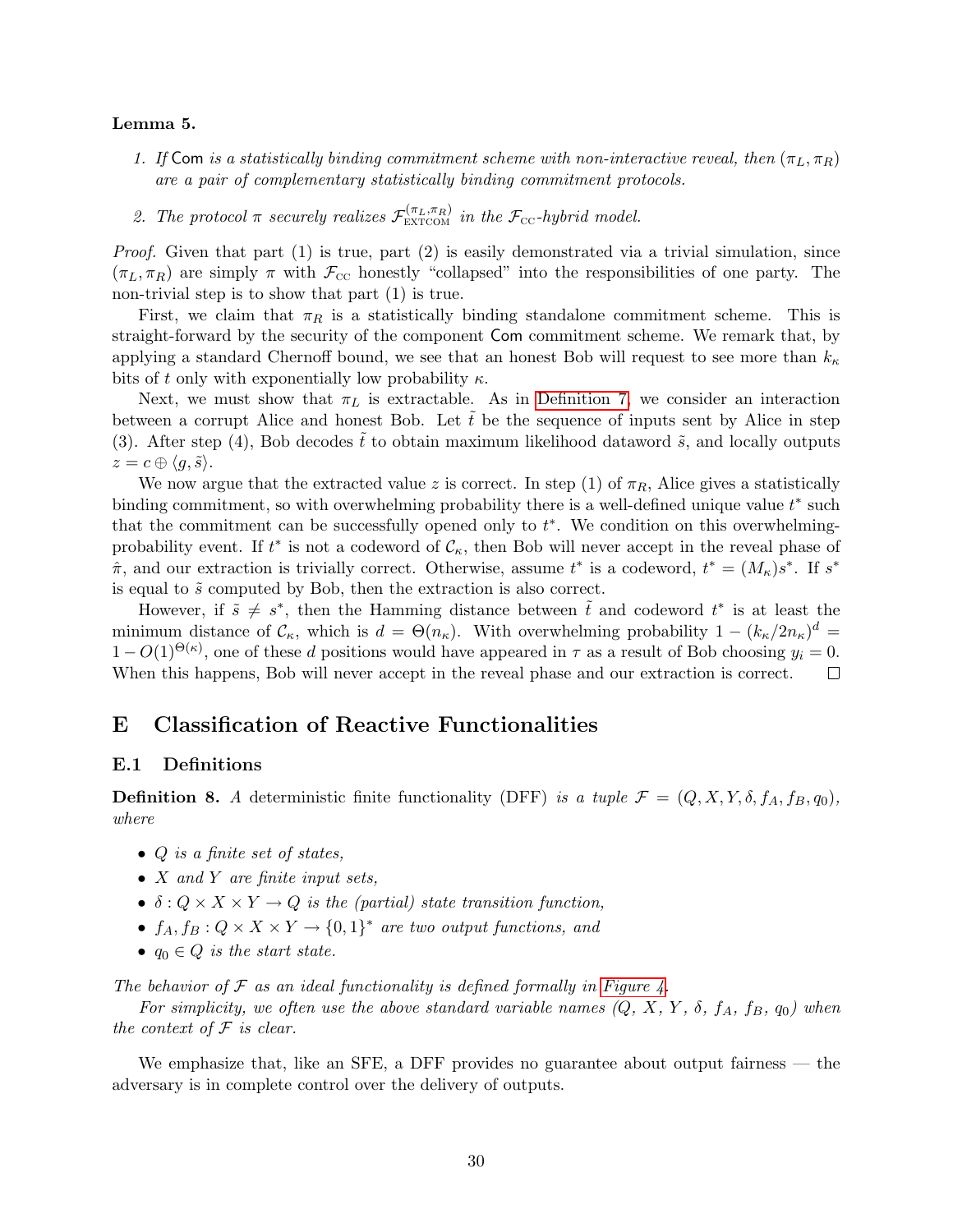- 1. Set variable q to be the initial state  $q_0$ . Then repeatedly do:
- 2. Wait for input  $x \in X$  from Alice and input  $y \in Y$  from Bob. If  $\delta(q, x, y)$  is undefined, then simply stop responding.
- 3. Set  $s = f_A(q, x, y)$  and  $t = f_B(q, x, y)$ . If Alice is corrupt, send (OUTPUT, s) to the adversary; if Bob is corrupt, send  $(OUTPUT, t)$  to the adversary; otherwise send OUTPUT to the adversary.
- 4. On input DELIVER from the adversary, deliver s to Alice and t to Bob. Then update variable  $q \leftarrow \delta(q, x, y)$  and repeat from step (2).

<span id="page-31-1"></span>Figure 4: Semantics of the DFF functionality  $\mathcal{F} = (Q, X, Y, \delta, f_A, f_B, q_0)$ 

### E.2 Dominating Inputs

In arguing security, it is often convenient for Alice to assume that Bob will supply an input that is the "worst possible" for Alice, among all inputs that achieve the same effect. Towards that end, we develop the notion of *dominating inputs* to formally define when one input  $x$  "achieves the same effect" as another input  $x'$ , in the context of a reactive functionality. Intuitively, this happens when every behavior that can be induced by sending  $x$  at a certain point can also be induced by sending  $x'$  instead, and thereafter appropriately translating subsequent inputs and outputs. More formally:

<span id="page-31-0"></span>**Definition 9.** Let F be a finite functionality, and let  $x, x' \in X$  be inputs for Alice. We say that x dominates x' in the first round of F, and write  $x \geq_A x'$ , if there is a secure protocol for F in the  $\mathcal{F}\text{-}\mathit{hybrid model}$ , where the protocol for Bob is to run the dummy protocol (as Bob), and the protocol for Alice has the property that whenever the environment provides input  $x'$  for Alice in the first round, the protocol instead sends x to the functionality in the first round.

We define domination for Bob inputs analogously, with the roles of Alice and Bob reversed. Without loss of generality, the secure protocol from the definition above may be just the dummy protocol, except possibly when the environment provides  $x'$  as Alice's first input. In this case, the definition requires that any behavior of  $\mathcal F$  that is possible when Alice uses  $x'$  as her first input can also be induced in an online fashion by using x as her first input (and subsequently translating inputs/outputs according to some strategy).

Note that domination is trivially reflexive, and due to the universal composition theorem, it is also transitive. Also note that if x dominates  $x'$ , then both x and  $x'$  must induce the same output for Bob in the first round, regardless of Bob's input.

Combinatorial characterization. We now show that there is also an alternative characterization of dominating inputs that is purely combinatorial. The previous definition in terms of secure protocols is more intuitive, but the combinatorial criteria will be useful in proving [Lemma 7,](#page-34-2) which is crucially used in [Theorem 4.](#page-10-0)

**Definition 10.** Let F be a DFF,  $S \subseteq Q^2$ , let  $x, x' \in X$ , and let z be a possible output of  $f_A$ . We define:

$$
next(S, x, x', z) = \Big\{ \big( \delta(q, x, y), \delta(q', x', y) \big) \mid \exists (q, q') \in S, y \in Y : f_A(q, x, y) = z \Big\}.
$$

The intuition behind this definition is as follows. Suppose that in some protocol that uses  $\mathcal{F}$ , Alice has received inputs  $x'_1, x'_2, \ldots$  from the environment but has instead sent  $x_1, x_2, \ldots$  to  $\mathcal{F}$ . Suppose Alice is keeping track of S, the set of pairs  $(q, q')$ , such that: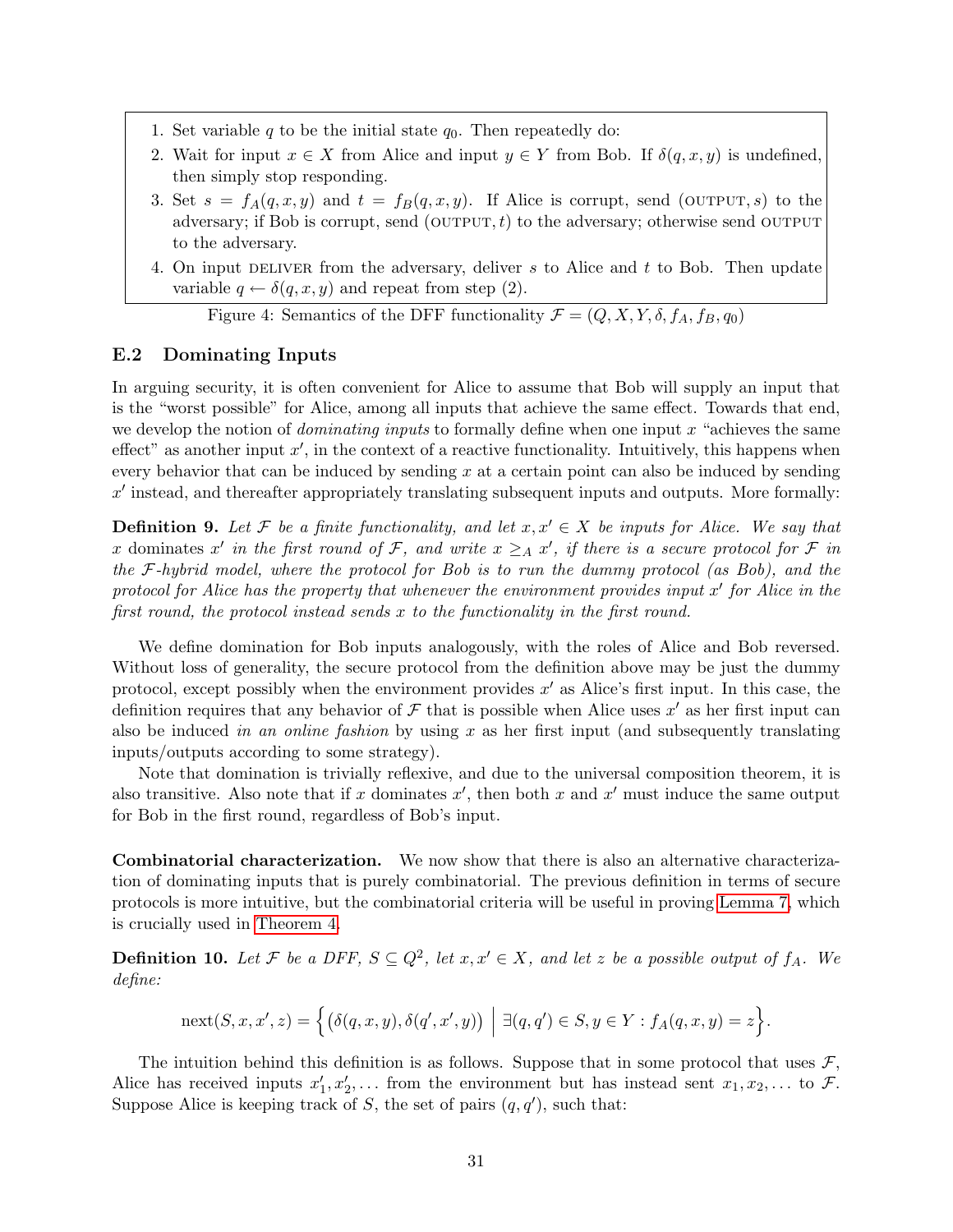- There is a sequence of inputs for Bob,  $y_1, y_2, \ldots$ , such that Alice's view of  $\mathcal F$  is consistent with  $\mathcal{F}$ 's behavior on input sequence  $(x'_1, y_1), (x'_2, y_2), \ldots$
- The input sequence  $(x_1, y_1), (x_2, y_2), \ldots$  would put  $\mathcal F$  in state  $q$ .
- The input sequence  $(x'_1, y_1), (x'_2, y_2), \ldots$  would put  $\mathcal F$  in state  $q'$ .

Then next( $S, x, x', r$ ) defines the subsequent value of S if the environment then provides input x' but the protocol instead sends x to  $\mathcal F$  and receives output z.

<span id="page-32-0"></span>**Definition 11.** Let F be a DFF,  $S \subseteq Q^2$ , and  $x, x' \in X$ . We say that  $(x, x')$  is good for S if the following are true:

- 1. For all  $(q, q') \in S$ , we have  $f_B(q, x, \cdot) \equiv f_B(q', x', \cdot),$
- 2. For all outputs z, we have  $\left| \{ f_A(q',x',y) \mid \exists (q,q') \in S, y \in Y \text{ such that } f_A(q,x,y) = z \} \right| = 1$ ,
- 3. For all outputs z and all  $\overline{x}' \in X$ , there exists  $\overline{x} \in X$  such that  $(\overline{x}, \overline{x}')$  is good for  $\operatorname{next}(S, x, x', z)$ .

Intuitively, suppose Alice has been sending different inputs to  $\mathcal F$  than requested by the environment, but is trying to make the behavior of  $\mathcal F$  reflect the environment's requests. If S represents Alice's knowledge about  $\mathcal{F}$ 's state so far (as defined above), and S is not good for  $x, x'$ , then Alice has a chance of being caught in the future if in the next round the environment asks her to send  $x$ but she sends  $x'$  instead.

In case (1), there is a chance (depending on Bob's sequence of inputs) that Alice may induce the wrong output for Bob in this round. In case (2), Alice might send x to  $\mathcal F$  and get response z as the response, but this new view might be consistent with at least 2 states which would require Alice to send conflicting outputs to the environment. In case (3), Alice may be able to induce correct outputs in this round, but she has a chance of being caught in the next round if the environment happens to provide input  $\bar{x}'$ .

# <span id="page-32-1"></span>**Lemma 6.**  $x \geq_A x'$  if and only if  $(x, x')$  is good for  $\{(q_0, q_0)\}.$

*Proof.* ( $\Leftarrow$ ) Suppose  $(x, x')$  is good for  $\{(q_0, q_0)\}\)$ . We must describe a strategy for Alice to send x in the first round, but make it appear as if she had sent  $x'$  and is running the dummy protocol. Without loss of generality, suppose the environment internally simulates an instance of  $\mathcal{F}$ , with the inputs of its choice, and compares the parties' outputs with the expected outputs from this simulated instance of  $\mathcal{F}$ .

Then the protocol for Alice is to maintain a state of knowledge S according to her view, as above, starting with  $S = \{(q_0, q_0)\}\.$  She maintains the following invariants:

- For all  $\overline{x}' \in X$  that the environment might supply in the next round, there is some  $\overline{x} \in X$ such that  $(\overline{x}, \overline{x}')$  is good for S.
- If the external instance of  $\mathcal F$  is in state q and the environment's internally simulated instance of F is in state q', then  $(q, q') \in S$ .

The claim is true for the base case of  $S = \{(q_0, q_0)\}\$ , since the environment will send x' in the first round, and  $(x, x')$  is good for S.

The protocol proceeds as follows: If the environment provides input  $\bar{x}'$  for Alice, then Alice sends input  $\bar{x}$  to F such that  $(\bar{x}, \bar{x}')$  is good for S. Such an  $\bar{x}$  must exist by the inductive hypothesis. Then we have:

• Bob reports the correct output in this round, since his output is  $f_B(q, \overline{x}, y)$ , and the environment is expecting  $f_B(q', \overline{x}', y)$ , and  $f_B(q, \overline{x}, \cdot) \equiv f_B(q', \overline{x}', \cdot)$  from case (1) of [Definition 11.](#page-32-0)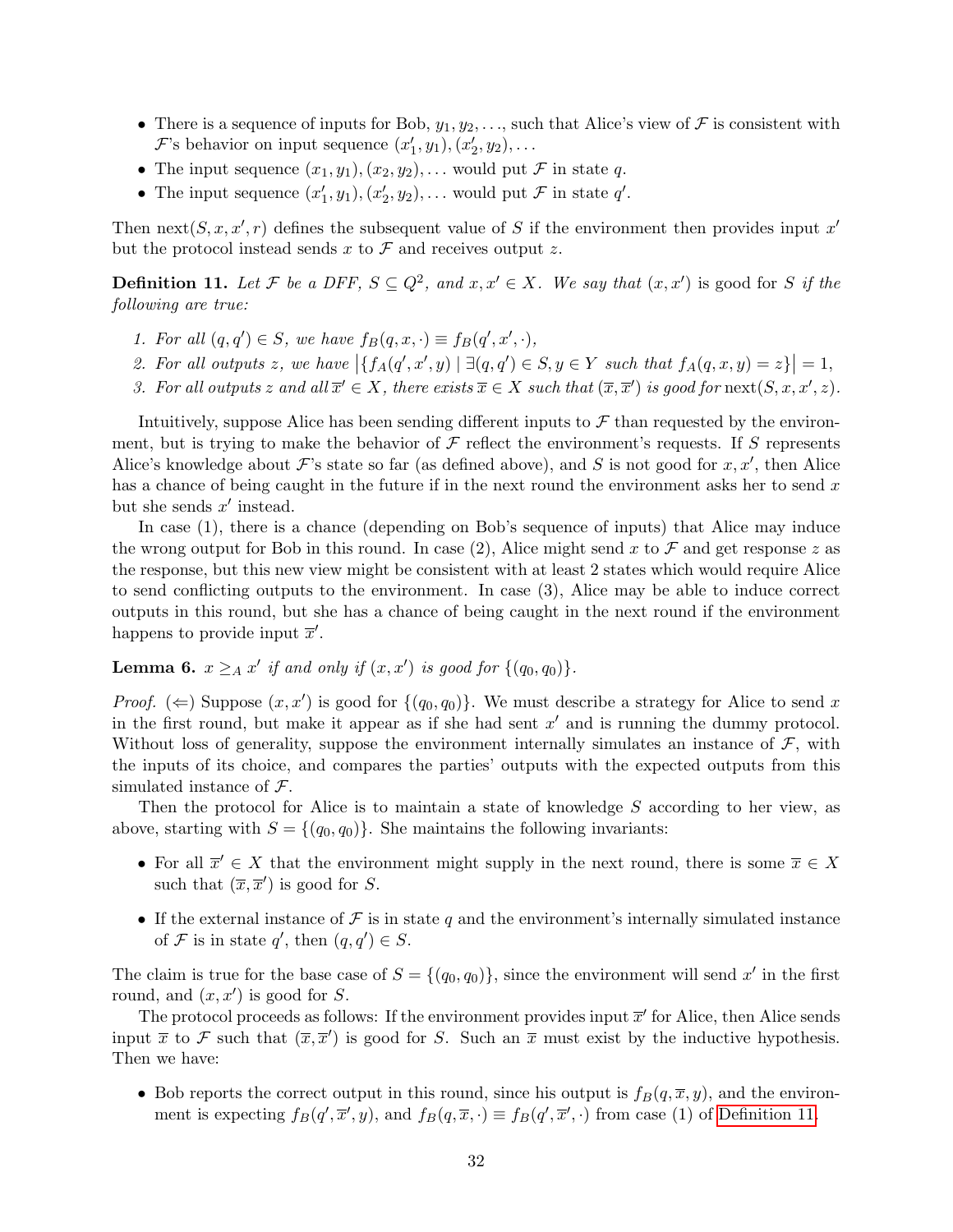- Alice receives input  $z = f_A(q, \overline{x}, y)$ , and the environment is expecting  $z' = f_A(q', \overline{x}', y)$ . By case (2) of [Definition 11,](#page-32-0) given S,  $\bar{x}$ ,  $\bar{x}'$ , and z, Alice can compute a singleton set which contains  $z'$ , so she reports this output to the environment.
- Alice updates  $S \leftarrow \text{next}(S, \overline{x}, \overline{x}', z)$ . By case (3) of [Definition 11](#page-32-0) and the definition of next( $\cdot$ ), the inductive invariants are maintained for the next round.

 $(\Rightarrow)$  Assume that  $(x, x')$  is not good for  $\{(q_0, q_0)\}\)$ , and consider any Alice protocol that replaces  $x'$  by x in the first round. It suffices to construct an environment that successfully distinguishes this interaction from an interaction in which Alice uses the dummy protocol.

Let n be the minimum number of times that case  $(3)$  of [Definition 11](#page-32-0) needs to be applied to show that  $(x, x')$  is not good for  $\{(q_0, q_0)\}\)$ . We note that n is always at most  $m = 2^{|Q|^2} |X|^2$ , a constant.

We will construct  $\mathcal{Z}_0$ , which sends x' to Alice in the first round, and otherwise sends randomly chosen inputs, for a total of m rounds. As usual, it also internally simulates an instance of  $\mathcal{F}$ , to which it sends the inputs that it has chosen for Alice and Bob.  $\mathcal{Z}_0$  outputs 1 if Alice and Bob's outputs always match that of its simulated instance of  $\mathcal{F}$ , and 0 otherwise.

Clearly  $\mathcal{Z}_0$  outputs 1 with probability 1 when both parties run the dummy protocol. It suffices to show that when Alice runs a protocol which in the first round sends x instead of  $x'$ , the environment  $\mathcal{Z}_0$  outputs 0 with at least some constant probability. We will prove via induction that  $\mathcal{Z}_0$  outputs 0 with probability at least  $2(|Y||X|)^{-n}$ , where *n* is defined as above. Let  $q_k$  be the state of the external instance of  $\mathcal F$  after k rounds, and  $q'_k$  be the state of the internally simulated instance of F after k rounds. As before, we let  $S_k \subseteq Q^2$  denote the set of pairs  $(q, q')$  that are consistent with Alice's view after k rounds.

We first claim that  $Pr[(q_k, q'_k) = (q, q') | (q, q') \in S_k] \geq |Y|^{-k}$ . In other words, after k rounds of interacting with F, every  $(q, q') \in S_k$  has some constant probability of being the "correct" pair, from Alice's point of view. The claim is trivially true for  $k = 0$ . For the inductive step, observe that by the definition of next( $\cdot$ ), every  $(p, p') \in S_{k+1}$  is in the set owing to at least one particular predecessor  $(q, q') \in S_k$  and Bob input  $y \in Y$ . Thus the probability that  $(p, p')$  is correct is at least the probability that the predecessor  $(q, q')$  is correct, and the appropriate  $y \in Y$  is chosen, which is  $|Y|^{-k-1}$  as desired.

We will prove the claim about  $\mathcal{Z}_0$ 's distinguishing probability inductively in n. We will maintain the invariant that  $(x_{k+1}, x_{k+1}')$  is not good for  $S_k$ , which is true in the base case.

Suppose  $(x_{k+1}, x'_{k+1})$  is not good for  $S_k$  due to case (1) of [Definition 11.](#page-32-0) Then with probability at least  $|Y|^{-k}$ , the two instances of  $\mathcal F$  are in the "bad" states  $(q, q')$  from the negation of case (1). Conditioned on this event, then with probability  $1/|Y|$ , the environment chooses input  $y_k$  such that Bob's output and expected output disagree. The environment outputs 0 with probability at least  $|Y|^{-k-1}$ .

Suppose  $(x_{k+1}, x_{k+1}')$  is not good for  $S_k$  due to case (2) of [Definition 11.](#page-32-0) Then there are two triples  $(q, q', y)$  such that if the two instances of F are in states q and q' respectively, and Bob's input is chosen as y, then Alice's output is the same, but her expected output is different. The correct value of  $(q_k, q'_k, y_k)$  is indeed one of these triples  $(q, q', y)$  with probability at least  $2/|Y|^{k+1}$ , and conditioned on this being the case, Alice's reported output is incorrect with probability 1/2. Overall, the environment outputs 0 with probability at least  $|Y|^{-k-1}$ .

Suppose  $(x_{k+1}, x_{k+1}')$  is not good for  $S_k$  due to case (3) of [Definition 11.](#page-32-0) Then with probability at least  $1/|X||Y|$ , the environment chooses  $x'_{k+2}$  and  $y_{k+2}$  to be among the "bad" ones so that Alice receives output z and for all  $x_{k+2}$ ,  $(x_{k+2}, x'_{k+2})$  is not good for  $\text{next}(S_k, x_{k+1}, x'_{k+1}, z)$ . We may condition on this event and apply the inductive hypothesis.

We see that the total probability that  $\mathcal{Z}_0$  outputs 0 is at least  $|X|^{-n}|Y|^{-2n}$ .

 $\Box$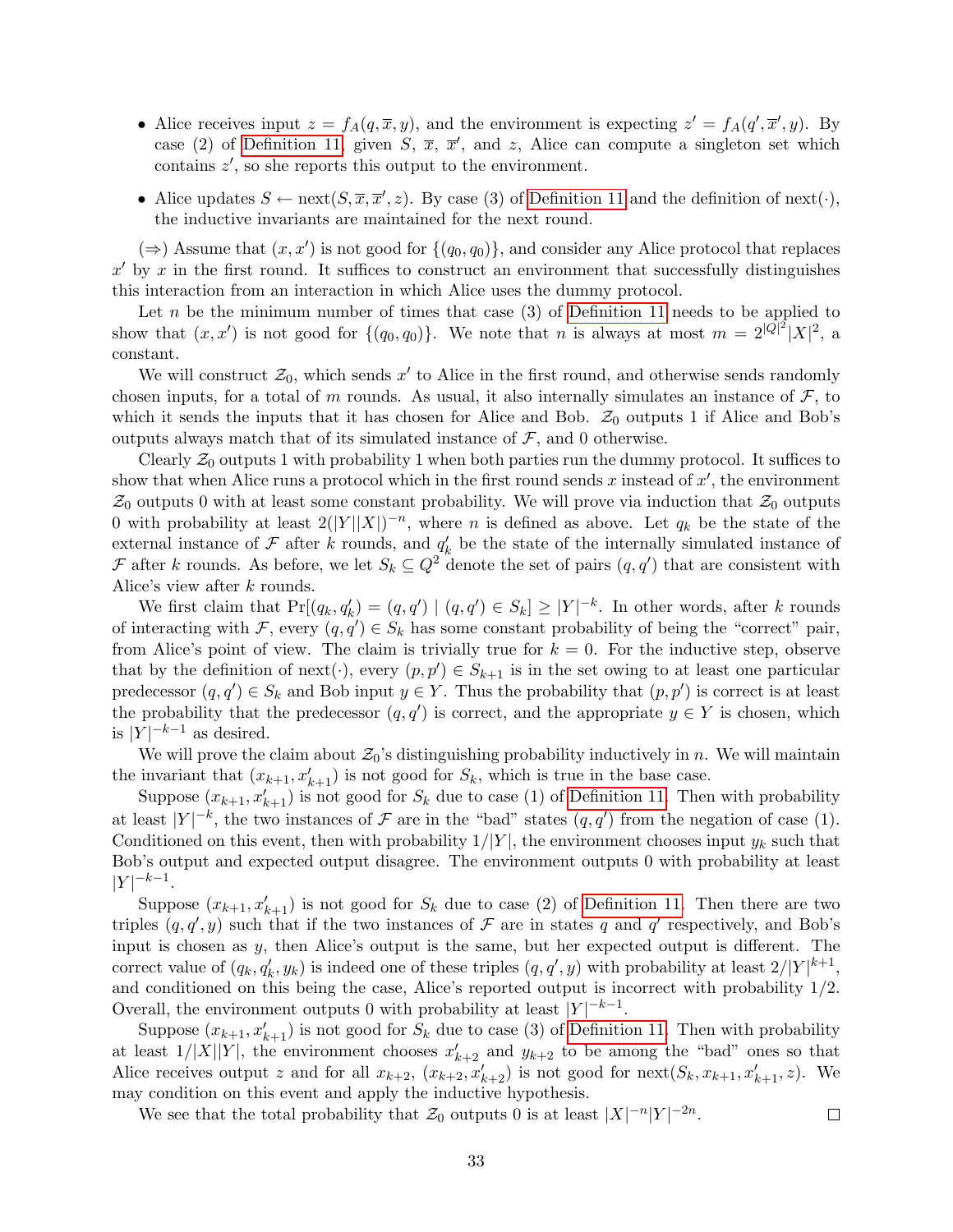The first half of the above proof also immediately implies the following useful lemma:

<span id="page-34-2"></span>**Lemma 7.** Let F be a DFF. Then there is an environment  $\mathcal{Z}_0$  with the following properties:

- $\mathcal{Z}_0$  sends a constant number of inputs to  $\mathcal{F},$
- $\mathcal{Z}_0$  always outputs 1 when interacting with two parties running the dummy protocol on an instance of  $\mathcal{F},$
- For every  $x, x' \in X$ , if  $x \not\geq_A x'$ , then  $\mathcal{Z}_0$  has a constant probability of outputting 0 when interacting with an Alice protocol that sends x instead of  $x'$  in the first round.

The  $\mathcal{Z}_0$  in question is the environment that simply chooses random inputs, and compares the responses to the known, deterministic behavior of  $\mathcal F$ . From the proof of [Lemma 6,](#page-32-1) we see that  $\mathcal Z_0$ needs to execute for only m rounds, where m is a constant that depends only on the size of  $\mathcal{F}$ . The distinguishing probability of  $\mathcal{Z}_0$  is at least  $|X|^{-m}|Y|^{-2m}$ , a constant.

### E.3 Simple States & Safe Transitions

**Definition 12.** Let F be a DFF, and let q be one of its states. We define  $\mathcal{F}[q]$  as the functionality obtained by modifying  $\mathcal F$  so that its start state is q.

<span id="page-34-0"></span>**Definition 13.** Let F be a DFF, and let q be one of its states. We say that q is a simple state if:

- The input/output behavior of F at state  $q = (f_A(q, \cdot, \cdot), f_B(q, \cdot, \cdot))$  is a trivial SFE; and
- For all Alice inputs  $x, x' \in X$  such that  $f_B(q, x, \cdot) \equiv f_B(q, x', \cdot)$ , there exists an Alice input  $x^* \in X$  such that  $x^* \geq_A x$  and  $x^* \geq_A x'$  in  $\mathcal{F}[q]$ ; and
- For all Bob inputs  $y, y' \in Y$  such that  $f_A(q, \cdot, y) \equiv f_A(q, \cdot, y')$ , there exists a Bob input  $y^* \in Y$ such that  $y^* \geq_B y$  and  $y^* \geq_B y'$  in  $\mathcal{F}[q]$ .

Suppose q is a simple state. We write  $x \stackrel{q}{\sim} x'$  if  $f_B(q, x, \cdot) \equiv f_B(q, x', \cdot)$ . The relation  $\stackrel{q}{\sim}$  induces equivalence classes over X. When  $q$  is a simple state, then within each such equivalence class, there exists at least one input  $x^*$  which dominates all other members of its class. For each equivalence class, we arbitrarily pick a single such input  $x^*$  and call it a *master* input for state q. Similarly we define master inputs for Bob by exchanging the roles of Alice and Bob.

<span id="page-34-1"></span>**Definition 14.** Let  $\mathcal F$  be a DFF, We say that a transition is safe if it leaves a simple state q on inputs  $(x, y)$ , where x and y are both master inputs for state q.

We define  $r(\mathcal{F})$  to be the functionality which runs  $\mathcal{F}$ , except that in the first round only, it allows only safe transitions to be taken.  $r(\mathcal{F})$  can be written as a copy of  $\mathcal F$  plus a new start state. The new start state of  $r(\mathcal{F})$  duplicates all the safe transitions of  $\mathcal{F}$ 's start state.

<span id="page-34-3"></span>**Observation 1.** If a safe transition was just taken in  $\mathcal{F}$ , then Alice (resp. Bob) can uniquely determine Bob's (resp. Alice's) input in the previous round and the current state of  $\mathcal{F}$ , given only the previous state of  $\mathcal F$  and Alice's (resp. Bob's) input and output in the previous round.

Proof. We will show that Alice has no uncertainty about which master input Bob used, thus no uncertainty about the resulting state of  $\mathcal{F}$ . If a safe transition was just taken from q, then q was a simple state and its associated SFE  $(f_A(q, \cdot, \cdot), f_B(q, \cdot, \cdot))$  is trivial. Thus either  $f_A(q, \cdot, \cdot)$  is insensitive to Bob's input, or  $f_B(q, \cdot, \cdot)$  is insensitive to Alice's input.

If  $f_A(q, \cdot, \cdot)$  is insensitive to Bob's input, then Bob has a single master input y for q (all of his inputs are in a single equivalence class under  $\stackrel{q}{\sim}$ ). There is no uncertainty for Alice regarding which master input Bob used.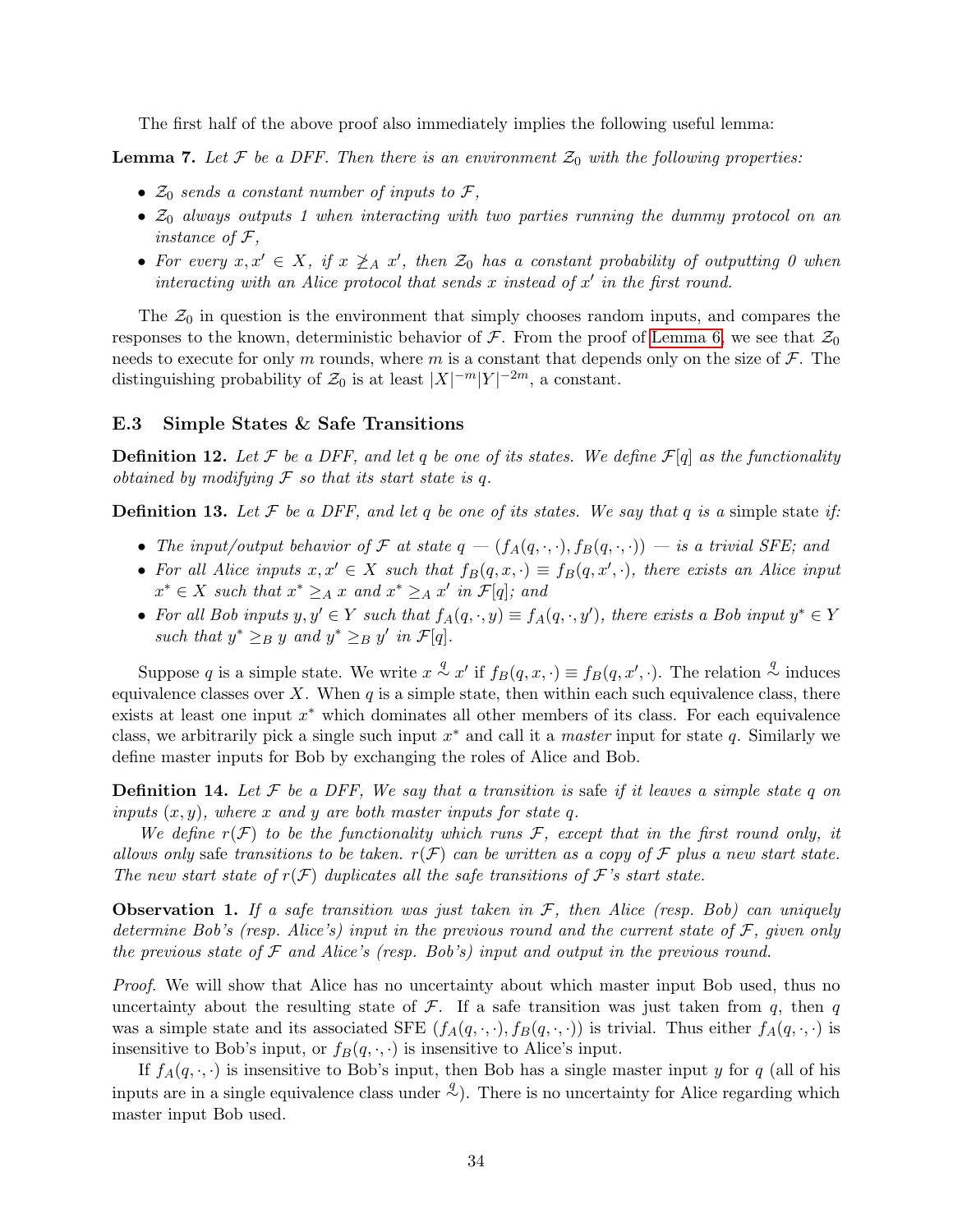If  $f_B(q, \cdot, \cdot)$  is insensitive to Alice's input, then let  $x^*$  be Alice's unique master input. If  $y, y'$ are distinct master inputs for Bob, then  $f_A(q, \cdot, y) \neq f_A(q, \cdot, y')$ . In other words,  $f_A(q, x, y) \neq$  $f_A(q, x, y')$  for some s. Since  $x^* \geq_A x$ , we must have  $f_A(q, x^*, y) \neq f_A(q, x^*, y')$ , so Alice (who must have used input  $x^*$ ) has no uncertainty about which master input Bob used. П

<span id="page-35-0"></span>**Lemma 8.** If the start state of F is simple, then  $r(\mathcal{F}) \sqsubseteq_{\text{STAT}} \mathcal{F} \sqsubseteq_{\text{STAT}} r(\mathcal{F})$ . Furthermore, if q is reachable from the start state of F via a safe transition, then  $\mathcal{F}[q] \sqsubseteq_{\text{STAT}} \mathcal{F}$ .

*Proof.* The protocol for  $r(\mathcal{F}) \subseteq_{\text{STAT}} \mathcal{F}$  is the dummy protocol, since  $r(\mathcal{F})$  implements simply a subset of the behavior of  $\mathcal F$ . Simulation is trivial unless in the first round, the corrupt party (say, Alice) sends an input x to  $\mathcal F$  which is not a master input for  $q_0$ . The simulator must send the corresponding master input  $x^*$  (from the <sup> $q_0^0$ </sup> equivalence class of x) in the ideal world, and then it uses the translation protocol guaranteed by the definition of  $x^* \geq_A x$  to provide a consistent view to Alice and induce correct outputs for Bob.

Similarly, the protocol for  $\mathcal{F} \subseteq_{\text{STAT}} r(\mathcal{F})$  is simply the dual of the above protocol. On input x in the first round, Alice sends  $x^*$  to  $r(\mathcal{F})$ , where  $x^*$  is the master input from the  $\overset{q_0}{\sim}$ -equivalence class of x. Thereafter, Alice runs the protocol guaranteed by the fact that  $x^* \geq_A x$ . Bob's protocol is analogous. Simulation is a trivial dummy simulation, since any valid sequence of inputs to  $r(\mathcal{F})$  in the real world also produces the same outcome in the F-ideal world  $(r(\mathcal{F}))$  implements a subset of the behavior of  $\mathcal{F}$ ).

Note that in  $r(\mathcal{F})$ , the added start state has no incoming transitions; thus  $(r(\mathcal{F}))[q] = \mathcal{F}[q]$  if q is a state in F. So to show  $\mathcal{F}[q] \sqsubseteq_{\text{STAT}} \mathcal{F}$ , it suffices to show that  $(r(\mathcal{F}))[q] \sqsubseteq_{\text{STAT}} r(\mathcal{F})$ . Suppose q is reachable in  $\mathcal F$  from the start state via safe transition on master inputs  $x^*, y^*$ . The protocol for  $\mathcal{F}[q]$  is for Alice and Bob to send  $x^*$  and  $y^*$  to  $r(\mathcal{F})$ , respectively, as a "preamble". Each party can determine with certainty, given their input and output in this preamble, whether  $r(\mathcal{F})$  is in state q (since only safe transitions can be taken from the start state of  $r(\mathcal{F})$ ). If the functionality is not in q, then the parties abort. Otherwise, the functionality is  $r(\mathcal{F})$  in state q as desired, so the parties thereafter run the dummy protocol. Simulation is trivial – the simulator aborts if the corrupt party does not send its specified input  $(x^*$  or  $y^*$ ) in the preamble; otherwise it runs a dummy simulation.  $\Box$ 

### E.4 Complete Characterization of DFFs

We now prove our main classification regarding reactive functionalities, which is a useful alternative characterization of secure realizability for DFFs. Interestingly, though this chapter focuses exclusively on the PPT setting, our characterization of DFFs in this section also applies in the unbounded setting. Our characterization is as follows:

**Theorem [4](#page-10-0) (restated).** Let  $\mathcal F$  be a DFF. Then the following are equivalent:

- 1. F is non-trivial.
- 2.  $\mathcal{F}_{COM} \sqsubseteq_{STAT} \mathcal{F}$  or  $\mathcal{G} \sqsubseteq_{STAT} \mathcal{F}$  for some non-trivial SFE functionality  $\mathcal{G}$ .
- 3. There is a non-simple state in  $\mathcal F$  that is reachable from the start state via a sequence of safe transitions.

To prove [Theorem 4,](#page-10-0) we construct two protocols in the following lemmas, both of which are unconditionally secure. Also, the definition of triviality for SFE functionalities is the same in both the PPT and unbounded settings. Thus, the lemma provides a complete characterization of secure realizability for DFFs in both settings. Finally, note that condition (3) of [Theorem 4](#page-10-0) can be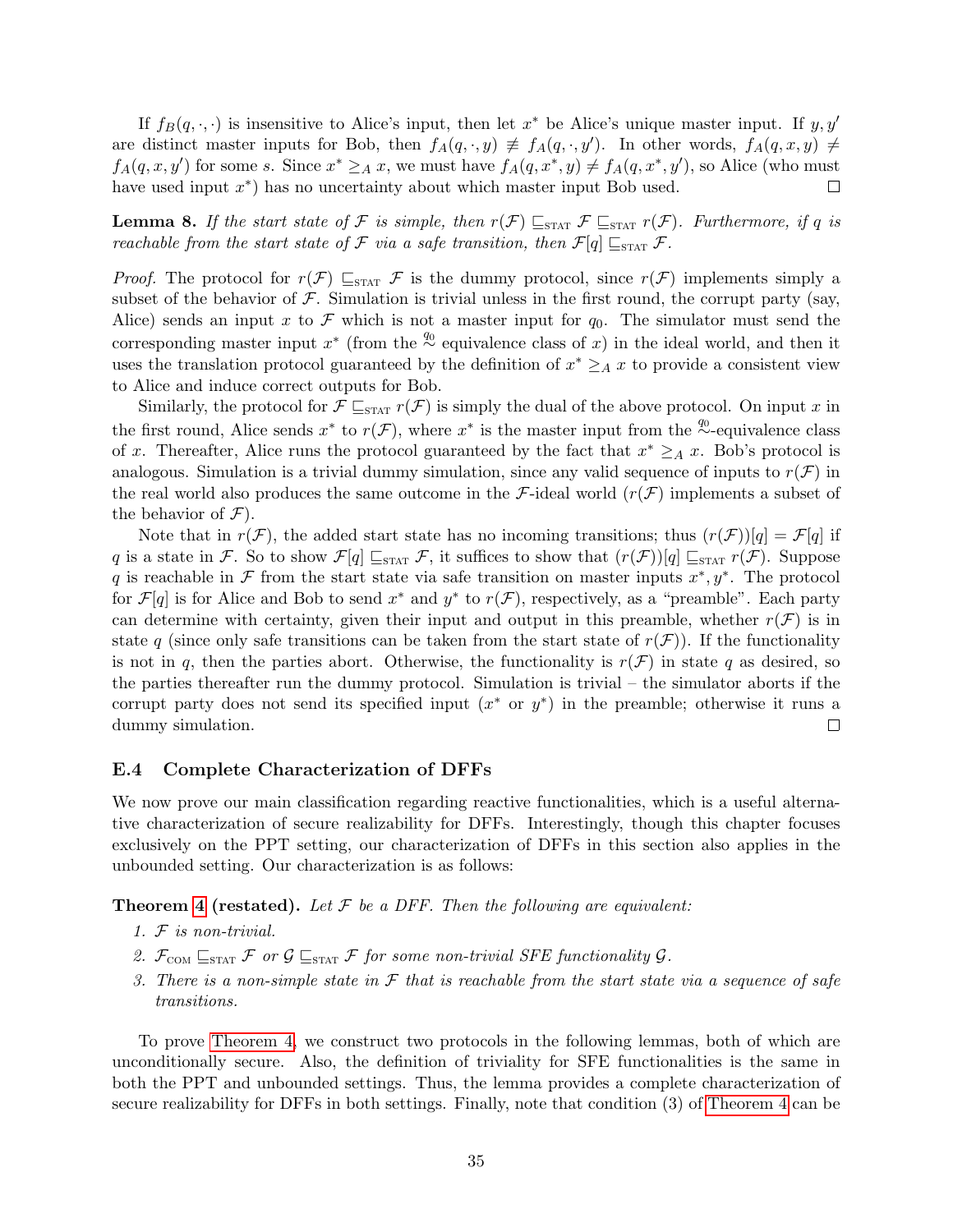expressed completely combinatorially (automata-theoretically) using [Lemma 6,](#page-32-1) giving the first such alternate characterization of realizability for any large class of arbitrary reactive functionalities.

We have that  $(2) \Rightarrow (1)$  of [Theorem 4,](#page-10-0) by the fact that  $\mathcal{F}_{COM}$  is unconditionally non-trivial. We prove  $(3) \Rightarrow (2)$  and  $(1) \Rightarrow (3)$  in the following two lemmas:

<span id="page-36-0"></span>**Lemma 9.** If a non-simple state in  $\mathcal F$  is reachable via a sequence of safe transitions from  $\mathcal F$ 's start state, then either  $\mathcal{F}_{COM} \subseteq_{STAT} \mathcal{F}$  or  $\mathcal{G} \subseteq_{STAT} \mathcal{F}$  for some non-trivial SFE functionality  $\mathcal{G}$ .

*Proof.* Without loss of generality (by [Lemma 8\)](#page-35-0) we assume that the start state of  $\mathcal F$  is non-simple.

First, suppose the start state  $q_0$  of F is non-simple because its input/output behavior in the first round is non-trivial. Then in the  $\mathcal{F}\text{-hybrid model we can easily securely realize the SFE}$ functionality  $\mathcal{G} = (f_A(q_0, \cdot, \cdot), f_B(q_0, \cdot, \cdot))$ , by the simple dummy protocol. Even though  $\mathcal{F}$  may keep in its memory arbitrary information about the first-round inputs, the information can never be accessed since honest parties never send inputs to  $\mathcal F$  after its first round, and  $\mathcal F$  waits for inputs from both parties before giving any output. Thus  $\mathcal{G} \sqsubseteq_{\text{STAT}} \mathcal{F}$ .

Otherwise, assume that the input/output behavior in the first round is a trivial SFE, and that  $q_0$  is non-simple for one of the other reasons in [Definition 13.](#page-34-0) The two cases are symmetric, and we present the case where Alice can commit to Bob. Suppose there are Alice inputs  $x_0^*, x_1^* \in X$ such that  $f_B(q_0, x_0^*, \cdot) \equiv f_B(q_0, x_1^*, \cdot)$ , but for all  $x \in X$ , either  $x \not\geq_A x_0^*$  or  $x \not\geq_A x_1^*$ . Intuitively, this means that  $\mathcal F$  binds Alice to her choice between inputs  $x_0^*$  and  $x_1^*$  — there are behaviors of  $\mathcal F$ possible when her first input is  $x_b^*$ , which are not possible when her first input is  $x_{1-b}^*$ . We formalize this intuition by using the first input round of  $\mathcal F$  to let Alice commit a bit to Bob.

Recall the "complete" environment  $\mathcal{Z}_0$  from [Lemma 7,](#page-34-2) and suppose it runs for m rounds and has a distinguishing probability  $p > 0$ . Our protocol for  $\mathcal{F}_{COM}$  is to instantiate  $N = 2\lceil \log_{1-p} 0.5 \rceil \kappa =$  $\Theta(\kappa)$  independent instances of F, where  $\kappa$  is the security parameter. We will write  $\mathcal{F}_i$  to refer to the *i*th instance of  $\mathcal{F}$ . The protocol is as follows:

- 1. (Commit phase, on Alice input (COMMIT, b), where  $b \in \{0, 1\}$ ) Alice sends  $x_b^*$  to each  $\mathcal{F}_i$ . For each *i*, Bob sends a random  $y_{i1} \in Y$  to  $\mathcal{F}_i$  and waits for output  $f_B(q_0, y_{i1}, x_0^*) = f_B(q_0, y_{i1}, x_1^*)$ . If he receives a different input, he aborts. Otherwise, he outputs COMMITTED.
- 2. (Reveal phase, on Alice input  $REVEAL$ ) Alice sends b to Bob. For each i, Alice sends her input/output view of  $\mathcal{F}_i$  to Bob  $(x_b^*$  and the first-round response from  $\mathcal{F}_i$ ). If any of these reported views involve Alice sending something other than  $x_b^*$  to  $\mathcal{F}_i$ , then Bob aborts. Otherwise, Bob sets  $x_{i1} = x_b^*$  for all *i*.
- 3. For  $i = 2$  to m:
	- (a) Bob sends Alice a randomly chosen  $x_{ij} \in X$ . Alice sends  $x_{ij}$  to  $\mathcal{F}_i$ .
	- (b) Bob sends a randomly chosen input  $y_{ij} \in Y$  to  $\mathcal{F}_i$ .
	- (c) For each *i*, Alice reports to Bob her output from  $\mathcal{F}_i$  in this round.
- 4. If for any i, Alice's reported view or Bob's outputs from  $\mathcal{F}_i$  does not match the (deterministic) behavior of F on input sequence  $(x_{i1}, y_{i1}), (x_{i2}, y_{i2}), \ldots$ , then Bob aborts. Otherwise, he outputs  $(REVEAL, b)$ .

When Bob is corrupt, the simulation is to do the following for each i: When Bob sends  $y_{i1}$  to  $\mathcal F$  in the commit phase, simulate  $\mathcal{F}_i$ 's response as  $f_B(q_0, x_0^*, y_{i1}) = f_B(q_0, x_1^*, y_{i1})$ . In the reveal phase, to open to a bit b, simulate that Alice sent Bob  $x_b^*$  and the view that is consistent with that input:  $f_A(q_0, x_b^*, y_{i1})$ . Maintain the corresponding state  $q_i$  of  $\mathcal{F}_i$  after seeing inputs  $(x_b^*, y_{i1})$ . Then when Bob sends  $x_{ij}$  to Alice and  $y_{ij}$  to  $\mathcal{F}_i$ , simulate that  $\mathcal{F}_i$  gave the correct output to Bob and that Alice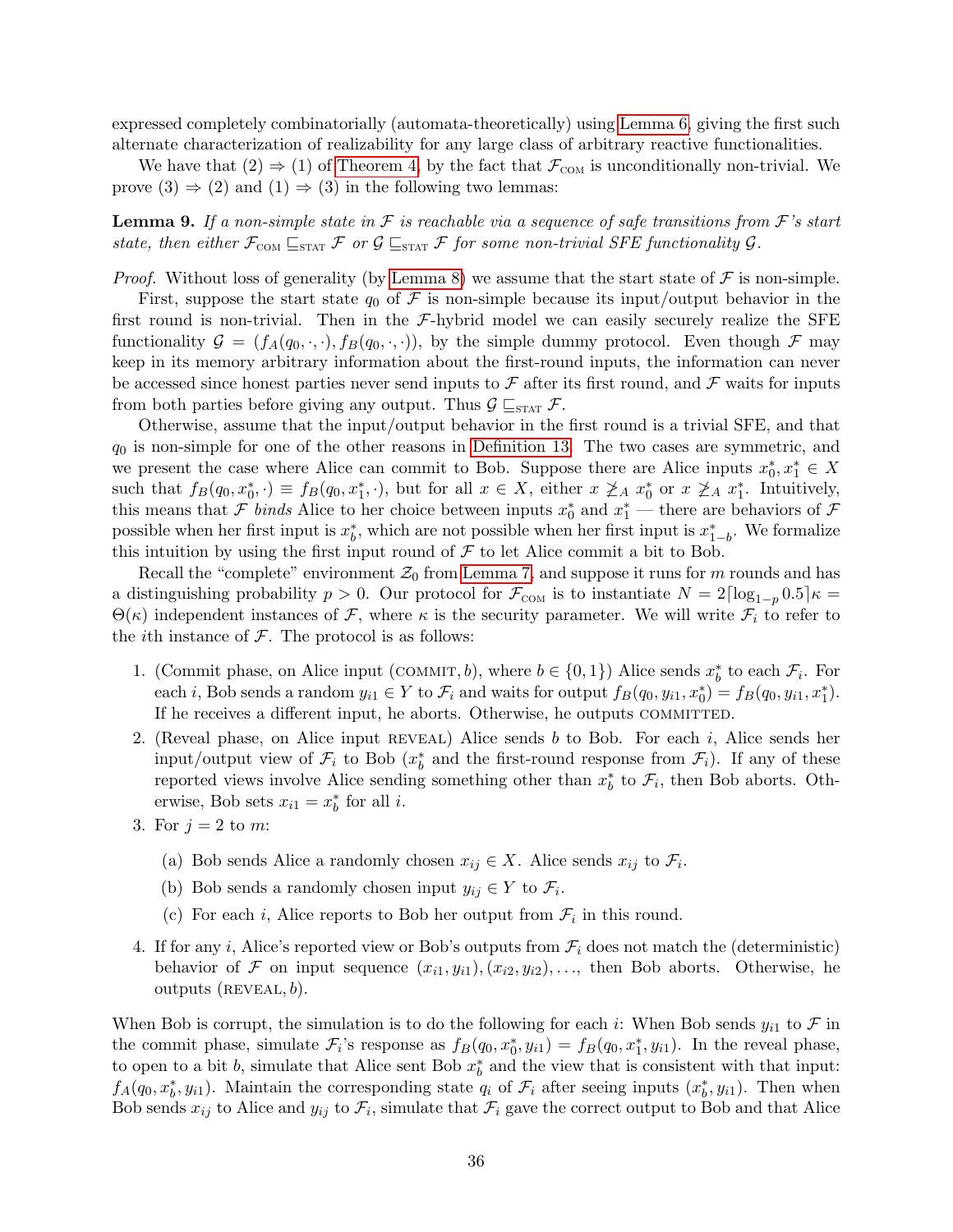reported back the correct output from  $\mathcal{F}_i$  that is consistent with  $\mathcal F$  receiving inputs  $x_{ij}$ ,  $y_{ij}$  in state  $q_i$ . Each time, also update the state  $q_i$  according to those inputs. It is clear that the simulation is perfect.

When Alice is corrupt, the simulation is as follows: The simulator faithfully simulates each instance of  $\mathcal F$  and the behavior of an honest Bob. If at any point, the simulated Bob aborts, then the simulation aborts. Suppose Alice sends  $\tilde{x}_{i1}$  to each  $\mathcal{F}_i$  in the commit phase, and that the simulation has not aborted at the end of the commit phase. If the majority of  $\tilde{x}_{i1}$  values satisfy  $\tilde{x}_{i1} \geq_A x_0^*$ , then the simulator sends (COMMIT, 0) to  $\mathcal{F}_{COM}$ ; otherwise it sends (COMMIT, 1). Note that by the properties of F, each  $\tilde{x}_{i1}$  cannot dominate both  $x_0^*$  and  $x_1^*$ . Let b be the bit that the simulator sent to  $\mathcal{F}_{COM}$ .

If the simulated Bob ever outputs (REVEAL, b), then the simulator sends REVEAL to  $\mathcal{F}_{COM}$ . The simulation is perfect except for the case where the simulated Bob outputs (REVEAL,  $1 - b$ ) (in this case, the real world interaction ends with Bob outputting (REVEAL,  $1 - b$ ), while the ideal world interaction aborts). We show that this event happens with negligible probability, and thus our overall simulation is statistically sound.

Suppose Alice sends  $b' = 1 - b$  at the beginning of the reveal phase. Say that an instance  $\mathcal{F}_i$  is bad if  $\tilde{x}_{i1} \not\geq_A x_{1-b}^*$ . Note that at least half of the instances of  $\mathcal{F}_i$  are bad. When an instance  $\mathcal{F}_i$  is bad,  $\mathcal{Z}_0$  can distinguish with probability at least p between the cases of F receiving first input  $\tilde{x}_{i1}$ and  $x_{1-b}^*$  from Alice. However, in each instance of  $\mathcal{F}_i$ , Bob is sending random inputs to Alice (who sent  $\tilde{x}_{i1}$  as the first input to  $\mathcal{F}_i$ , sending random inputs himself to  $\mathcal{F}_i$ , obtaining his own output and Alice's reported output from  $\mathcal{F}_i$  in an on-line fashion, and comparing the result to the known behavior of  $\mathcal F$  (when  $x_{1-b}^*$  is the first input of Alice). This is exactly what  $\mathcal Z_0$  does in the definition of  $\tilde{x}_{i1} \geq_A x_{1-b}^*$ , so Bob will detect an error with probability p in each bad instance. In the real world, Bob would accept in this reveal phase with probability at most  $(1-p)^{-N/2} \leq 2^{-\kappa}$ , which is negligible as desired.  $\Box$ 

<span id="page-37-0"></span>**Lemma 10.** If no non-simple state in  $\mathcal F$  is reachable via a sequence of safe transitions from  $\mathcal F$ 's start state, then  $F$  is trivial.

*Proof.* We first define an intermediate functionality  $R(F)$ , which is F with all its non-safe transitions removed. We first observe that  $R(\mathcal{F})$  is trivial (in fact,  $R(\mathcal{F})$  is trivial for all  $\mathcal{F}$ ). Only safe transitions may be taken in  $R(\mathcal{F})$ , thus both parties' views uniquely determine the state of  $R(\mathcal{F})$ . If the current state q was non-simple in F, then q is a dead state in  $R(\mathcal{F})$  and the protocol is trivial. Otherwise, note that restricting a simple state's transition function to its safe transitions preserves the triviality of the SFE round function. Thus the protocol's behavior when in state  $q$  is to simply evaluate a trivial SFE.

Next, to prove the main claim it suffices to show that  $\mathcal{F} \subseteq_{\text{STAT}} R(\mathcal{F})$ , since  $R(\mathcal{F})$  is trivial. We prove a strengthened claim; namely that if  $q$  is safely reachable (i.e., reachable from the start state by a sequence of safe transitions) in F, then  $\mathcal{F}[q] \sqsubseteq_{\text{STAT}} (R(\mathcal{F}))[q]$ . To prove this stronger claim, we construct a family of protocols  $\hat{\pi}_q$ , for every such q.

First, let  $\pi_q$  denote the protocol guaranteed by  $\mathcal{F}[q] \sqsubseteq_{\text{STAT}} r(\mathcal{F}[q])$  [\(Lemma 8\)](#page-35-0). Then the protocol  $\hat{\pi}_q$  is as follows:

- 1. Run  $\pi_q$  to interact with the functionality.
- 2. After the first round, we will have sent an input to the functionality and received an output. Assuming that the functionality was  $(R(\mathcal{F}))[q]$ , use the first round's input/output to determine the next state  $q'$  [\(Observation 1\)](#page-34-3)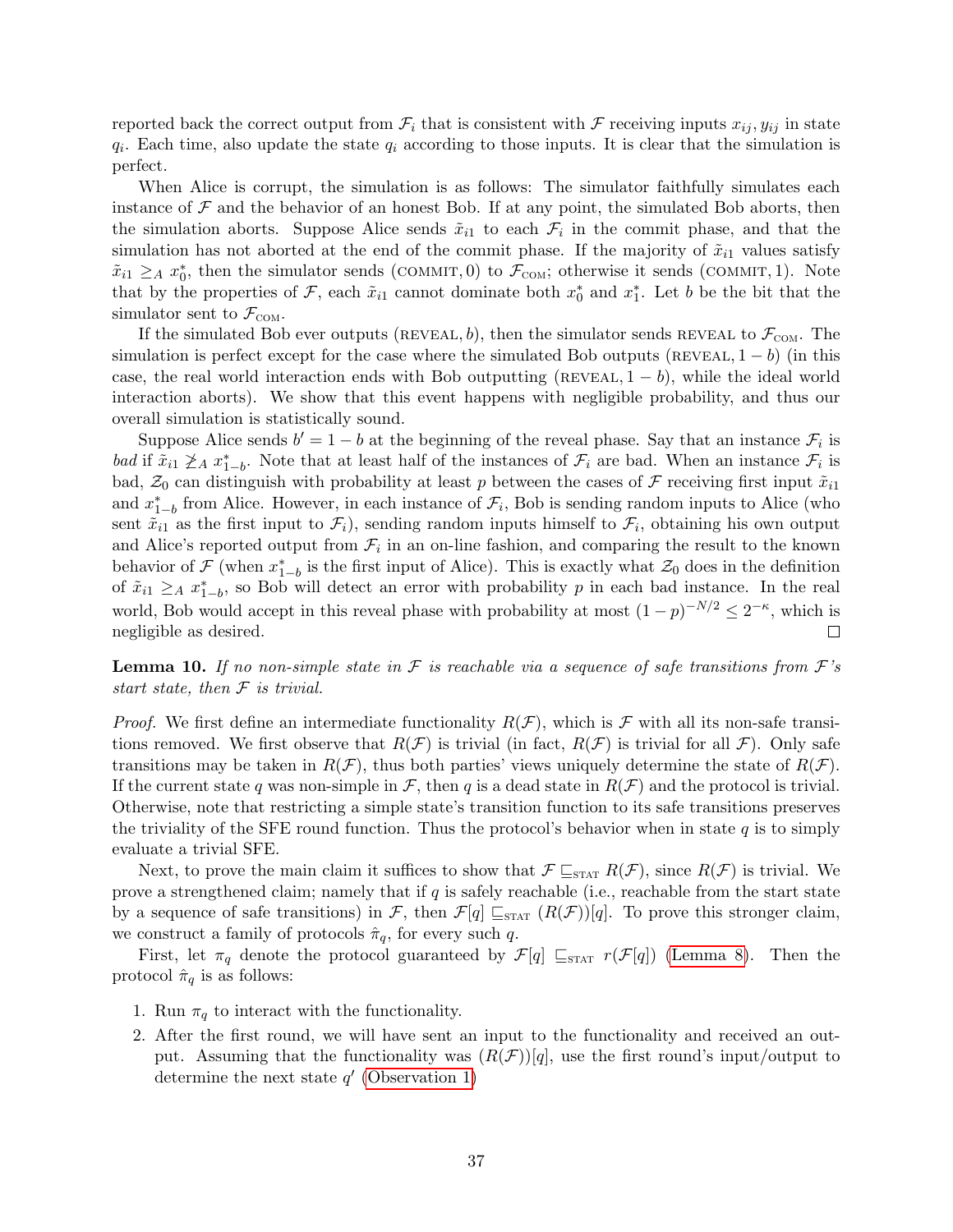3. Continue running  $\pi_q$ , but hereafter, instead of letting it interact directly with the functionality, we recursively instantiate  $\hat{\pi}_{q'}$ . We let our  $\pi_q$  instance interface with  $\hat{\pi}_{q'}$ , which we let interact directly with the functionality.

The protocol is recursive, and after  $k$  rounds, must maintain a stack depth of size  $k$ . We prove by induction on k that  $\hat{\pi}_q$  is a secure protocol for  $\mathcal{F}[q]$  using  $(R(\mathcal{F}))[q]$ , against environments that run the protocol for  $k \geq 0$  steps. The claim is trivially true for  $k = 0$ .

Note that simulation is trivial if either party is corrupt. Such an adversary is running the protocol interacting with  $(R(\mathcal{F}))[q]$ , which is a subset of the functionality  $\mathcal{F}[q]$ . Thus the simulator is a dummy simulator. It suffices to show that the output of the protocol is correct (indistinguishable from the ideal interaction) when both parties are honest.

In the first round, both parties are running  $\pi_q$ , interacting with  $(R(\mathcal{F}))[q]$ . Although  $\pi_q$  is designed to interact with  $r(\mathcal{F}[q])$ , the behavior of both these functionalities is identical in the first round (including the next-state function). Thus the first round of outputs is correct, by the security of  $\pi_q$ . For the same reason, step 2 of  $\hat{\pi}_q$  correctly identifies the next state q' of  $(R(\mathcal{F}))[q]$ . Clearly  $(R(\mathcal{F}))[q][q'] = (R(\mathcal{F}))[q']$ , so after step 1 of the protocol, the functionality is identical to a fresh instantiation of  $(R(\mathcal{F}))[q']$ . At the same time, we also instantiate a fresh instance of  $\hat{\pi}_{q'}$  to interact with this functionality. By the inductive hypothesis, hereafter  $\pi_q$  is interacting with an interface that is indistinguishable from an ideal interaction with  $\mathcal{F}[q']$ . However, an external functionality which behaves like  $R(\mathcal{F})[q]$  in the first round, then after transitioning to state q' behaves like  $\mathcal{F}[q']$ , is simply the functionality  $r(\mathcal{F}[q])$ . In other words, the entire protocol  $\hat{\pi}_q$  is indistinguishable from running  $\pi_q$  on  $r(\mathcal{F}[q])$ . By definition of  $\pi_q$ , this is indistinguishable from an ideal interaction with  $\mathcal{F}[q]$  itself.  $\Box$ 

# <span id="page-38-0"></span>F Extensions of the Zero-One Law

In the Public Channel Model. We formulated our results in the private channel model, where the two parties can communicate with each other privately via an ideal communication channel. (However, the adversary is allowed learn the number of bits communicated.) This is perhaps the natural model for capturing the cryptographic complexity of 2-party computation. Nevertheless, our main result readily extends to a model where the parties use a public channel completely controlled by the adversary (as is more natural in the standard UC framework). This follows from the fact that under sh-OT assumption, the private channel securely reduces to the public channel (i.e., is a trivial functionality in the public channel model). In particular,  $[GKM^+00]$  prove the security of such a construction. (If the public channels are not authenticated channels, then digital signatures are used to achieve authentication, with identities of the parties being their signature verification keys. Note that digital signatures also follow from one-way functions  $\lceil R90 \rceil$ , in turn implied by sh-OT assumption.)

Simultaneous Active and Passive Security. The security definition in [[bmm99](#page-13-4)] considers a protocol secure only if it is simultaneously secure against active and semi-honest adversaries. Our notion of reduction, on the other hand, used a security definition which requires security only against active corruption. It is well-known that these two definitions differ (in the computationally unbounded setting). However, we can show that under such a tighter notion of reduction too, our main result holds unaltered. To show this we need to establish, under the sh-OT assumption, the triviality of those functionalities which in the unconditional setting, are trivial for security against active corruption, but non-trivial against semi-honest corruption.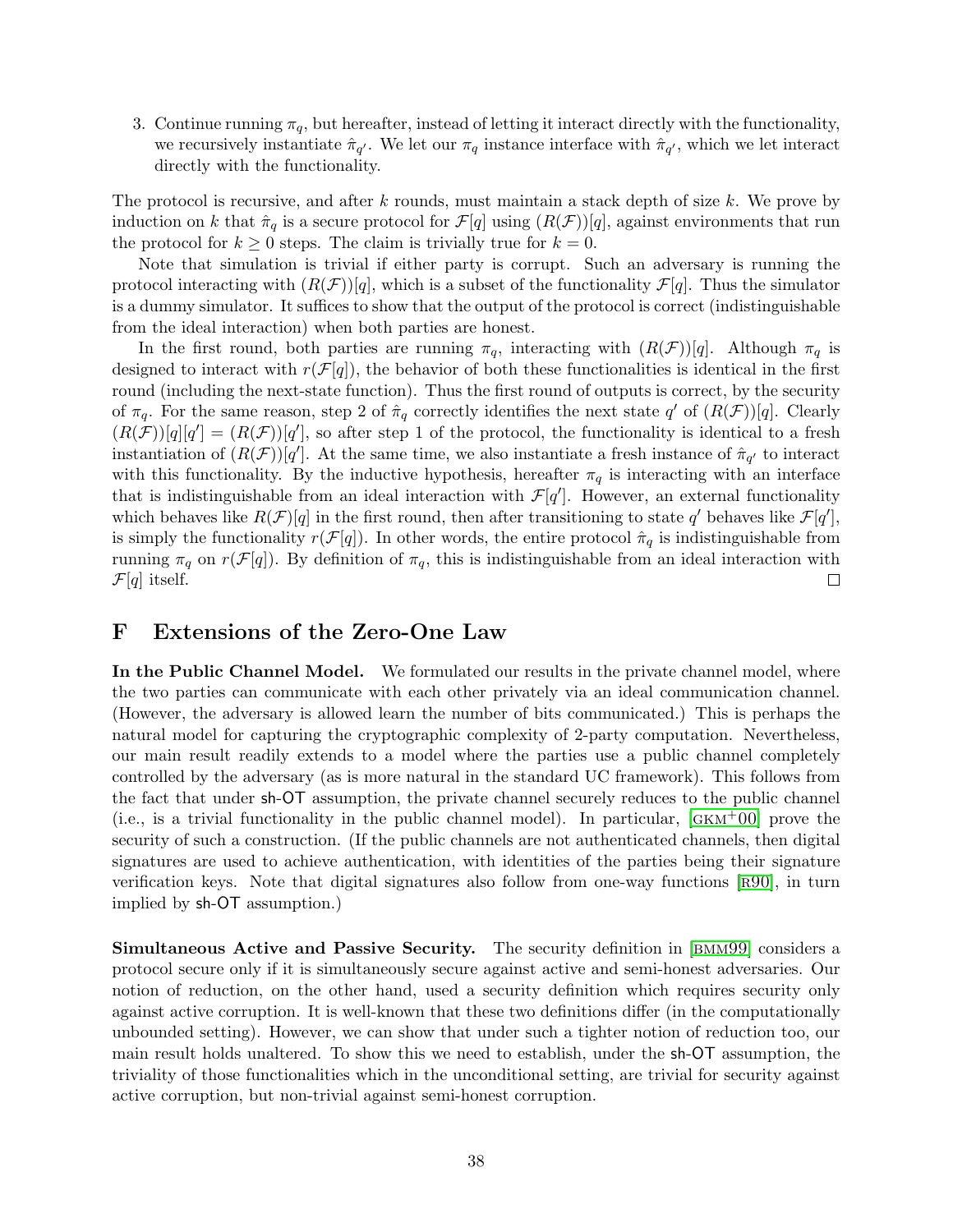We illustrate how this is done for an asymmetric SFE, in which only Bob receives an output. First, we build a protocol for the functionality which is secure against semi-honest corruption (guaranteed by sh-OT assumption). Then we "half-compile" this protocol using standalone secure commitments and zero-knowledge proofs. That is, at every step of the protocol, Alice has to prove the correctness of her steps to Bob (but not vice versa). Finally we run this half-compiled protocol in which Bob uses his real input as the input, but Alice uses a "sanitized" version of her real input; this sanitization is prescribed by the natural protocol which establishes the triviality of the functionality in the active-corruption setting. It can be shown that this protocol remains simultaneously secure against active and semi-honest corruptions. The details and extensions to non-reactive functionalities, is deferred to the final version of this paper.

## G Break-Down of the Zero-One Law

### <span id="page-39-0"></span>G.1 Fixed-Role Reduction

Note that the  $\mathcal{F}_{\text{CC}}$  functionality is not symmetric with respect to the roles of Alice and Bob. In showing that  $\mathcal{F}_{\text{cc}}$  is complete, our protocol for  $\mathcal{F}_{\text{COM}}$  uses ideal access to  $\mathcal{F}_{\text{cc}}$  in "both directions". Let us say that a secure protocol for  $\mathcal{F}_{COM}$  is a *fixed-role reduction* to  $\mathcal{F}_{CC}$  if the committer (resp. receiver) always access  $\mathcal{F}_{\text{cc}}$  in the same role (Alice or Bob) throughout the  $\mathcal{F}_{\text{COM}}$  protocol.

**Theorem 6.** There is no fixed-role reduction from  $\mathcal{F}_{COM}$  to  $\mathcal{F}_{CC}$ .

*Proof.* Suppose there is a protocol that securely realizes  $\mathcal{F}_{COM}$  in the  $\mathcal{F}_{CC}$ -hybrid model where Alice, the committer for  $\mathcal{F}_{COM}$ , is always the "sender" in  $\mathcal{F}_{CC}$ . Then Alice can equivocate in such a protocol, as follows: she internally runs the simulator for when Bob is corrupt, playing the role of corrupt Bob, and relaying the messages from the simulator to Bob. When the protocol requires Alice and Bob to access  $\mathcal{F}_{\text{cc}}$ , Alice obtains an input to be sent to  $\mathcal{F}_{\text{cc}}$  from the simulator by telling it that Bob's input to  $\mathcal{F}_{\text{cc}}$  is 1 (i.e., Bob chooses to see Alice's input); then Alice sends this input to  $\mathcal{F}_{\text{cc}}$ . If it turns out that Bob indeed chooses to see Alice's input, the simulation is continued normally. However, if Bob chooses to not see Alice's input, Alice *rewinds* the simulator, tells it that Bob's input to  $\mathcal{F}_{\text{CC}}$  is 0; she obtains an input to  $\mathcal{F}_{\text{CC}}$  from the simulator, but does not forward it to  $\mathcal{F}_{\text{CC}}$  (because she has already sent an input). Note that it does not matter if the input to  $\mathcal{F}_{\text{CC}}$  by the simulator changes after rewinding, as this input is not revealed to Bob. Thus a corrupt Alice can faithfully run the simulator, and in particular open the commitment to any bit specified at the beginning of the opening phase, and the protocol is not secure.

On the other hand, suppose there is a protocol for  $\mathcal{F}_{COM}$  in the  $\mathcal{F}_{CC}$ -hybrid model, in which Alice, the committer for  $\mathcal{F}_{COM}$  is always the "receiver" in  $\mathcal{F}_{CC}$ . In this case, we show that Bob can learn Alice's input after the commit phase and before the reveal phase. For this Bob will internally run the simulator for when Alice is corrupt, relaying the messages from Alice in the actual protocol to this simulator. Now again, when Alice and Bob are required to access  $\mathcal{F}_{\scriptscriptstyle{\text{CC}}}$ , Bob (who is the sender in  $\mathcal{F}_{\text{cc}}$ ) will generate an input for  $\mathcal{F}_{\text{cc}}$  by telling the simulator that Alice's input to  $\mathcal{F}_{\text{cc}}$  is 1. Subsequently, if her input turns out to be 0, Bob will rewind the simulator, give it 0 as Alice's input, as above. In this case, Bob obtains Alice's input as the bit extracted by the simulator at the end of the commitment phase.  $\Box$